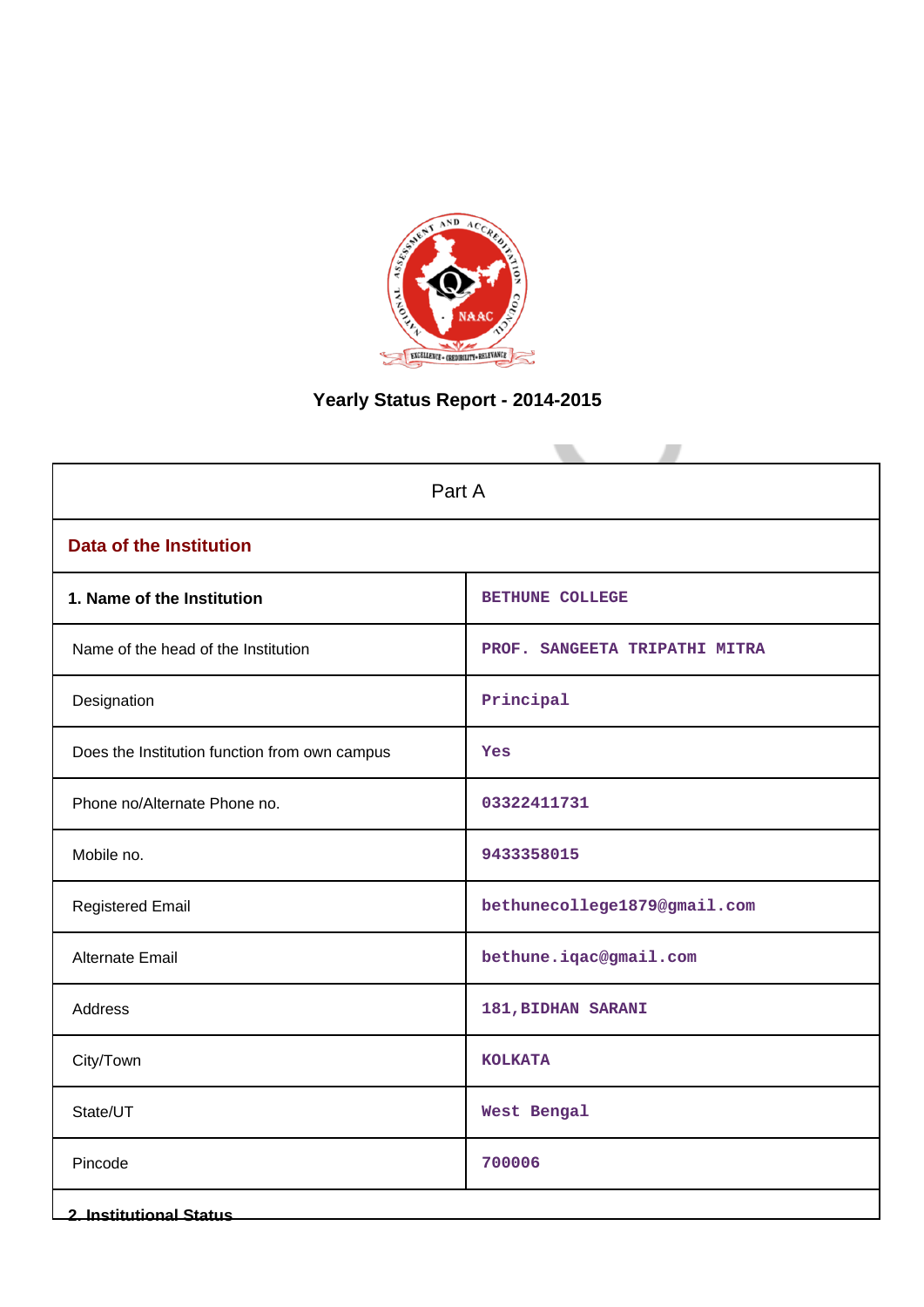| Affiliated / Constituent                                                 | Affiliated                                                                                              |
|--------------------------------------------------------------------------|---------------------------------------------------------------------------------------------------------|
| Type of Institution                                                      | Women                                                                                                   |
| Location                                                                 | Urban                                                                                                   |
| <b>Financial Status</b>                                                  | state                                                                                                   |
| Name of the IQAC co-ordinator/Director                                   | DR. GOPA GUPTA / DR. KAMAL KANTI SOM                                                                    |
| Phone no/Alternate Phone no.                                             | 03322411731                                                                                             |
| Mobile no.                                                               | 9433814748                                                                                              |
| <b>Registered Email</b>                                                  | bethune.iqac@gmail.com                                                                                  |
| Alternate Email                                                          | kamalkantisom@yahoo.co.in                                                                               |
| 3. Website Address                                                       |                                                                                                         |
| Web-link of the AQAR: (Previous Academic Year)                           | http://www.bethunecollege.ac.in/IOAC/Be<br>thuneCollege-IQAC.htm                                        |
| 4. Whether Academic Calendar prepared during<br>the year                 | Yes                                                                                                     |
| if yes, whether it is uploaded in the institutional website:<br>Weblink: | http://www.bethunecollege.ac.in/downloa<br>ds/2014-2017/BethuneCollege-<br>AcademicCalendar-2014-15.pdf |
| <b>5. Accrediation Details</b>                                           |                                                                                                         |
|                                                                          |                                                                                                         |

| Cycle | Grade | <b>CGPA</b> | Year of      | Validity                 |                          |
|-------|-------|-------------|--------------|--------------------------|--------------------------|
|       |       |             | Accrediation | Period From              | Period To                |
|       | А     | 85.45       | 2006         | $21 - May - 2006$        | $20 - May - 2011$        |
|       | А     | 3.08        | 2015         | $03 - \text{Mar} - 2015$ | $02 - \text{Mar} - 2020$ |

# **6. Date of Establishment of IQAC 29-Nov-2006**

## **7. Internal Quality Assurance System**

| Quality initiatives by IQAC during the year for promoting quality culture |  |                 |                                       |
|---------------------------------------------------------------------------|--|-----------------|---------------------------------------|
| Item / Title of the quality initiative by<br>IQAC                         |  | Date & Duration | Number of participants/ beneficiaries |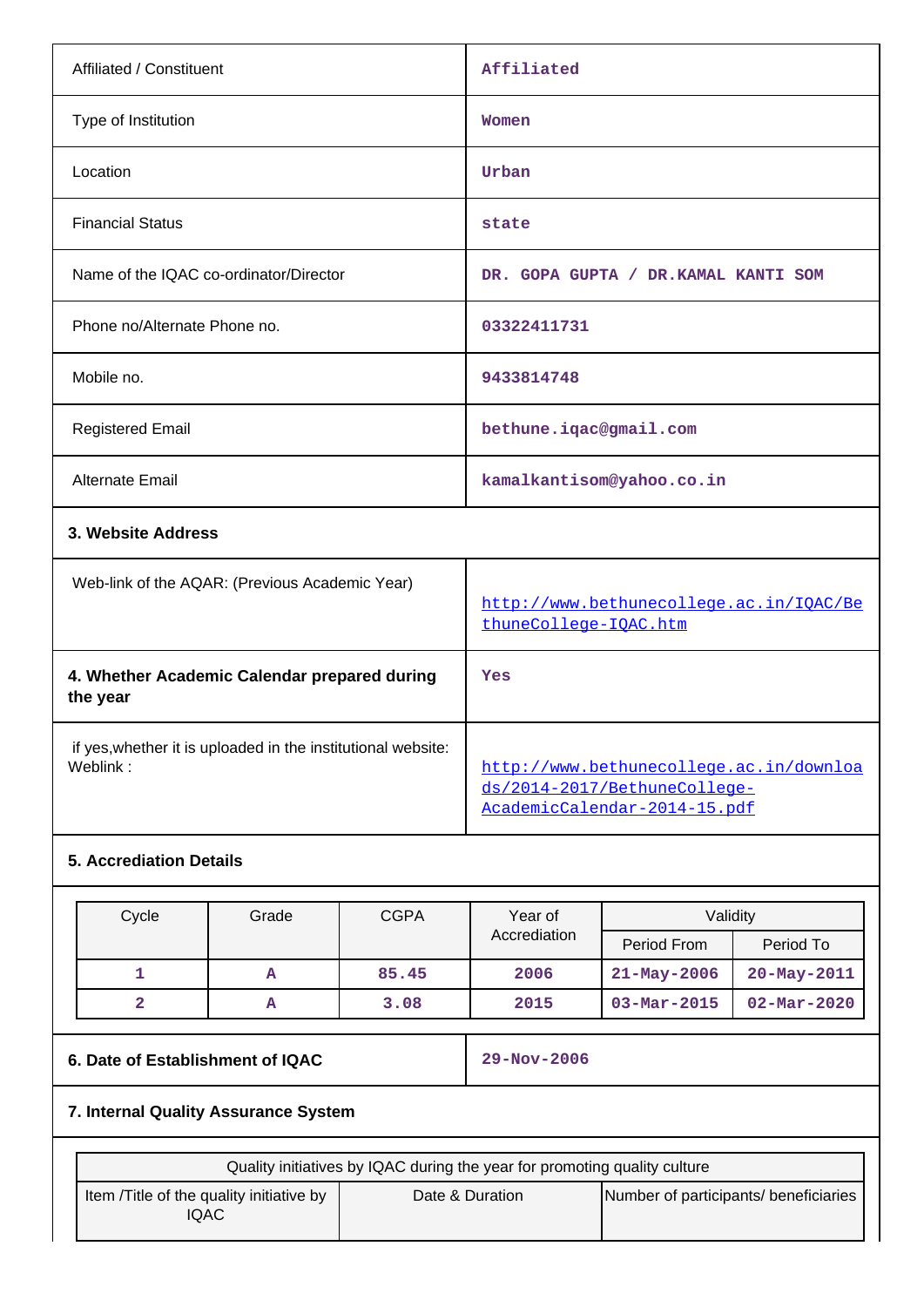| Regular meeting of<br>InternalQualityAssurance<br>Cell (IQAC) | $17 - Ju1 - 2014$<br>$\overline{2}$        | 10                |
|---------------------------------------------------------------|--------------------------------------------|-------------------|
| Regular meeting of<br>InternalQualityAssurance<br>Cell (IQAC) | $07 - Nov - 2014$<br>3                     | $12 \overline{ }$ |
| Regular meeting of<br>InternalQualityAssurance<br>Cell (IQAC) | 29-Apr-2015<br>2                           | 7                 |
| <b>Students' Feedback</b>                                     | $01 - \text{Feb} - 2015$<br>$\mathbf{2}$   | 150               |
| <b>Students' Feedback</b>                                     | $02 - \text{Feb} - 2015$<br>$\overline{2}$ | 135               |
| Parents' Feedback UG-III                                      | $22 - Jan - 2015$<br>$\mathbf{2}$          | 60                |
| Parents' Feedback UG-II                                       | $03 - \text{Mar} - 2015$<br>$\mathbf{2}$   | 70                |
| Parents' Feedback UG-I                                        | $25 - \text{Mar} - 2015$<br>$\overline{2}$ | 70                |
|                                                               | View File                                  |                   |

## **8. Provide the list of funds by Central/ State Government- UGC/CSIR/DST/DBT/ICMR/TEQIP/World Bank/CPE of UGC etc.**

| Institution/Departmen<br>t/Faculty                            | Scheme                     | <b>Funding Agency</b> | Year of award with<br>duration | Amount   |
|---------------------------------------------------------------|----------------------------|-----------------------|--------------------------------|----------|
| <b>Bethune</b><br>College/<br>Zoology/<br>Dr.Samiran<br>Ghosh | Major Research<br>Project  | <b>DBT</b>            | 2014<br>1095                   | 376500   |
| Bethune College                                               | Minor Research<br>Projects | <b>UGC</b>            | 2014<br>730                    | 1567500  |
| Bethune College                                               | Research and<br>Teaching   | <b>DST</b>            | 2014<br>1825                   | 8950000  |
| Bethune College                                               | Development                | State Govt.           | 2014<br>365                    | 98858444 |
| Bethune College<br><b>IQAC</b>                                | XIIth Plan                 | <b>UGC</b>            | 2014<br>1095                   | 300000   |
| No Files Uploaded !!!                                         |                            |                       |                                |          |

| 9. Whether composition of IQAC as per latest<br><b>NAAC guidelines:</b> | Yes              |
|-------------------------------------------------------------------------|------------------|
| Upload latest notification of formation of IQAC                         | <u>View File</u> |
| 10. Number of IQAC meetings held during the<br>year :                   | 3                |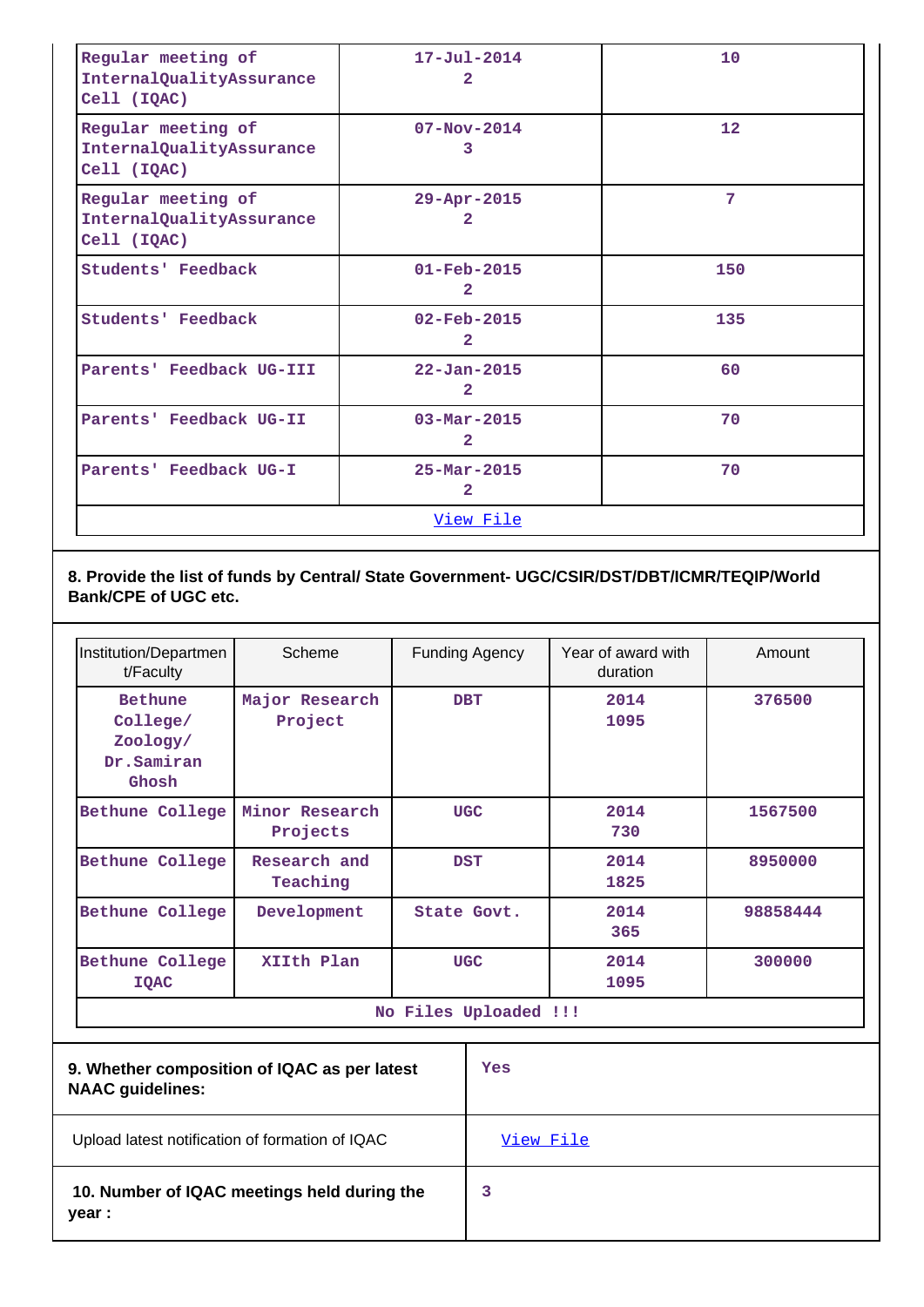| The minutes of IQAC meeting and compliances to the<br>decisions have been uploaded on the institutional<br>website    | Yes       |  |  |
|-----------------------------------------------------------------------------------------------------------------------|-----------|--|--|
| Upload the minutes of meeting and action taken report                                                                 | View File |  |  |
| 11. Whether IQAC received funding from any of<br>the funding agency to support its activities<br>during the year?     | Yes       |  |  |
| If yes, mention the amount                                                                                            | 300000    |  |  |
| Year                                                                                                                  | 2014      |  |  |
| 12. Significant contributions made by IQAC during the current year(maximum five bullets)                              |           |  |  |
| Students feedback, analysis and action taken for quality enhancement                                                  |           |  |  |
| Supervision of CAS of faculty members                                                                                 |           |  |  |
| Preparation and submission AQARs and SSR for NAAC reaccreditation. 1st -3rd Dec<br>2014 (NAAC Peer Team visit)        |           |  |  |
| Publication of Peer Reviewed multi disciplinary Academic Journal: Heritage<br>Vol.1 bearing the ISSN Number 2349-9583 |           |  |  |
| Implementation of IQAC recommendations like opening of new courses                                                    |           |  |  |
| View File                                                                                                             |           |  |  |

**13. Plan of action chalked out by the IQAC in the beginning of the academic year towards Quality Enhancement and outcome achieved by the end of the academic year**

| Plan of Action                          | Achivements/Outcomes                    |
|-----------------------------------------|-----------------------------------------|
| The IQAC endeavoured for NAAC           | The Institution was reaccredited with   |
| reaccreditation during this academic    | Grade A in March 2015 after NAAC Peer   |
| session and submitted SSR and AQARS     | Team Visit in December 2014             |
| The IQAC proposed to publish an         | The first Volume of Peer Reviewed multi |
| Academic Journal to enhance research    | disciplinary Academic Journal: Heritage |
| work amongst faculty members            | was published in this Session.          |
| IQAC analyses Students'Feedback of      | Action taken: i. The Canteen was handed |
| previous session and takes action       | over to a new proprieter from the next  |
| forimprovement and Qualityenhancement.  | academic session who served healthy and |
| For example : i There was complain in   | hygienic food at a subsidized rate. ii. |
| regarding quality and cost of food in   | Toilets with better facilities were     |
| the Canteen which was intimated to the  | provided. Regular water supply was      |
| Canteen Committee. The committee in its | ensured. Toilets were now cleaned twice |
| meetings resolved to change the         | a day.                                  |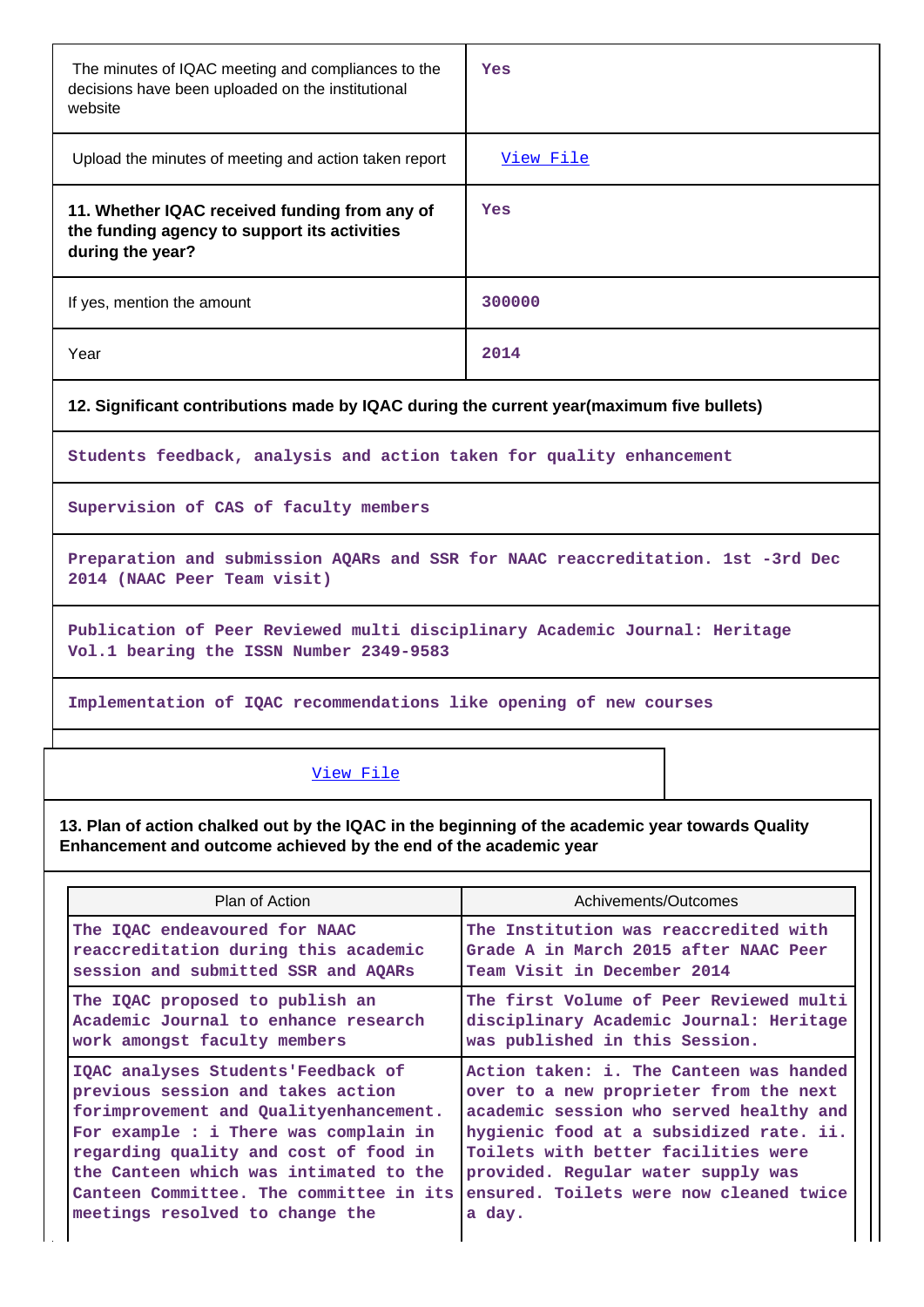| proprieter for the benefit of students.<br>ii There was grievanceregarding<br>cleanliness and condition of toilets.<br>The collegeadministration took up<br>thematter with PWD and Grp Dstaff of<br>college.                                                      |                                                                                                                                                            |
|-------------------------------------------------------------------------------------------------------------------------------------------------------------------------------------------------------------------------------------------------------------------|------------------------------------------------------------------------------------------------------------------------------------------------------------|
| The IQAC scrutinised andrecommended<br>the application of18 teachers and 1<br>Librarian forpromotion through CAS.<br>TheCAS committee arranged forscreening<br>in front of externalexperts.                                                                       | All the teachers and Librarian were<br>promoted through CAS subsequently.                                                                                  |
| The IQAC proposed to introduce two new<br>academic programmes in the<br>upcomingsession : 1.M.A. in Bengali and<br>2. Honours in Hindi. Accordingly<br>proposals were sent to the University<br>ofCalcutta and the EducationDirectorate<br>, Govt. Of WestBengal. | Meeting the demands of thestudents two<br>new academic programmes wereintroduced<br>in the academic session : 1. M.A.in<br>Bengali and 2. Honours inHindi. |
|                                                                                                                                                                                                                                                                   | View File                                                                                                                                                  |
| 14. Whether AQAR was placed before statutory<br>body?                                                                                                                                                                                                             | Yes                                                                                                                                                        |
| Name of Statutory Body                                                                                                                                                                                                                                            | <b>Meeting Date</b>                                                                                                                                        |
| <b>IQAC</b>                                                                                                                                                                                                                                                       | 19-Sep-2019                                                                                                                                                |
|                                                                                                                                                                                                                                                                   |                                                                                                                                                            |
| 15. Whether NAAC/or any other accredited<br>body(s) visited IQAC or interacted with it to<br>assess the functioning?                                                                                                                                              | Yes                                                                                                                                                        |
| Date of Visit                                                                                                                                                                                                                                                     | $01 - Dec - 2014$                                                                                                                                          |
| 16. Whether institutional data submitted to<br>AISHE:                                                                                                                                                                                                             | Yes                                                                                                                                                        |
| Year of Submission                                                                                                                                                                                                                                                | 2015                                                                                                                                                       |
| Date of Submission                                                                                                                                                                                                                                                | $01 - Oct - 2015$                                                                                                                                          |
| 17. Does the Institution have Management<br><b>Information System?</b>                                                                                                                                                                                            | Yes                                                                                                                                                        |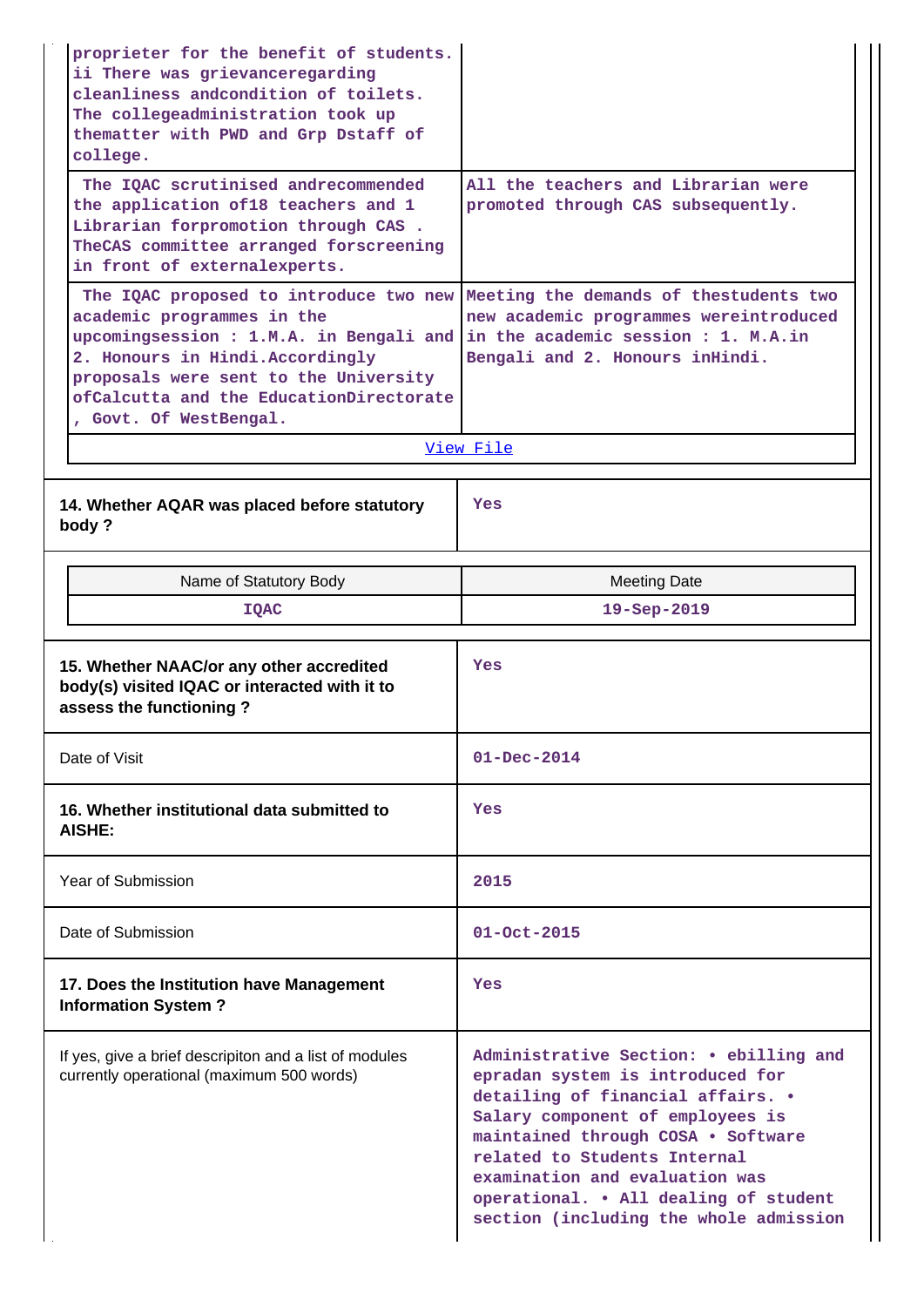**procedure, university registration, and form fill up) are computerized. • Students database are maintained by student counselling cell. • Faculty database are also computerized. Library: • Book search, issue and return systems are fully computerized (automated) with the help of OPAC and LEASE 4.0., • INFLIBNETNLIST program is used for Electronic Resource Package of ejournals. • Inhouse/ remote access to epublication are available**

**Part B** 

## **CRITERION I – CURRICULAR ASPECTS**

#### **1.1 – Curriculum Planning and Implementation**

 1.1.1 – Institution has the mechanism for well planned curriculum delivery and documentation. Explain in 500 words

 **The college in its sincere endeavour to ensure effective curriculum delivery has undertaken the following steps:- a. Syllabus distribution at the beginning of each academic session at the departmental level, also intimation given to students b. Regular classes (theory and practical), Tutorials and Remedial c. Student Mentoring d. Invited lectures, Memorial Lectures, Seminars and Conferences, Students' Seminars, Academic Tours and Excursions e. Academic module submitted by teachers at the beginning of each session. f. Part time teachers, guest teachers and fellows are recruited by the college to ensure successful completion of the syllabus both at the UG and PG level g. Every department has a well stocked seminar library to cater to the needs of the students h. Use of audio-visual aids, powerpoint presentations, screening of films for effective curriculum delivery i. Round the year evaluation of assignments, mid term examination and test examination j. Academic audit is conducted by IQAC to maintain standards of curriculum delivery. All the above mentioned points are well documented at the departmental level Invited Special Lecture: Bethune Day Lecture on John Elliot Drinkwater Bethune's contribution to Women's Education in India - Delivered by Swami Shastrajnananda, Principal, Ramakrishna Mission Vidyamandira, Belur on 12.07.2014; Departmental Invited Lecture by English Department i)Topic : Shakespeare's film Adaptations, Speaker: Dr. Pradipta Mukherjee, Vidyasagar College for Women ii) Topic : Reinterrogating the Apu Trilogy, Speaker: Smt. Asmita Das, Research Scholar at Media Lab, Department of Film Studies, Jadavpur University. Memorial Lecture: By Political Science Department i) 'Women in 19th Century Bengal- Their Protests and Confrontation Strategies' Delivered by Dr. Sunanda Ghosh, Former Teacher , on 08.09.2014 ii) 'Lenin and Rosa Luxemberg Debate on Party' by Dr. Sima Kundu, Former Teacher , on 20.01.2015. By Alumni Association Mrinalini Emmerson Memorial Lecture , delivered by the Everest winner Ujjwal Ray on 3rd September, 2014 By Physics department Chameli Basu Memorial Lecture on Tiger research Project by Prof. Ratanlal Brahmachari Date: 13.12.2014 Ethics & Value Education Lecture i)Ethics & Value Education 1st Lecture (2014-15) on " Psychological Perspective of Ethics" delivered by Dr. Sudeshna Mitra , Asst. Prof. Deptt of Philosophy on 02.9.2014 ii) Ethics & Value Education 2nd Lecture (2014-15) on " Why be Moral" delivered by Dr. Nirmalya Narayan Chakraborty, Assoc. Prof. Deptt of Philosophy, Rabindra Bharati University on 19.2.2015 Women Studies Seminar Women Studies Seminar on Balancing Roles: Career, Society and the Empowered Woman Speaker1: Prof. Kumkum Chattopadhyay on Manobividyachorchay dui narir obosthan: Indira Debi Choudhurani o Protima Debi**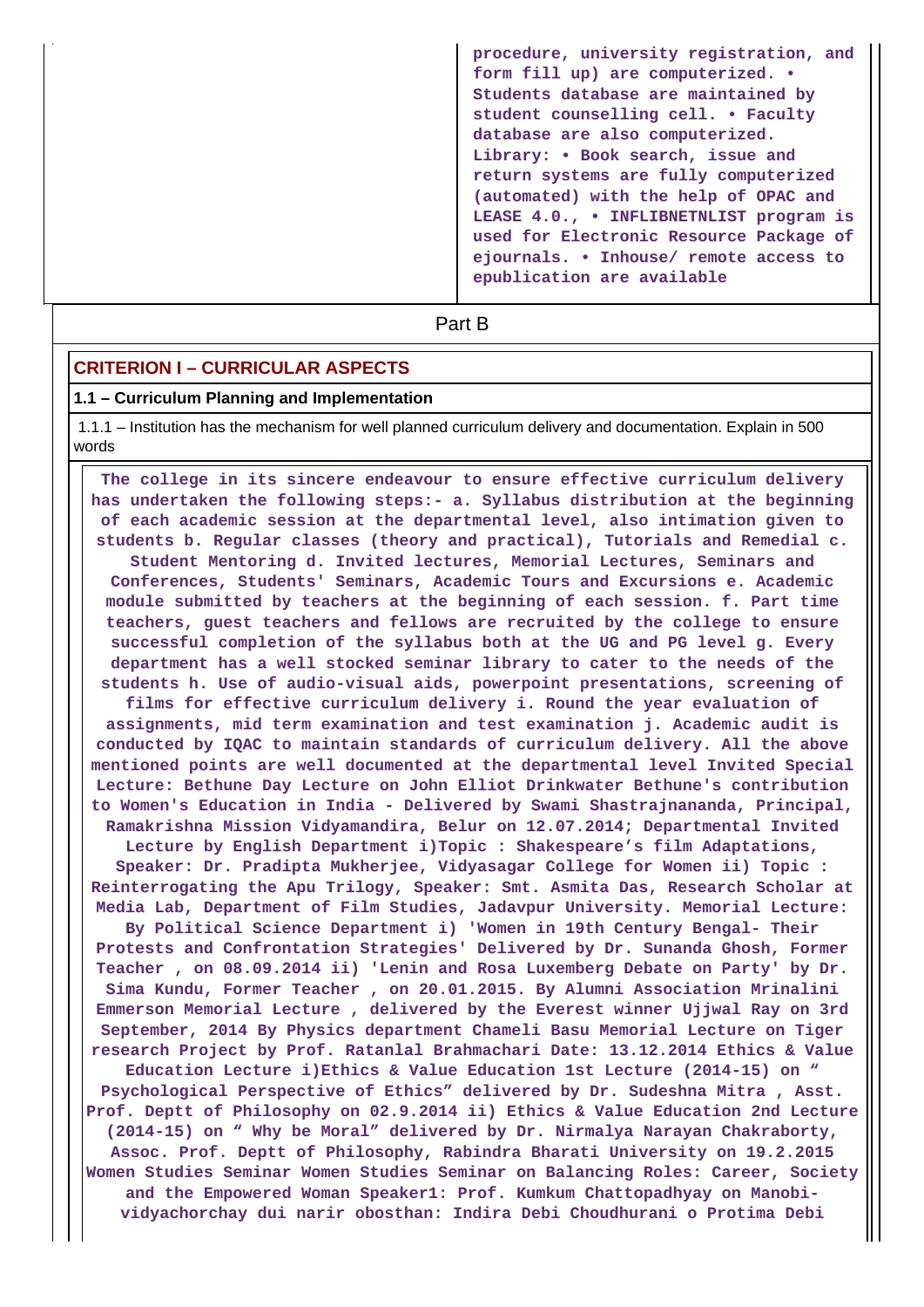| Speaker 2: Sri Subir Chakraborty on Women and Professional Career-A level<br>playing field? On 12.11.2014 Field Trip and Excursion i) To Biomedical Genetics,<br>Kalyani by students of Zoology, M.Sc., Genetics Special Paper ii)A Short Study<br>of Faunal Diversity at Bakkhali, 24 parganas (South) conducted by Department of<br>Zoology on 24.02.2015-25.02.2015 iii) To National Institute of Biomedical<br>Genomics, Kalyani by students of Zoology, M.Sc., Genetics Special Paper iv)To<br>Santragachi for collection and experiments by students of Zoology, M.Sc.,<br>Ecology Special Paper |                                      |                                                                                |  |  |
|--------------------------------------------------------------------------------------------------------------------------------------------------------------------------------------------------------------------------------------------------------------------------------------------------------------------------------------------------------------------------------------------------------------------------------------------------------------------------------------------------------------------------------------------------------------------------------------------------------|--------------------------------------|--------------------------------------------------------------------------------|--|--|
| 1.1.2 - Certificate/ Diploma Courses introduced during the academic year                                                                                                                                                                                                                                                                                                                                                                                                                                                                                                                               |                                      |                                                                                |  |  |
| Certificate<br>Diploma Courses                                                                                                                                                                                                                                                                                                                                                                                                                                                                                                                                                                         | Dates of<br>Duration<br>Introduction | <b>Skill</b><br>Focus on employ<br>ability/entreprene<br>Development<br>urship |  |  |
| <b>NA</b><br><b>NA</b>                                                                                                                                                                                                                                                                                                                                                                                                                                                                                                                                                                                 | 30/06/2015<br>0                      | <b>NA</b><br><b>NA</b>                                                         |  |  |
| 1.2 - Academic Flexibility                                                                                                                                                                                                                                                                                                                                                                                                                                                                                                                                                                             |                                      |                                                                                |  |  |
| 1.2.1 - New programmes/courses introduced during the academic year                                                                                                                                                                                                                                                                                                                                                                                                                                                                                                                                     |                                      |                                                                                |  |  |
| Programme/Course                                                                                                                                                                                                                                                                                                                                                                                                                                                                                                                                                                                       | Programme Specialization             | Dates of Introduction                                                          |  |  |
| MA                                                                                                                                                                                                                                                                                                                                                                                                                                                                                                                                                                                                     | Bengali                              | 09/09/2014                                                                     |  |  |
| <b>BA</b>                                                                                                                                                                                                                                                                                                                                                                                                                                                                                                                                                                                              | Hindi (Hons.)                        | 12/07/2014                                                                     |  |  |
|                                                                                                                                                                                                                                                                                                                                                                                                                                                                                                                                                                                                        | View File                            |                                                                                |  |  |
| 1.2.2 - Programmes in which Choice Based Credit System (CBCS)/Elective course system implemented at the<br>affiliated Colleges (if applicable) during the academic year.                                                                                                                                                                                                                                                                                                                                                                                                                               |                                      |                                                                                |  |  |
| Name of programmes adopting<br><b>CBCS</b>                                                                                                                                                                                                                                                                                                                                                                                                                                                                                                                                                             | Programme Specialization             | Date of implementation of<br><b>CBCS/Elective Course System</b>                |  |  |
| MA                                                                                                                                                                                                                                                                                                                                                                                                                                                                                                                                                                                                     | Bengali                              | 09/09/2014                                                                     |  |  |
| 1.2.3 - Students enrolled in Certificate/ Diploma Courses introduced during the year                                                                                                                                                                                                                                                                                                                                                                                                                                                                                                                   |                                      |                                                                                |  |  |
|                                                                                                                                                                                                                                                                                                                                                                                                                                                                                                                                                                                                        | Certificate                          | Diploma Course                                                                 |  |  |
| <b>Number of Students</b>                                                                                                                                                                                                                                                                                                                                                                                                                                                                                                                                                                              | 0                                    | 0                                                                              |  |  |
| 1.3 - Curriculum Enrichment                                                                                                                                                                                                                                                                                                                                                                                                                                                                                                                                                                            |                                      |                                                                                |  |  |
| 1.3.1 – Value-added courses imparting transferable and life skills offered during the year                                                                                                                                                                                                                                                                                                                                                                                                                                                                                                             |                                      |                                                                                |  |  |
| <b>Value Added Courses</b>                                                                                                                                                                                                                                                                                                                                                                                                                                                                                                                                                                             | Date of Introduction                 | <b>Number of Students Enrolled</b>                                             |  |  |
| 1 year Certificate Course<br>in Ethics and Value<br>Education for first year<br>students                                                                                                                                                                                                                                                                                                                                                                                                                                                                                                               | 02/09/2014                           | 244                                                                            |  |  |
| 2 years Certificate<br>Course in Computer<br>Applications conducted by<br>WEBEL INFORMATICS,<br>Bethune College Centre                                                                                                                                                                                                                                                                                                                                                                                                                                                                                 | 12/07/2014                           | 170                                                                            |  |  |
|                                                                                                                                                                                                                                                                                                                                                                                                                                                                                                                                                                                                        | View File                            |                                                                                |  |  |
| 1.3.2 - Field Projects / Internships under taken during the year                                                                                                                                                                                                                                                                                                                                                                                                                                                                                                                                       |                                      |                                                                                |  |  |
| Project/Programme Title                                                                                                                                                                                                                                                                                                                                                                                                                                                                                                                                                                                | Programme Specialization             | No. of students enrolled for Field<br>Projects / Internships                   |  |  |
| <b>BSC</b>                                                                                                                                                                                                                                                                                                                                                                                                                                                                                                                                                                                             | Faunal Diversity                     | 20                                                                             |  |  |
| MSc                                                                                                                                                                                                                                                                                                                                                                                                                                                                                                                                                                                                    | Ecology                              | 5                                                                              |  |  |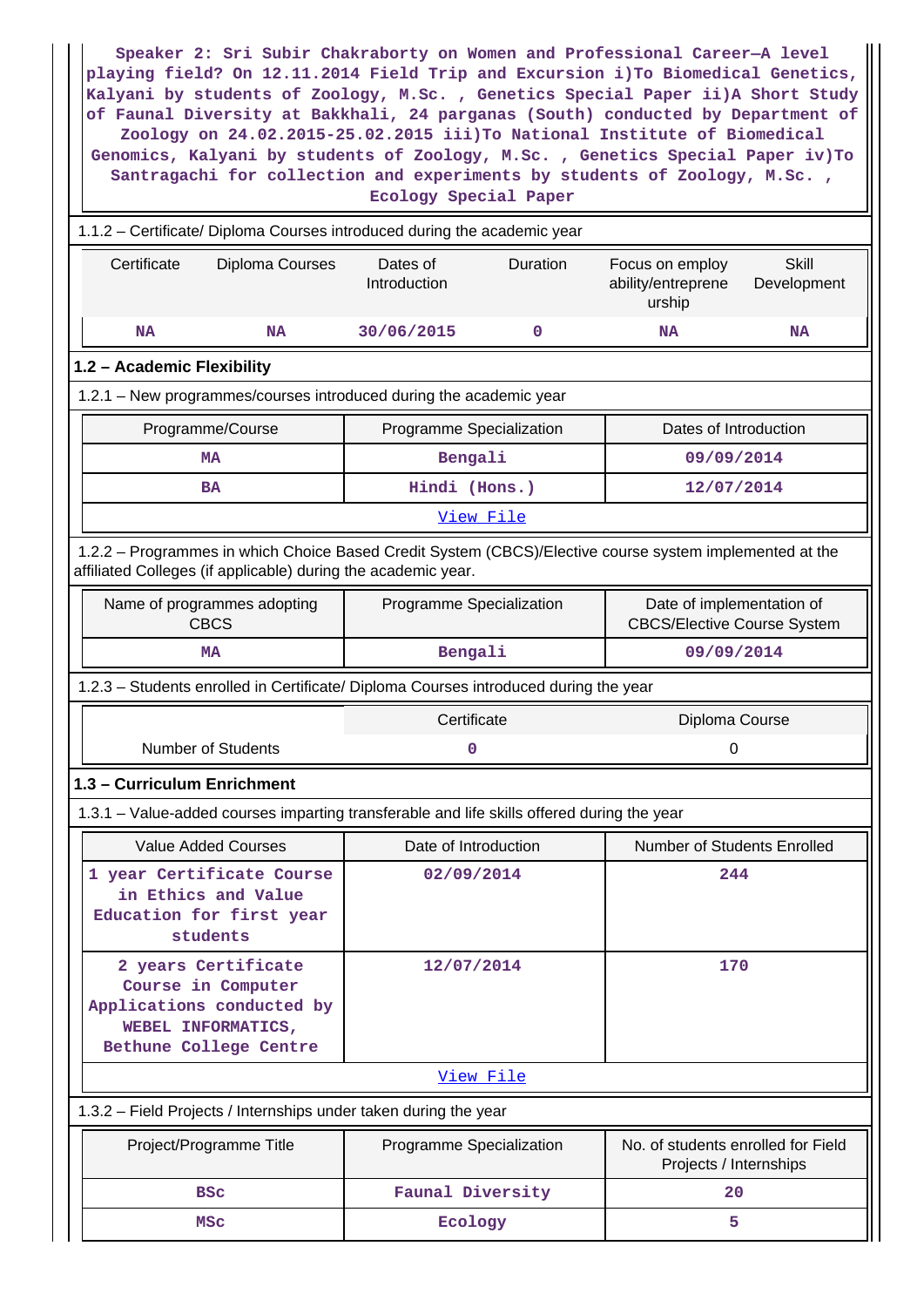| MSC        | Genetics |     |
|------------|----------|-----|
| <b>BSC</b> | Botany   | 106 |
| MSC        | Botany   | 42  |
| View File  |          |     |

### **1.4 – Feedback System**

| 1.4.1 – Whether structured feedback received from all the stakeholders. |     |  |  |  |  |  |  |
|-------------------------------------------------------------------------|-----|--|--|--|--|--|--|
| <b>Students</b>                                                         | Yes |  |  |  |  |  |  |
| <b>Teachers</b>                                                         | No  |  |  |  |  |  |  |
| <b>Employers</b>                                                        | No  |  |  |  |  |  |  |
| Alumni                                                                  | No  |  |  |  |  |  |  |
| Parents                                                                 | Yes |  |  |  |  |  |  |

 1.4.2 – How the feedback obtained is being analyzed and utilized for overall development of the institution? (maximum 500 words)

#### Feedback Obtained

**Students'Feedback Feedback from UG final year students and its Analysis thereafter is done in every Academic Sessions under the Supervision of IQAC. There were various parameters like natural environment of the college, classroom space, cleanliness, library and laboratory facilities, quality of teaching, grievance redress mechanisms and so on wherein students were asked to give their feedbacks. • Students were happy with the natural environment and security arrangements of the college. • Students are found to be satisfied with the quality of teaching. However, they have asked for more interaction outside the class in the form of tutorials, excursions and seminars. Most students were fairly happy with the examination and evaluation system. • Central Library meets Students' expectations. However, students opinionated that the seminar libraries should be replenished with better and newer editions of text and reference books. • Students highly rated the grievance redressal mechanism and the welfare management of the administration • Students of the Science Departments suggest that better equipments are required in Botany, Psychology and Computer Science laboratories. Students have asked for more spacious Bio-Chemistry laboratory with more number of good quality microscopes. Students of Economics Department have sought for more computers with anti-virus facilities. Students are not found to be much satisfied with the behaviour of the laboratory assistants of Botany Department. • Students have expressed their dissatisfaction regarding the toilet facilities wherein they have categorically mentioned the requirement of clean and hygienic toilets. Sufficient drinking water has also been asked for. Students have asked to increase the number of spacious classrooms. They are not much satisfied with the common room facility and the activity of the students' union. . Action taken: Based on the above suggestions, funds were allotted to all the departments to enhance the stock of books in the seminar libraries. Funds were allotted to purchase required laboratory equipments. The college intends to meet the expectation of the students regarding increased number of tutorials and seminars. Accordingly funds will be released for PG (Rs. 4000/) and UG (Rs. 2000/) departments for organisation of seminars. The Group -D staff were monitored to ensure that toilets are cleaned at regular intervals. Analysis of Parents' Feedback Parentteacher meetings were held after the mid- term and test examinations. Majority of the guardians feedback was positive with valuable suggestions given by them. Parents were particularly appreciative of the fact that the faculty members inform them on a regular basis about their daughter's academic progress and attendance. They also have assured to take care of the studies and attendance of their daughters whenever any weakness or irregularity was pointed out by the**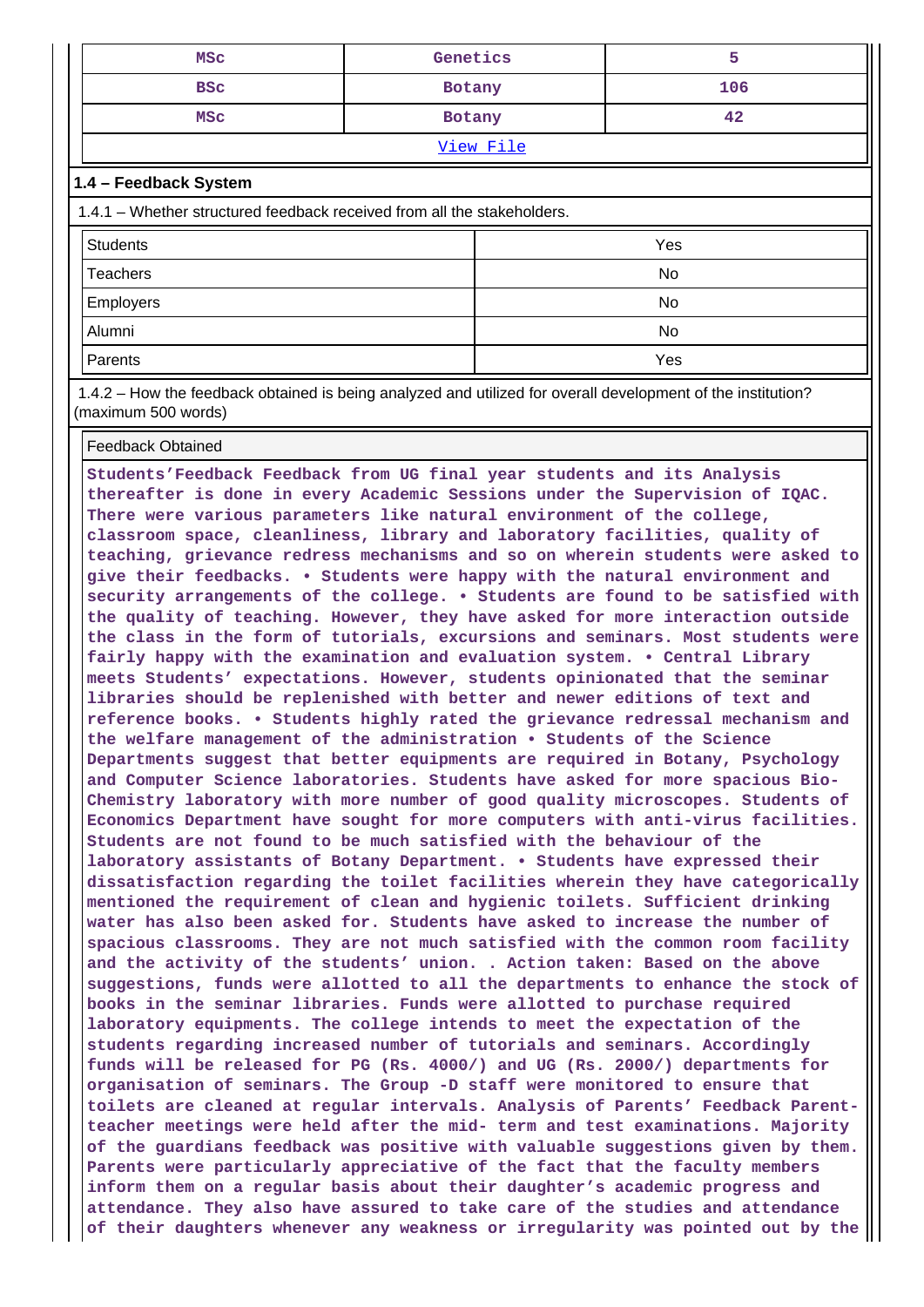**teachers. Some of the guardians suggested that students should be informed well in advance about any alteration in scheduled classes. This will be beneficial for students specially for those who are coming from distant places.**

## **CRITERION II – TEACHING- LEARNING AND EVALUATION**

## **2.1 – Student Enrolment and Profile**

| $2.1.1 -$ Demand Ratio during the year |                              |                              |                                   |                          |
|----------------------------------------|------------------------------|------------------------------|-----------------------------------|--------------------------|
| Name of the<br>Programme               | Programme<br>Specialization  | Number of seats<br>available | Number of<br>Application received | <b>Students Enrolled</b> |
| <b>BA</b>                              | Psychology<br>Hons. $(B.A.)$ | 18                           | 327                               | 17                       |
| <b>BA</b>                              | Sanskrit Hons.               | 40                           | 85                                | 15                       |
| <b>BA</b>                              | Political<br>Science         | 32 <sub>2</sub>              | 229                               | 16                       |
| <b>BA</b>                              | History Hons.                | 32 <sub>2</sub>              | 280                               | 32                       |
| <b>BA</b>                              | Hindi Hons.                  | 20                           | 19                                | 5                        |
| <b>BA</b>                              | Philosophy<br>Hons.          | 33                           | 97                                | 23                       |
| <b>BA</b>                              | English                      | 44                           | 949                               | 42                       |
| <b>BA</b>                              | Bengali Hons.                | 32 <sub>2</sub>              | 432                               | 30                       |
|                                        |                              | View File                    |                                   |                          |

## **2.2 – Catering to Student Diversity**

2.2.1 – Student - Full time teacher ratio (current year data)

| Year | Number of<br>students enrolled<br>in the institution<br>(UG) | Number of<br>students enrolled<br>in the institution<br>(PG) | Number of<br>fulltime teachers<br>available in the<br>institution<br>teaching only UG<br>courses | Number of<br>fulltime teachers<br>available in the<br>institution<br>teaching only PG<br>courses | Number of<br>teachers<br>teaching both UG<br>and PG courses |
|------|--------------------------------------------------------------|--------------------------------------------------------------|--------------------------------------------------------------------------------------------------|--------------------------------------------------------------------------------------------------|-------------------------------------------------------------|
| 2014 | 1125                                                         | 157                                                          | 59                                                                                               |                                                                                                  | 35                                                          |

## **2.3 – Teaching - Learning Process**

 2.3.1 – Percentage of teachers using ICT for effective teaching with Learning Management Systems (LMS), Elearning resources etc. (current year data)

| Number of<br>Teachers on Roll | Number of<br>teachers using<br>ICT (LMS, e-<br>Resources) | <b>ICT Tools and</b><br>resources<br>available | Number of ICT<br>enabled<br>Classrooms | Numberof smart<br>classrooms | E-resources and<br>techniques used |  |  |  |  |
|-------------------------------|-----------------------------------------------------------|------------------------------------------------|----------------------------------------|------------------------------|------------------------------------|--|--|--|--|
| 94                            | 30                                                        | 100                                            |                                        |                              | 8                                  |  |  |  |  |
|                               | View File of ICT Tools and resources                      |                                                |                                        |                              |                                    |  |  |  |  |

[View File of E-resources and techniques used](https://assessmentonline.naac.gov.in/public/Postacc/e_resource/3299_e_resource_1578985366.xlsx)

2.3.2 – Students mentoring system available in the institution? Give details. (maximum 500 words)

 The students are divided into certain groups . Each group of student is assigned to a particular mentor ( faculty member) maintaining the teacher - student ratio. For example , if there are 30 students in a batch of a department and the department has 5 teachers , then 6 students are assigned to a particular mentor. The academic , psychological and extra – curricular matters of those students are looked after by the asssigned mentor .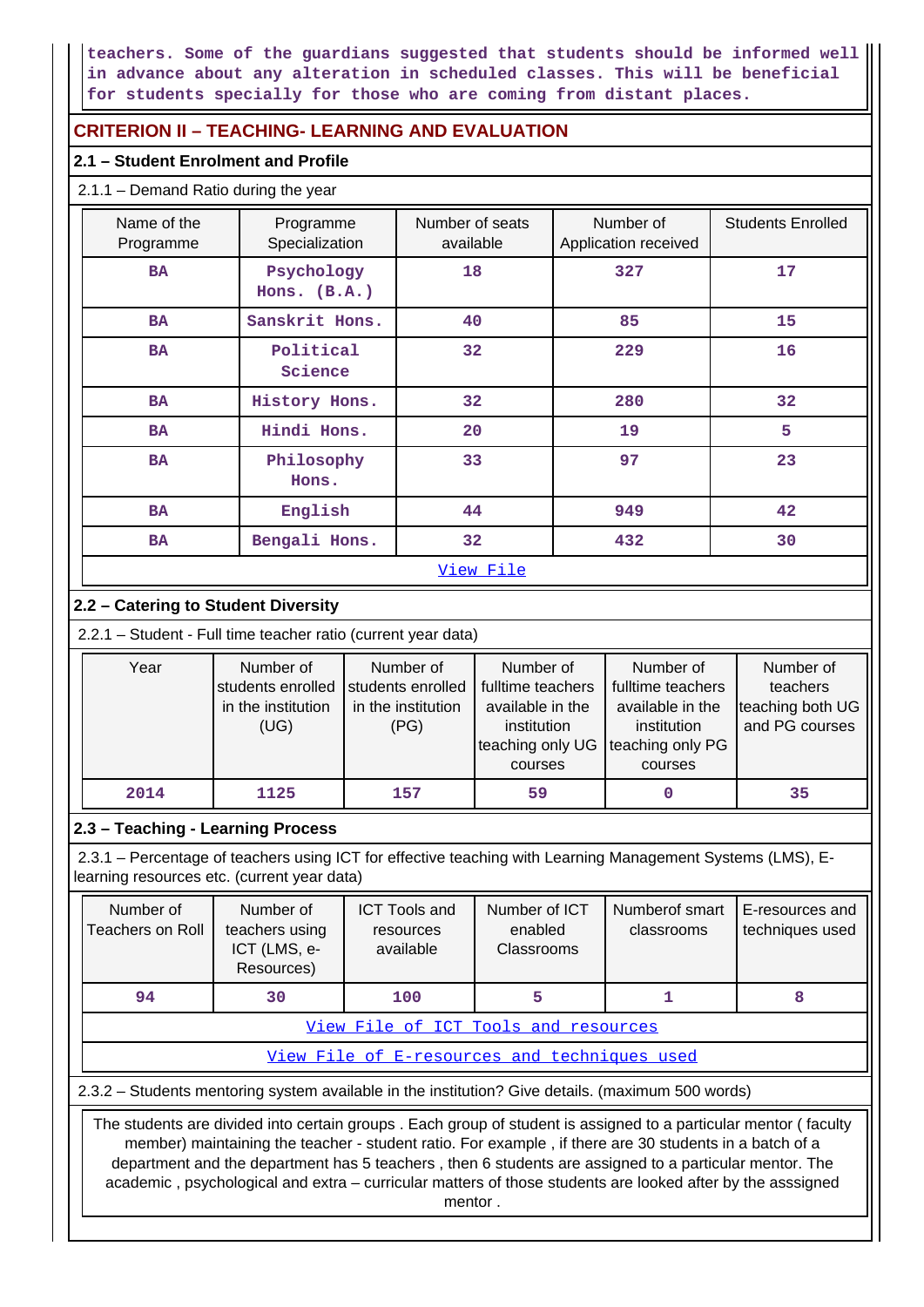| Number of students enrolled in the<br>institution                                                                                                                                                                                            |  |                         | Number of fulltime teachers |                                                                                                            |                     | Mentor: Mentee Ratio |                                             |  |                                                                                                                     |  |
|----------------------------------------------------------------------------------------------------------------------------------------------------------------------------------------------------------------------------------------------|--|-------------------------|-----------------------------|------------------------------------------------------------------------------------------------------------|---------------------|----------------------|---------------------------------------------|--|---------------------------------------------------------------------------------------------------------------------|--|
| 1282                                                                                                                                                                                                                                         |  |                         |                             | 94                                                                                                         |                     |                      |                                             |  | 14:1                                                                                                                |  |
| 2.4 - Teacher Profile and Quality                                                                                                                                                                                                            |  |                         |                             |                                                                                                            |                     |                      |                                             |  |                                                                                                                     |  |
| 2.4.1 - Number of full time teachers appointed during the year                                                                                                                                                                               |  |                         |                             |                                                                                                            |                     |                      |                                             |  |                                                                                                                     |  |
| No. of sanctioned<br>positions                                                                                                                                                                                                               |  | No. of filled positions |                             | Vacant positions                                                                                           |                     |                      | Positions filled during<br>the current year |  | No. of faculty with<br>Ph.D                                                                                         |  |
| 115                                                                                                                                                                                                                                          |  | 94                      |                             | 21                                                                                                         |                     |                      | 26                                          |  | 65                                                                                                                  |  |
| International level from Government, recognised bodies during the year)                                                                                                                                                                      |  |                         |                             |                                                                                                            |                     |                      |                                             |  | 2.4.2 - Honours and recognition received by teachers (received awards, recognition, fellowships at State, National, |  |
| Year of Award                                                                                                                                                                                                                                |  |                         |                             | Name of full time teachers<br>receiving awards from<br>state level, national level,<br>international level |                     | Designation          | bodies                                      |  | Name of the award,<br>fellowship, received from<br>Government or recognized                                         |  |
| 2015                                                                                                                                                                                                                                         |  |                         | Abhijit<br>Bhattacharya     |                                                                                                            | Assistant Professor |                      |                                             |  | Vidya Vacaspati<br>Award                                                                                            |  |
| 2015                                                                                                                                                                                                                                         |  |                         |                             | Dr. Rina Rani Ray,<br>(National Level)                                                                     | Associate Professor |                      |                                             |  | Special Mention<br>Award for<br>Excellence in<br>Research in EET CRS<br>3rd Academic<br><b>Brilliance Award</b>     |  |
| 2.5 - Evaluation Process and Reforms                                                                                                                                                                                                         |  |                         |                             |                                                                                                            | No file uploaded.   |                      |                                             |  | 2.5.1 - Number of days from the date of semester-end/ year- end examination till the declaration of results during  |  |
| the year<br>Programme Name                                                                                                                                                                                                                   |  | Programme Code          |                             | Semester/year                                                                                              |                     |                      | semester-end/year-<br>end examination       |  | Last date of the last   Date of declaration of<br>results of semester-<br>end/ year- end<br>examination             |  |
| MA                                                                                                                                                                                                                                           |  | PG- English             |                             | Part-II                                                                                                    |                     |                      | 29/06/2015                                  |  | 14/09/2015                                                                                                          |  |
| MA                                                                                                                                                                                                                                           |  | PG- English             |                             | Part-I                                                                                                     |                     |                      | 29/06/2015                                  |  | 14/09/2015                                                                                                          |  |
| <b>BA</b>                                                                                                                                                                                                                                    |  | <b>UG-08</b>            |                             | PART- I                                                                                                    |                     |                      | 18/08/2015                                  |  | 05/11/2015                                                                                                          |  |
| BA                                                                                                                                                                                                                                           |  | <b>UG-08</b>            |                             | PART- II                                                                                                   |                     |                      | 30/06/2015                                  |  | 04/09/2015                                                                                                          |  |
| <b>BA</b>                                                                                                                                                                                                                                    |  | <b>UG-08</b>            |                             | Part- III                                                                                                  |                     |                      | 17/04/2015                                  |  | 26/06/2015                                                                                                          |  |
| <b>BSC</b>                                                                                                                                                                                                                                   |  | UG- 09                  |                             | PART- I                                                                                                    |                     |                      | 18/08/2015                                  |  | 05/11/2015                                                                                                          |  |
| <b>BSC</b>                                                                                                                                                                                                                                   |  | UG- 09                  |                             | PART- II                                                                                                   |                     |                      | 30/06/2015                                  |  | 04/09/2015                                                                                                          |  |
| <b>BSC</b>                                                                                                                                                                                                                                   |  | UG-09                   |                             | Part- III                                                                                                  |                     |                      | 17/04/2015                                  |  | 26/06/2015                                                                                                          |  |
| МA                                                                                                                                                                                                                                           |  | PG- Bengali             |                             | $Sem-II$                                                                                                   |                     |                      | 23/07/2015                                  |  | 08/09/2015                                                                                                          |  |
| <b>MSC</b>                                                                                                                                                                                                                                   |  | PG-Botany               |                             | Part -I                                                                                                    |                     |                      | 30/06/2015                                  |  | 23/11/2015                                                                                                          |  |
|                                                                                                                                                                                                                                              |  |                         |                             |                                                                                                            | View File           |                      |                                             |  |                                                                                                                     |  |
| 2.5.2 – Reforms initiated on Continuous Internal Evaluation (CIE) system at the institutional level (250 words)                                                                                                                              |  |                         |                             |                                                                                                            |                     |                      |                                             |  |                                                                                                                     |  |
| • Students' Seminar and Students' Project . Use of Audio-Visual aids and Maps<br>(where applicable) for teaching . Screening of Films . Special Lectures and<br>Inter-disciplinary Discussions . Peer Tutoring . Term Paper and Dissertation |  |                         |                             |                                                                                                            |                     |                      |                                             |  |                                                                                                                     |  |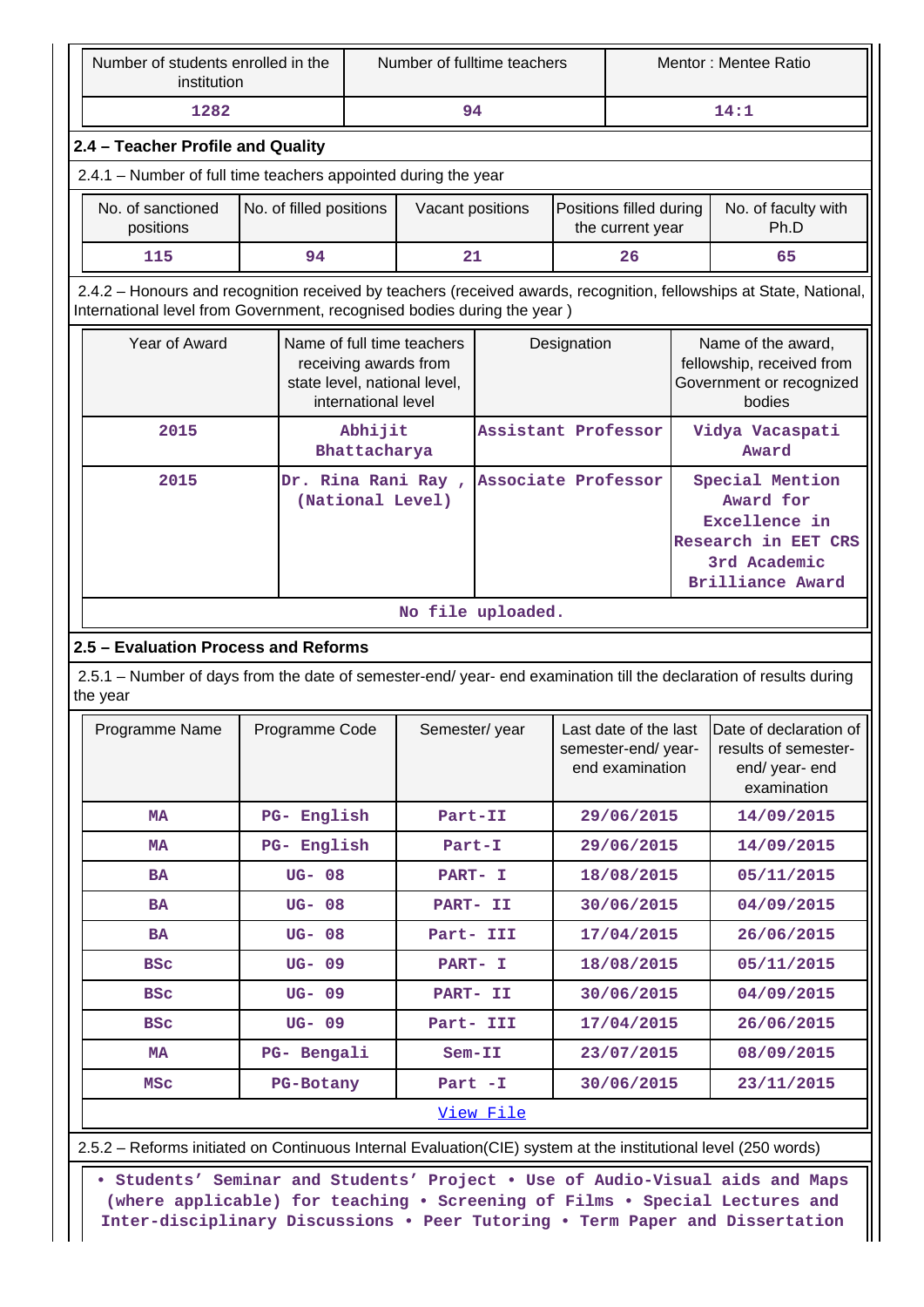2.5.3 – Academic calendar prepared and adhered for conduct of Examination and other related matters (250 words)

 **A Committee for preparing Academic Calendar prepares a draft Academic Calendar. It is then finalised after discussion at the meeting of the Heads of the Department and the Principal. Lastly, the provisional Academic Calendar is sent to the President, Governing Body for final approval. As per convention, two Academic Calendars according to Calendar Year are prepared: one for the students and the other for teaching and non-teaching staffs. Academic Calendar includes the Holiday List of the year, details of the Vacations, dates of B.A./ B.Sc. University level Examinations, dates of College Internal Examinations, result publication dates etc. College events like Bethune Day and Banomahotsav, Reunion, Rabindra Jayanti, Annual Fest, Annual Sports, Annual Prize are mentioned. Post Graduate activities are mentioned in the Academic Calendar for**

**Staff.**

### **2.6 – Student Performance and Learning Outcomes**

 2.6.1 – Program outcomes, program specific outcomes and course outcomes for all programs offered by the institution are stated and displayed in website of the institution (to provide the weblink)

|                                       |                   | $\overline{\text{NA}}$      |                                                                       |                                                              |                 |
|---------------------------------------|-------------------|-----------------------------|-----------------------------------------------------------------------|--------------------------------------------------------------|-----------------|
| $2.6.2$ – Pass percentage of students |                   |                             |                                                                       |                                                              |                 |
| Programme<br>Code                     | Programme<br>Name | Programme<br>Specialization | Number of<br>students<br>appeared in the<br>final year<br>examination | Number of<br>students passed<br>in final year<br>examination | Pass Percentage |
| 221                                   | <b>MSC</b>        | Subjects<br>All             | 54                                                                    | 52                                                           | 97.2            |
| 221                                   | <b>MA</b>         | Subjects<br>All             | 14                                                                    | 14                                                           | 100             |
| 3221                                  | <b>BSC</b>        | Subjects<br>All             | 146                                                                   | 144                                                          | 98.8            |
| 2221                                  | <b>BA</b>         | Subjects<br>All             | 139                                                                   | 137                                                          | 98.7            |
|                                       |                   |                             | No file uploaded.                                                     |                                                              |                 |

## **2.7 – Student Satisfaction Survey**

 2.7.1 – Student Satisfaction Survey (SSS) on overall institutional performance (Institution may design the questionnaire) (results and details be provided as weblink)

## <N.A.>

## **CRITERION III – RESEARCH, INNOVATIONS AND EXTENSION**

## **3.1 – Resource Mobilization for Research**

3.1.1 – Research funds sanctioned and received from various agencies, industry and other organisations

| Nature of the Project | <b>Duration</b> | Name of the funding<br>agency   | Total grant<br>sanctioned |        |
|-----------------------|-----------------|---------------------------------|---------------------------|--------|
| Minor Projects        | 730             | <b>UGC</b>                      | 320000                    | 245000 |
| Minor Projects        | 730             | UGC-DAE-CRS                     | 55000                     | 30000  |
| Minor Projects        | 730             | <b>UGC</b>                      | 150000                    | 130000 |
| Major Projects        | 730             | Govt. of<br>DOHFW,<br><b>WB</b> | 1433880                   | 0      |
| Major Projects        | 1095            | <b>DBT</b>                      | 529500                    | 376500 |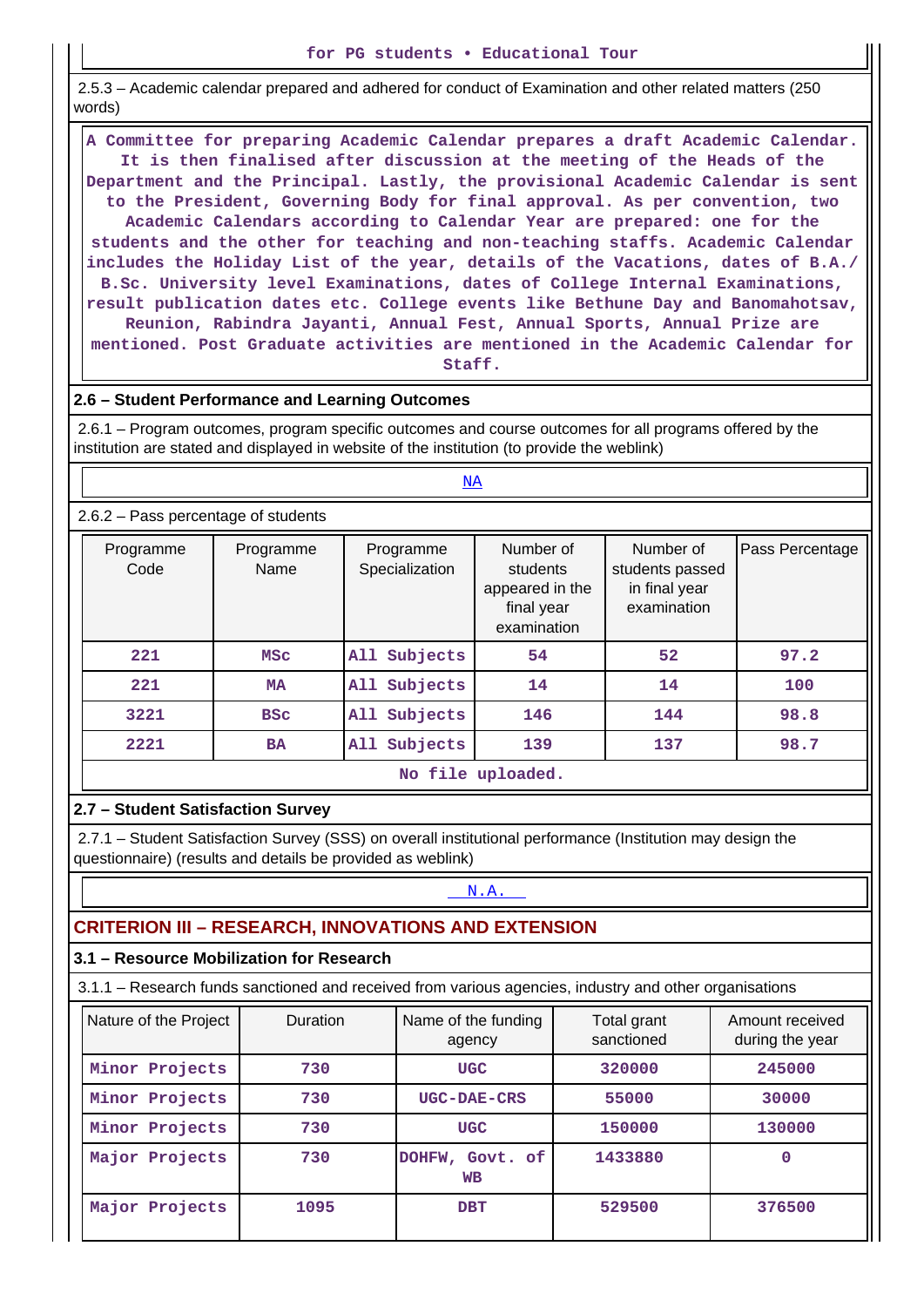| Minor Projects                                            |                                                                                            | 730                                                                                                  |                | <b>UGC</b>                                        |                       |              | 400000                                     |  | 247500                                                                                                      |
|-----------------------------------------------------------|--------------------------------------------------------------------------------------------|------------------------------------------------------------------------------------------------------|----------------|---------------------------------------------------|-----------------------|--------------|--------------------------------------------|--|-------------------------------------------------------------------------------------------------------------|
| Minor Projects                                            |                                                                                            | 730                                                                                                  |                | <b>UGC</b>                                        |                       |              | 415000                                     |  | 312500                                                                                                      |
| Minor Projects                                            |                                                                                            | 730                                                                                                  |                | <b>UGC</b>                                        |                       |              | 157000                                     |  | 132000                                                                                                      |
|                                                           |                                                                                            |                                                                                                      |                |                                                   | View File             |              |                                            |  |                                                                                                             |
| 3.2 - Innovation Ecosystem                                |                                                                                            |                                                                                                      |                |                                                   |                       |              |                                            |  |                                                                                                             |
| practices during the year                                 |                                                                                            |                                                                                                      |                |                                                   |                       |              |                                            |  | 3.2.1 - Workshops/Seminars Conducted on Intellectual Property Rights (IPR) and Industry-Academia Innovative |
|                                                           | Title of workshop/seminar                                                                  |                                                                                                      |                | Name of the Dept.                                 |                       |              |                                            |  | Date                                                                                                        |
|                                                           | <b>NIL</b>                                                                                 |                                                                                                      |                | <b>NA</b>                                         |                       |              |                                            |  | 30/06/2015                                                                                                  |
|                                                           |                                                                                            | 3.2.2 - Awards for Innovation won by Institution/Teachers/Research scholars/Students during the year |                |                                                   |                       |              |                                            |  |                                                                                                             |
| Title of the innovation                                   |                                                                                            | Name of Awardee                                                                                      |                | Awarding Agency                                   |                       |              | Date of award                              |  | Category                                                                                                    |
| Special Mention<br>Award for<br>Excellence in<br>Research | Rina Rani Ray<br>EET CRS, 3rd<br>14/02/2015<br>Academic<br>Brilliance<br><b>Award 2015</b> |                                                                                                      |                |                                                   |                       |              | 3rd Academic<br><b>Brilliance</b><br>Award |  |                                                                                                             |
| Vidya Vacaspati<br>Samman                                 |                                                                                            | Abhijit<br>Bhattacharya                                                                              |                | Vikramsheela<br>14/03/2015<br>Hindi<br>Vidyapeeth |                       |              |                                            |  | Contribution to<br>Hindi<br>Literature and<br>Teaching                                                      |
|                                                           |                                                                                            |                                                                                                      |                | No file uploaded.                                 |                       |              |                                            |  |                                                                                                             |
|                                                           |                                                                                            | 3.2.3 - No. of Incubation centre created, start-ups incubated on campus during the year              |                |                                                   |                       |              |                                            |  |                                                                                                             |
| Incubation<br>Center                                      |                                                                                            | Name                                                                                                 |                | Name of the<br>Sponsered By<br>Start-up           |                       |              | Nature of Start-<br>up                     |  | Date of<br>Commencement                                                                                     |
| 0                                                         |                                                                                            | <b>NA</b>                                                                                            |                | <b>NA</b>                                         | <b>NA</b>             |              | <b>NA</b>                                  |  | 30/06/2015                                                                                                  |
|                                                           |                                                                                            |                                                                                                      |                | No file uploaded.                                 |                       |              |                                            |  |                                                                                                             |
|                                                           |                                                                                            | 3.3 - Research Publications and Awards                                                               |                |                                                   |                       |              |                                            |  |                                                                                                             |
|                                                           |                                                                                            | 3.3.1 - Incentive to the teachers who receive recognition/awards                                     |                |                                                   |                       |              |                                            |  |                                                                                                             |
|                                                           | <b>State</b>                                                                               |                                                                                                      |                | National                                          |                       |              | International                              |  |                                                                                                             |
|                                                           | 0                                                                                          |                                                                                                      |                | 0                                                 |                       |              |                                            |  | 0                                                                                                           |
|                                                           |                                                                                            | 3.3.2 - Ph. Ds awarded during the year (applicable for PG College, Research Center)                  |                |                                                   |                       |              |                                            |  |                                                                                                             |
|                                                           |                                                                                            | Name of the Department                                                                               |                |                                                   |                       |              | Number of PhD's Awarded                    |  |                                                                                                             |
|                                                           |                                                                                            | NA                                                                                                   |                |                                                   |                       |              | 0                                          |  |                                                                                                             |
|                                                           |                                                                                            | 3.3.3 - Research Publications in the Journals notified on UGC website during the year                |                |                                                   |                       |              |                                            |  |                                                                                                             |
|                                                           | <b>Type</b>                                                                                |                                                                                                      | Department     |                                                   | Number of Publication |              |                                            |  | Average Impact Factor (if<br>any)                                                                           |
|                                                           | National                                                                                   |                                                                                                      | Hindi          |                                                   |                       | 6            |                                            |  | $\mathbf 0$                                                                                                 |
|                                                           | National                                                                                   |                                                                                                      | Psychology     |                                                   |                       | 3            |                                            |  | $\mathbf 0$                                                                                                 |
|                                                           | National                                                                                   |                                                                                                      | Womens Studies |                                                   |                       | 3            |                                            |  | $\mathbf 0$                                                                                                 |
|                                                           | International                                                                              |                                                                                                      | Statistics     |                                                   |                       | $\mathbf{2}$ |                                            |  | $\mathbf 0$                                                                                                 |
|                                                           | International                                                                              |                                                                                                      | Physics        |                                                   |                       | 1            |                                            |  | $\mathbf 0$                                                                                                 |
|                                                           | International<br>Mathematics                                                               |                                                                                                      |                |                                                   |                       | 6            |                                            |  | 2.99                                                                                                        |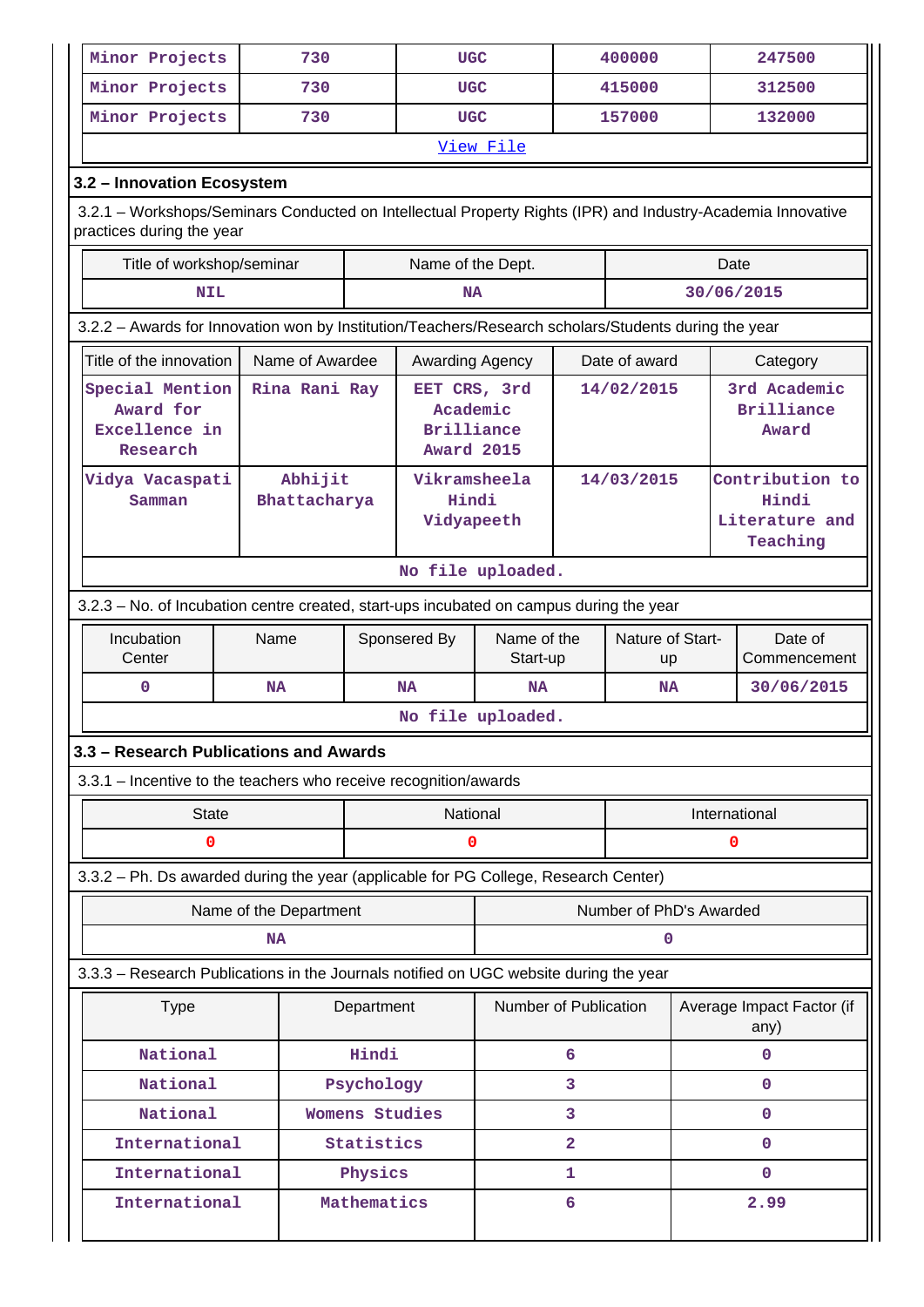| International                                                                                                                                                         |                   | Botany                                     |                        |                       | 6            |                                                                    |   | 0                                                                  |
|-----------------------------------------------------------------------------------------------------------------------------------------------------------------------|-------------------|--------------------------------------------|------------------------|-----------------------|--------------|--------------------------------------------------------------------|---|--------------------------------------------------------------------|
| International                                                                                                                                                         |                   | English                                    |                        |                       | 1            |                                                                    |   | 0                                                                  |
| International                                                                                                                                                         |                   | Economics                                  |                        |                       | 6            |                                                                    |   | 0                                                                  |
| International                                                                                                                                                         |                   | Philosophy                                 |                        |                       | 1            |                                                                    |   | 0                                                                  |
|                                                                                                                                                                       |                   |                                            |                        | View File             |              |                                                                    |   |                                                                    |
| 3.3.4 - Books and Chapters in edited Volumes / Books published, and papers in National/International Conference<br>Proceedings per Teacher during the year            |                   |                                            |                        |                       |              |                                                                    |   |                                                                    |
|                                                                                                                                                                       | Department        |                                            |                        |                       |              | Number of Publication                                              |   |                                                                    |
|                                                                                                                                                                       | Sanskrit          |                                            |                        |                       |              | 4                                                                  |   |                                                                    |
|                                                                                                                                                                       | Bengali           |                                            |                        |                       |              | 3                                                                  |   |                                                                    |
|                                                                                                                                                                       | Womens Studies    |                                            |                        |                       |              | 11                                                                 |   |                                                                    |
|                                                                                                                                                                       | Hindi             |                                            |                        |                       |              | 3                                                                  |   |                                                                    |
|                                                                                                                                                                       | English           |                                            |                        |                       |              | $\overline{\mathbf{2}}$                                            |   |                                                                    |
|                                                                                                                                                                       | Philosophy        |                                            |                        |                       |              | 1                                                                  |   |                                                                    |
|                                                                                                                                                                       | Political Science |                                            |                        |                       |              | $\mathbf 1$                                                        |   |                                                                    |
|                                                                                                                                                                       | Psychology        |                                            |                        |                       |              | 5                                                                  |   |                                                                    |
|                                                                                                                                                                       | Statistics        |                                            |                        |                       |              | 1                                                                  |   |                                                                    |
|                                                                                                                                                                       | Economics         |                                            |                        |                       |              | 2                                                                  |   |                                                                    |
|                                                                                                                                                                       |                   |                                            |                        | View File             |              |                                                                    |   |                                                                    |
| 3.3.5 - Bibliometrics of the publications during the last Academic year based on average citation index in Scopus/<br>Web of Science or PubMed/ Indian Citation Index |                   |                                            |                        |                       |              |                                                                    |   |                                                                    |
| Title of the<br>Paper                                                                                                                                                 | Name of<br>Author | Year of<br>Title of journal<br>publication |                        | <b>Citation Index</b> |              | Institutional<br>affiliation as<br>mentioned in<br>the publication |   | Number of<br>citations<br>excluding self<br>citation               |
| <b>NA</b>                                                                                                                                                             | <b>NA</b>         | <b>NA</b>                                  | 2014                   |                       | $\mathbf 0$  | <b>NA</b>                                                          |   | $\mathbf 0$                                                        |
|                                                                                                                                                                       |                   |                                            | No file uploaded.      |                       |              |                                                                    |   |                                                                    |
| 3.3.6 - h-Index of the Institutional Publications during the year. (based on Scopus/ Web of science)                                                                  |                   |                                            |                        |                       |              |                                                                    |   |                                                                    |
| Title of the<br>Paper                                                                                                                                                 | Name of<br>Author | Title of journal                           | Year of<br>publication |                       | h-index      | Number of<br>citations<br>excluding self<br>citation               |   | Institutional<br>affiliation as<br>mentioned in<br>the publication |
| <b>NA</b>                                                                                                                                                             | <b>NA</b>         | <b>NA</b>                                  | 2014                   |                       | $\mathbf 0$  | 0                                                                  |   | <b>NA</b>                                                          |
|                                                                                                                                                                       |                   |                                            | No file uploaded.      |                       |              |                                                                    |   |                                                                    |
| 3.3.7 - Faculty participation in Seminars/Conferences and Symposia during the year:                                                                                   |                   |                                            |                        |                       |              |                                                                    |   |                                                                    |
| Number of Faculty                                                                                                                                                     |                   | International                              | National               |                       | <b>State</b> |                                                                    |   | Local                                                              |
| Attended/Semina<br>rs/Workshops                                                                                                                                       |                   | 5                                          | 5                      |                       | 3            |                                                                    |   | $\overline{\mathbf{4}}$                                            |
| Presented<br>papers                                                                                                                                                   |                   | 1                                          | 9                      |                       | 1            |                                                                    |   | $\mathbf 0$                                                        |
| $\mathbf{1}$<br>Resource                                                                                                                                              |                   |                                            | $\mathbf{1}$           |                       | 0            |                                                                    | 5 |                                                                    |
| persons                                                                                                                                                               |                   |                                            |                        |                       |              |                                                                    |   |                                                                    |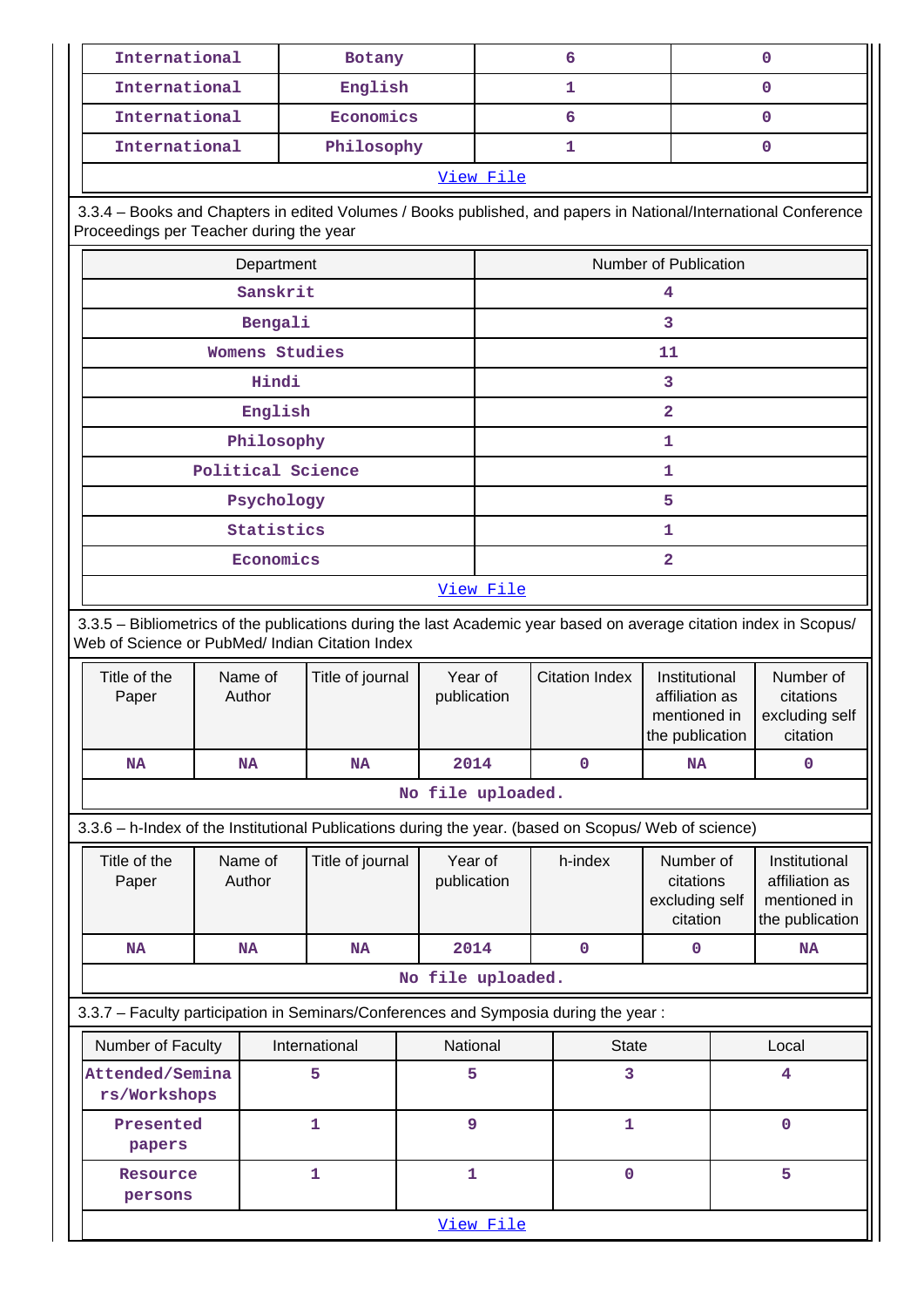## **3.4 – Extension Activities**

 3.4.1 – Number of extension and outreach programmes conducted in collaboration with industry, community and Non- Government Organisations through NSS/NCC/Red cross/Youth Red Cross (YRC) etc., during the year

| Title of the activities                                  | Organising unit/agency/<br>collaborating agency                                                                                                                                                                |                      | Number of teachers<br>participated in such<br>activities |    | Number of students<br>participated in such<br>activities |
|----------------------------------------------------------|----------------------------------------------------------------------------------------------------------------------------------------------------------------------------------------------------------------|----------------------|----------------------------------------------------------|----|----------------------------------------------------------|
| Social Work in<br>neighbouring Slum<br>areas of Goabagan | NSS with active<br>participation of<br>R.K.Mission<br>Lokshiksha<br>Parishad,<br>Narendrapur                                                                                                                   |                      | 12                                                       |    | 100                                                      |
| Thalassemia<br>Awareness<br>Programme (Rally)            | NSS participated in<br>the Programme<br>organised by<br>Institute of<br>Haematology<br>Transfusion<br>Medicine, Kolkata,<br>08.05.15                                                                           |                      | 3                                                        |    | 10                                                       |
| Rabindra Jayanti<br>Programme                            | NSS Bethune Unit /<br>NSS Unit,<br>University of<br>Calcutta,<br>09.05.2015                                                                                                                                    |                      | $\overline{2}$                                           |    | 5                                                        |
| Rabindra Jayanti<br>Programme                            | NSS Bethune Unit at<br>Bethune College,<br>07.5.15                                                                                                                                                             |                      | 10                                                       | 55 |                                                          |
| Anti Drug Abuse Day<br>Programme                         | NSS Bethune Unit /<br>NSS Unit,<br>University of<br>Calcutta,<br>26.06.2015                                                                                                                                    |                      | 10                                                       |    | 50                                                       |
| <b>Science Awareness</b><br>Programme                    | B. B. High School,<br><b>Katwa</b>                                                                                                                                                                             |                      | 10                                                       |    | 15                                                       |
| <b>Blood Motivation</b><br>Camp                          | NSS/ Students<br><b>Health Home</b>                                                                                                                                                                            |                      | 5                                                        |    | 20                                                       |
|                                                          |                                                                                                                                                                                                                | <u>View File</u>     |                                                          |    |                                                          |
| during the year                                          | 3.4.2 - Awards and recognition received for extension activities from Government and other recognized bodies                                                                                                   |                      |                                                          |    |                                                          |
| Name of the activity                                     | Award/Recognition                                                                                                                                                                                              |                      | <b>Awarding Bodies</b>                                   |    | Number of students<br><b>Benefited</b>                   |
| <b>NA</b>                                                | <b>NIL</b>                                                                                                                                                                                                     |                      | <b>NA</b>                                                |    | 0                                                        |
|                                                          |                                                                                                                                                                                                                | No file uploaded.    |                                                          |    |                                                          |
|                                                          | 3.4.3 - Students participating in extension activities with Government Organisations, Non-Government<br>Organisations and programmes such as Swachh Bharat, Aids Awareness, Gender Issue, etc. during the year |                      |                                                          |    |                                                          |
| Name of the scheme                                       | Organising unit/Agen<br>cy/collaborating<br>anency                                                                                                                                                             | Name of the activity | Number of teachers<br>participated in such<br>activites  |    | Number of students<br>participated in such<br>activites  |

agency activites activites **Seven-days NSS/ Social work 12 100**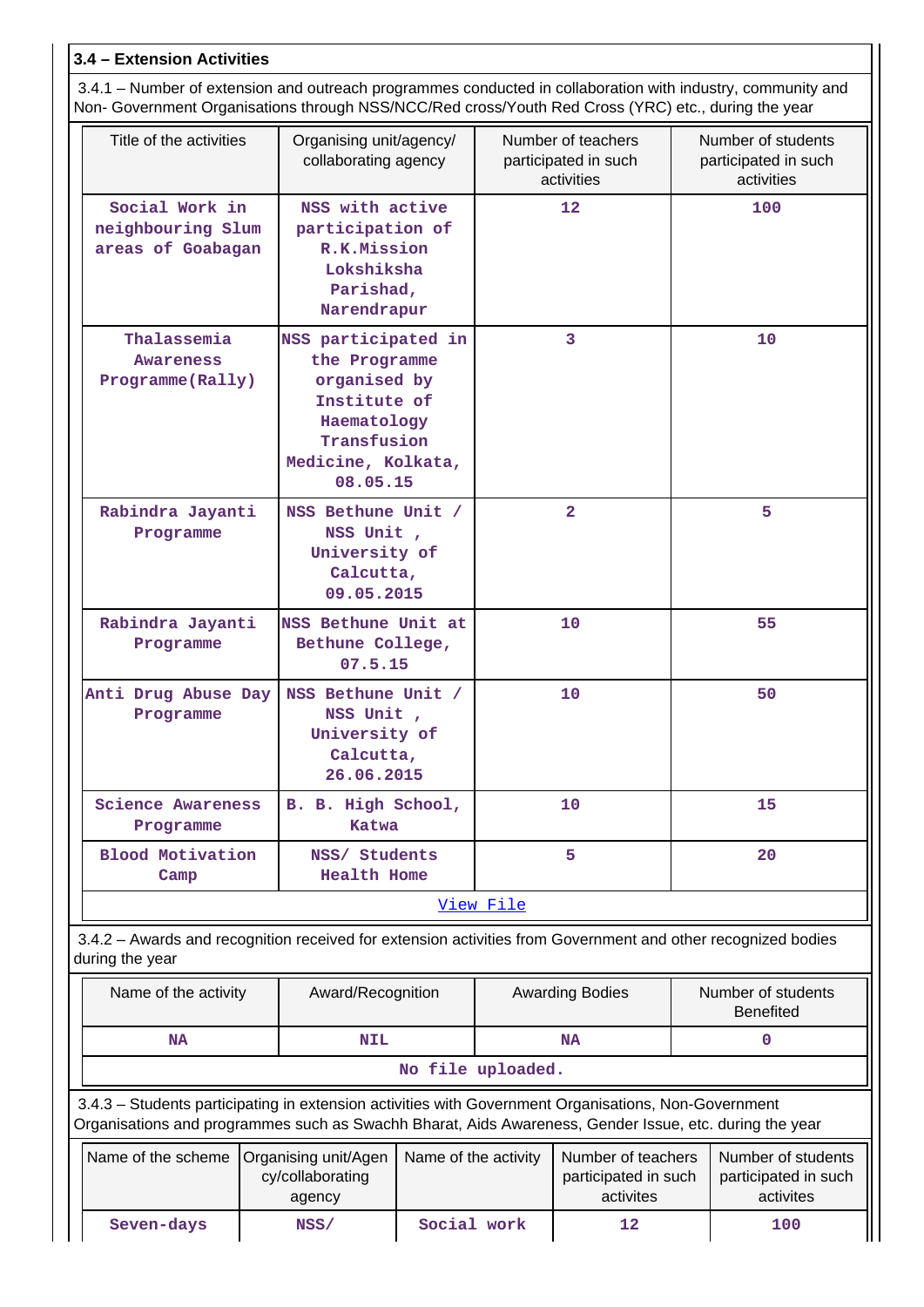| Special Camp                                                                                                | R.K.Mission                 |                      |             |                             |          |
|-------------------------------------------------------------------------------------------------------------|-----------------------------|----------------------|-------------|-----------------------------|----------|
|                                                                                                             | Lokshikha                   |                      |             |                             |          |
|                                                                                                             | parishad,                   |                      |             |                             |          |
|                                                                                                             | Narendrapur                 |                      |             |                             |          |
| Seven-days                                                                                                  | <b>NSS Bethune</b>          | Community Well       |             | 12 <sub>1</sub>             | 100      |
| Special Camp                                                                                                | Unit                        | being programme      |             |                             |          |
| Seven-days                                                                                                  | NSS Bethune/                | Health and Eye       |             | 12                          | 100      |
| Special Camp                                                                                                | Medical College             | Check up camp        |             |                             |          |
| Seven-days                                                                                                  | <b>NSS Bethune</b>          | Life                 |             | 12 <sub>1</sub>             | 100      |
| Special Camp                                                                                                | Unit / NSS Unit             | Enhancement          |             |                             |          |
|                                                                                                             | , Muralidhar                | Skills               |             |                             |          |
|                                                                                                             | Girls' College,             |                      |             |                             |          |
| Science                                                                                                     |                             |                      | Seminar on  | 10                          | 15       |
| <b>Awareness</b>                                                                                            | B. B. High<br>School, Katwa |                      | Science and |                             |          |
| Programme                                                                                                   |                             | Superstitions        |             |                             |          |
|                                                                                                             |                             |                      |             |                             |          |
| Tree Plantation                                                                                             | NSS Bethune/                | Tree Plantation      |             | 5                           | 33       |
| Programme                                                                                                   | NSS University              |                      |             |                             |          |
|                                                                                                             | of Calcutta                 |                      |             |                             |          |
| <b>Blood</b>                                                                                                | NSS/ Students               | <b>Blood</b>         |             | 5                           | 20       |
| Motivation Camp                                                                                             | <b>Health Home</b>          | Motivation Camp      |             |                             |          |
| Seven-days                                                                                                  | <b>NSS Bethune</b>          | Social               |             | 12 <sub>1</sub>             | 100      |
| Special Camp                                                                                                | Unit                        | <b>Awareness</b>     |             |                             |          |
|                                                                                                             |                             | Programme            |             |                             |          |
| Seven-days                                                                                                  | <b>NSS Bethune</b>          |                      | Thalassemia | 12                          | 100      |
| Special Camp                                                                                                | Unit / Ongikar              | <b>Awareness</b>     |             |                             |          |
| Seven-days                                                                                                  | <b>NGO</b>                  |                      |             |                             |          |
| Special Camp                                                                                                |                             |                      |             |                             |          |
| Seven-days                                                                                                  | <b>NSS Bethune</b>          | Programme on         |             | 12                          | 100      |
| Special Camp                                                                                                | Unit / $WBBHS/$             | <b>Gender Issues</b> |             |                             |          |
|                                                                                                             | South Calcutta              |                      |             |                             |          |
|                                                                                                             | Law College                 |                      |             |                             |          |
|                                                                                                             |                             |                      | View File   |                             |          |
|                                                                                                             |                             |                      |             |                             |          |
| 3.5 - Collaborations                                                                                        |                             |                      |             |                             |          |
| 3.5.1 – Number of Collaborative activities for research, faculty exchange, student exchange during the year |                             |                      |             |                             |          |
| Nature of activity                                                                                          | Participant                 |                      |             | Source of financial support | Duration |
| Research project on                                                                                         | Dr. Arijita Dutta,          |                      |             | National Health             | 730      |
| Access to Medicines                                                                                         | Professor,                  |                      |             | Mission and                 |          |
| and Diagnostics in                                                                                          | Department of               |                      |             | Department of               |          |
| Government                                                                                                  | Economics,                  |                      |             | Health and Family           |          |
| Hospitals in West                                                                                           | University of               |                      |             | Welfare, Govt. Of           |          |
| Bengal                                                                                                      | Calcutta. and Dr.           |                      |             | West Bengal                 |          |
|                                                                                                             | Satarupa                    |                      |             |                             |          |
|                                                                                                             | Bandyopadhyay,<br>Assistant |                      |             |                             |          |
|                                                                                                             | Professor,                  |                      |             |                             |          |
|                                                                                                             |                             |                      |             |                             |          |

**No file uploaded.**

3.5.2 – Linkages with institutions/industries for internship, on-the- job training, project work, sharing of research

**Economics, Bethune College**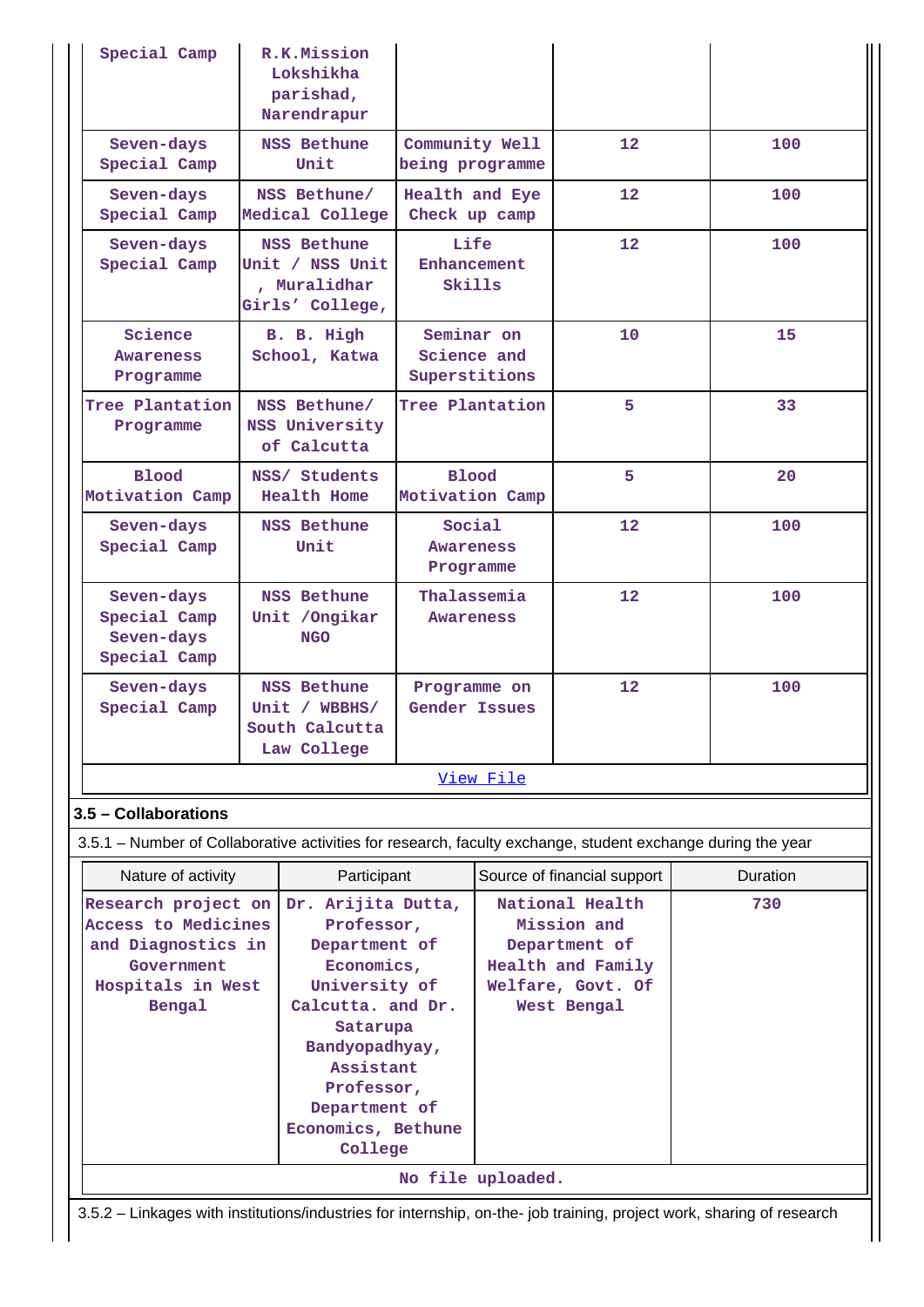| Nature of linkage           | Title of the<br>linkage | Name of the<br>partnering                                                                                              | <b>Duration From</b> | <b>Duration To</b> |                                              | Participant |
|-----------------------------|-------------------------|------------------------------------------------------------------------------------------------------------------------|----------------------|--------------------|----------------------------------------------|-------------|
|                             |                         | institution/                                                                                                           |                      |                    |                                              |             |
|                             |                         | industry<br>/research lab                                                                                              |                      |                    |                                              |             |
|                             |                         | with contact                                                                                                           |                      |                    |                                              |             |
|                             |                         | details                                                                                                                |                      |                    |                                              |             |
| Computer                    | 2-year on-              | <b>WEBEL</b>                                                                                                           | 12/07/2014           | 30/06/2015         |                                              | 170         |
| Training                    | campus certi            | Informatics                                                                                                            |                      |                    |                                              |             |
|                             | fication                | Ltd., under<br>the                                                                                                     |                      |                    |                                              |             |
|                             | course,                 |                                                                                                                        |                      |                    |                                              |             |
|                             | Diploma in<br>PC        | Department<br>of                                                                                                       |                      |                    |                                              |             |
|                             | Application             | Information                                                                                                            |                      |                    |                                              |             |
|                             |                         | Technology,                                                                                                            |                      |                    |                                              |             |
|                             |                         | Govt. of                                                                                                               |                      |                    |                                              |             |
|                             |                         | West Bengal                                                                                                            |                      |                    |                                              |             |
|                             |                         | in collabora                                                                                                           |                      |                    |                                              |             |
|                             |                         | tion with                                                                                                              |                      |                    |                                              |             |
|                             |                         | <b>Bethune</b>                                                                                                         |                      |                    |                                              |             |
|                             |                         | College                                                                                                                |                      |                    |                                              |             |
|                             |                         | offers a                                                                                                               |                      |                    |                                              |             |
|                             |                         | 2-year on-<br>campus certi                                                                                             |                      |                    |                                              |             |
|                             |                         | fication                                                                                                               |                      |                    |                                              |             |
|                             |                         | course,                                                                                                                |                      |                    |                                              |             |
|                             |                         | Diploma in                                                                                                             |                      |                    |                                              |             |
|                             |                         | PC                                                                                                                     |                      |                    |                                              |             |
|                             |                         | Application                                                                                                            |                      |                    |                                              |             |
|                             |                         | Contact no.                                                                                                            |                      |                    |                                              |             |
|                             |                         | 90380 72890/                                                                                                           |                      |                    |                                              |             |
|                             |                         | 89810/ 10702                                                                                                           |                      |                    |                                              |             |
|                             |                         |                                                                                                                        | No file uploaded.    |                    |                                              |             |
| houses etc. during the year |                         | 3.5.3 - MoUs signed with institutions of national, international importance, other universities, industries, corporate |                      |                    |                                              |             |
| Organisation                |                         | Date of MoU signed                                                                                                     | Purpose/Activities   |                    |                                              | Number of   |
|                             |                         |                                                                                                                        |                      |                    | students/teachers<br>participated under MoUs |             |
|                             |                         |                                                                                                                        |                      |                    |                                              |             |

**No file uploaded.**

# **CRITERION IV – INFRASTRUCTURE AND LEARNING RESOURCES**

**4.1 – Physical Facilities**

4.1.1 – Budget allocation, excluding salary for infrastructure augmentation during the year

Budget allocated for infrastructure augmentation | Budget utilized for infrastructure development **7200000 7200000**

4.1.2 – Details of augmentation in infrastructure facilities during the year

| Facilities  | <b>Existing or Newly Added</b> |  |  |  |  |
|-------------|--------------------------------|--|--|--|--|
| Campus Area | Existing                       |  |  |  |  |
| Class rooms | Existing                       |  |  |  |  |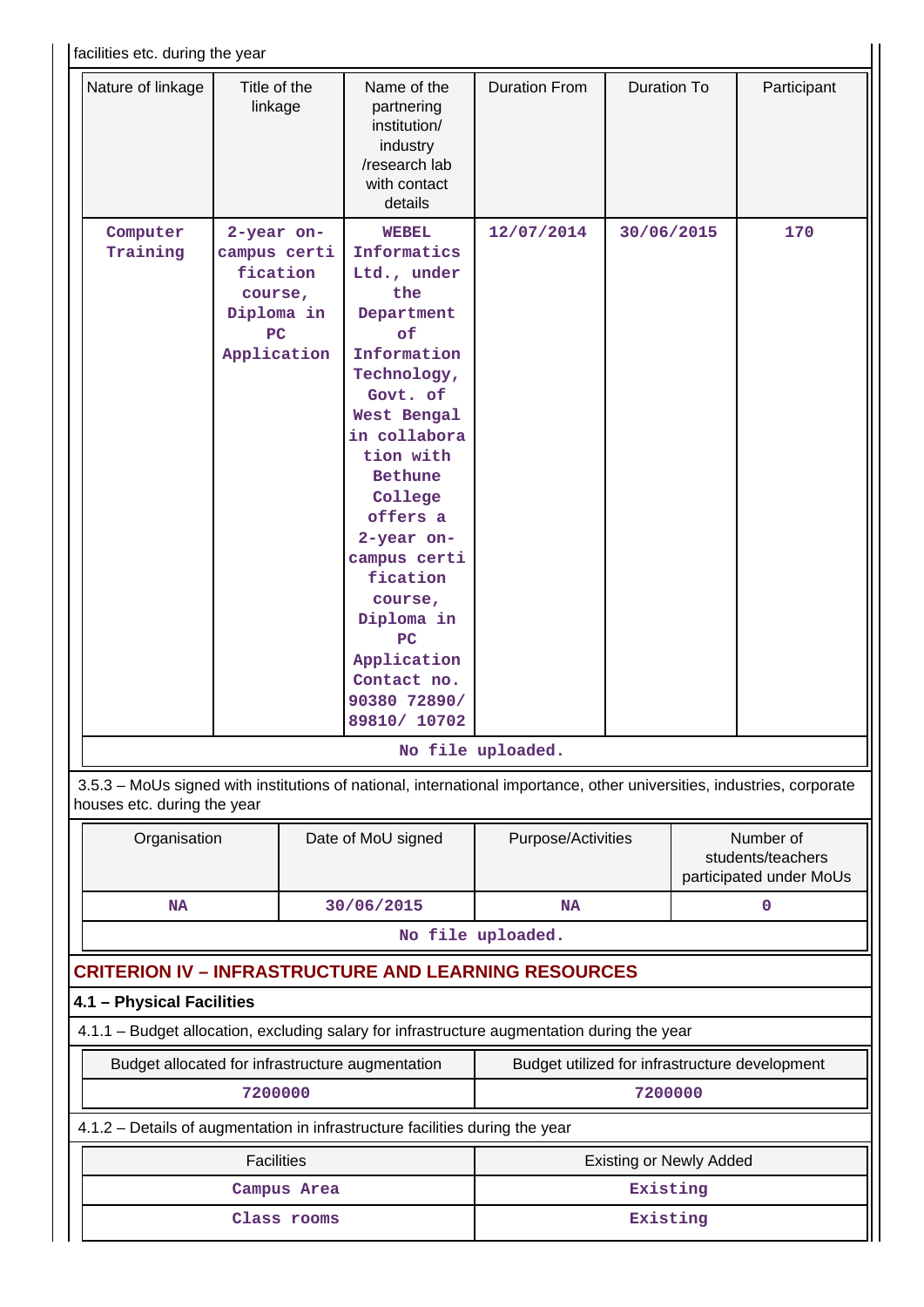| Class rooms                                                                                                                                                                                                                                             |                              |                 |           | Newly Added                                                        |          |                            |                                                                             |   |             |                 |             |                                                   |      |               |
|---------------------------------------------------------------------------------------------------------------------------------------------------------------------------------------------------------------------------------------------------------|------------------------------|-----------------|-----------|--------------------------------------------------------------------|----------|----------------------------|-----------------------------------------------------------------------------|---|-------------|-----------------|-------------|---------------------------------------------------|------|---------------|
| Laboratories                                                                                                                                                                                                                                            |                              |                 |           | Existing                                                           |          |                            |                                                                             |   |             |                 |             |                                                   |      |               |
|                                                                                                                                                                                                                                                         | Seminar Halls                |                 |           |                                                                    | Existing |                            |                                                                             |   |             |                 |             |                                                   |      |               |
|                                                                                                                                                                                                                                                         |                              |                 |           | Classrooms with LCD facilities                                     |          |                            |                                                                             |   |             |                 | Newly Added |                                                   |      |               |
|                                                                                                                                                                                                                                                         |                              |                 |           | Value of the equipment purchased<br>during the year (rs. in lakhs) |          |                            |                                                                             |   |             |                 | Newly Added |                                                   |      |               |
|                                                                                                                                                                                                                                                         |                              |                 | Others    |                                                                    |          |                            |                                                                             |   |             |                 | Existing    |                                                   |      |               |
|                                                                                                                                                                                                                                                         |                              |                 |           |                                                                    |          |                            | No file uploaded.                                                           |   |             |                 |             |                                                   |      |               |
| 4.2 - Library as a Learning Resource                                                                                                                                                                                                                    |                              |                 |           |                                                                    |          |                            |                                                                             |   |             |                 |             |                                                   |      |               |
| 4.2.1 - Library is automated {Integrated Library Management System (ILMS)}                                                                                                                                                                              |                              |                 |           |                                                                    |          |                            |                                                                             |   |             |                 |             |                                                   |      |               |
|                                                                                                                                                                                                                                                         | Name of the ILMS<br>software |                 |           | Nature of automation (fully<br>or patially)                        |          |                            |                                                                             |   | Version     |                 |             | Year of automation                                |      |               |
|                                                                                                                                                                                                                                                         | OPAC/ LSEASE 4.0             |                 |           | Partially                                                          |          |                            |                                                                             |   | 4.0         |                 |             |                                                   | 2002 |               |
| 4.2.2 - Library Services                                                                                                                                                                                                                                |                              |                 |           |                                                                    |          |                            |                                                                             |   |             |                 |             |                                                   |      |               |
| Library<br>Service Type                                                                                                                                                                                                                                 |                              |                 | Existing  |                                                                    |          |                            | Newly Added                                                                 |   |             |                 |             | Total                                             |      |               |
| Text Books                                                                                                                                                                                                                                              |                              | 97000           |           | 5000000                                                            |          | 879                        |                                                                             |   | 347617      |                 | 97879       |                                                   |      | 5347617       |
| CD & Video                                                                                                                                                                                                                                              |                              | 350             |           | 23000                                                              |          | $\mathbf{0}$               |                                                                             |   | $\mathbf 0$ |                 | 350         |                                                   |      | 23000         |
| Others (spe<br>cify)                                                                                                                                                                                                                                    |                              | 17              |           | $\mathbf 0$                                                        |          | $\overline{2}$             |                                                                             |   | 0           |                 | 19          |                                                   |      | 0             |
| Others (spe<br>cify)                                                                                                                                                                                                                                    |                              | 42              |           | 11730                                                              |          | $\mathbf{O}$               |                                                                             | 0 |             |                 | 42          |                                                   |      | 11730         |
| Journals                                                                                                                                                                                                                                                |                              | 20              |           | 12650                                                              |          | $\overline{2}$             |                                                                             |   | 3750        |                 | 22          |                                                   |      | 16400         |
|                                                                                                                                                                                                                                                         |                              |                 |           |                                                                    |          |                            | View File                                                                   |   |             |                 |             |                                                   |      |               |
| 4.2.3 - E-content developed by teachers such as: e-PG- Pathshala, CEC (under e-PG- Pathshala CEC (Under<br>Graduate) SWAYAM other MOOCs platform NPTEL/NMEICT/any other Government initiatives & institutional<br>(Learning Management System (LMS) etc |                              |                 |           |                                                                    |          |                            |                                                                             |   |             |                 |             |                                                   |      |               |
|                                                                                                                                                                                                                                                         | Name of the Teacher          |                 |           | Name of the Module                                                 |          |                            | Platform on which module<br>Date of launching e-<br>is developed<br>content |   |             |                 |             |                                                   |      |               |
| <b>NA</b>                                                                                                                                                                                                                                               |                              |                 | <b>NA</b> |                                                                    |          |                            | 30/06/2015<br><b>NA</b>                                                     |   |             |                 |             |                                                   |      |               |
|                                                                                                                                                                                                                                                         |                              |                 |           |                                                                    |          |                            | No file uploaded.                                                           |   |             |                 |             |                                                   |      |               |
| 4.3 - IT Infrastructure                                                                                                                                                                                                                                 |                              |                 |           |                                                                    |          |                            |                                                                             |   |             |                 |             |                                                   |      |               |
| 4.3.1 - Technology Upgradation (overall)                                                                                                                                                                                                                |                              |                 |           |                                                                    |          |                            |                                                                             |   |             |                 |             |                                                   |      |               |
| <b>Type</b>                                                                                                                                                                                                                                             | <b>Total Co</b><br>mputers   | Computer<br>Lab |           | Internet                                                           |          | <b>Browsing</b><br>centers | Computer<br>Centers                                                         |   | Office      | Departme<br>nts |             | Available<br><b>Bandwidt</b><br>h (MBPS/<br>GBPS) |      | <b>Others</b> |
| Existin<br>g                                                                                                                                                                                                                                            | 87                           | $\overline{a}$  |           | 40                                                                 |          | $\mathbf 0$                | $\mathbf{1}$                                                                |   | 6           | 16              |             | 10                                                |      | $\mathbf 0$   |
| Added                                                                                                                                                                                                                                                   | 3                            | $\mathbf{1}$    |           | 20                                                                 |          | $\overline{a}$             | $\mathbf 1$                                                                 |   | $\mathbf 0$ | $\mathbf 0$     |             | $\mathbf 0$                                       |      | $\mathbf 0$   |
| Total                                                                                                                                                                                                                                                   | 90                           | 3               |           | 60                                                                 |          | $\mathbf{2}$               | $\overline{a}$                                                              |   | 6           | 16              |             | 10                                                |      | $\mathbf 0$   |
| 4.3.2 – Bandwidth available of internet connection in the Institution (Leased line)                                                                                                                                                                     |                              |                 |           |                                                                    |          |                            |                                                                             |   |             |                 |             |                                                   |      |               |
|                                                                                                                                                                                                                                                         | 10 MBPS/ GBPS                |                 |           |                                                                    |          |                            |                                                                             |   |             |                 |             |                                                   |      |               |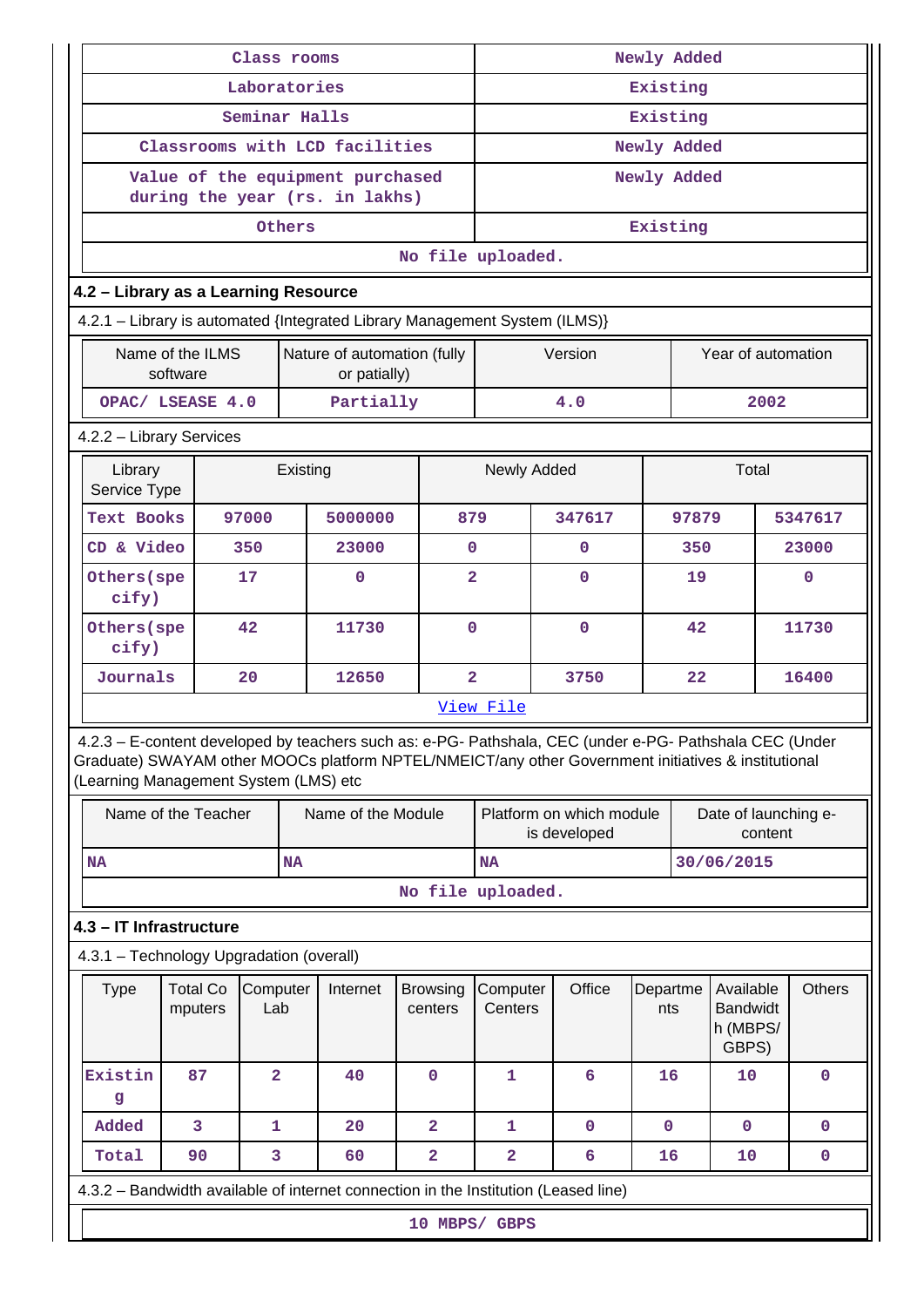| 4.3.3 - Facility for e-content             |                                                                           |  |  |  |  |
|--------------------------------------------|---------------------------------------------------------------------------|--|--|--|--|
| Name of the e-content development facility | Provide the link of the videos and media centre and<br>recording facility |  |  |  |  |

**NA** <NA>

#### **4.4 – Maintenance of Campus Infrastructure**

 4.4.1 – Expenditure incurred on maintenance of physical facilities and academic support facilities, excluding salary component, during the year

| Assigned Budget on<br>academic facilities | Expenditure incurred on<br>maintenance of academic<br>facilities | Assigned budget on<br>physical facilities | Expenditure incurredon<br>maintenance of physical<br>facilites |  |
|-------------------------------------------|------------------------------------------------------------------|-------------------------------------------|----------------------------------------------------------------|--|
| 596000                                    | 596000                                                           | 750000                                    | 750000                                                         |  |

 4.4.2 – Procedures and policies for maintaining and utilizing physical, academic and support facilities - laboratory, library, sports complex, computers, classrooms etc. (maximum 500 words) (information to be available in institutional Website, provide link)

 **The Physical Maintenance Committee comprising of teaching and non teaching staff looks after the maintenance of different academic buildings viz. The Main Building, Vidyasagar Bhavan, Chandramukhi Bhavan, Kadambini Bhavan and Pritilata Bhavan. It monitors all the assets of these buildings and reports every discrepancy to PWD Civil or Electric to solve it. The Physical Maintenance Committee looks after the gardens inside the College Campus with special reference to the Medicinal Plant Garden looked after by the Department of Botany which is eventually maintained by PWD. • Laboratories are meant for Practical Classes of the students of UG Departments and 6 PG Departments also. The chemicals, glass goods, instruments, equipments are purchased from the Developmental Grant. The teaching faculty, non teaching staff deployed in**

**individual Departments and also the students participate together in maintenance together in maintenance of the laboratory items. In case of some instruments and equipments AMC is also made with the vendors. • Multifacility Centre for Science and Arts are looked after by PG Departments of Science and**

**Arts respectively. • Library: Books and bibliographic softwares as per requirements from different Departments are purchased from DG and thoroughly maintained by the librarian and library staff. The students are also made aware to handle the books carefully and return them on time. • Field for Sports and Games present inside the College Campus and also shared by the Bethune School is maintained by PWD whose office is harboured inside the College Campus. A games room has table tennis court and other sports equipments purchased from the Development Grant. A Badminton Court is present in the College Campus. A Gymnasium exists with some instruments in the campus. • Drinking Water is provided by Aquaguard installed in the college which is maintained through AMC with the vendor. • Computers are purchased from DG and maintained by WEBEL Electronics which runs a Computer Centre for the college students within the college campus. • Classrooms are meant for the theoretical classes of UG and PG students of different Departments maintained daily by Non-teaching staff, sweepers and finally by PWD Civil and Electric. • Adjacent to the College Campus residential Quarters for Group D are there maintained by PWD. • Solar Power Cells are maintained at the top of Vidyasagar Building which lightens our campus in the evening since the last 10 years and saves the consumption from Electric Supply Corporation this is maintained by the Solar Power Committee. • Dedicated Room for the Alumnae Association is present in the College Campus. • An auditorium is being built in the College Campus the work is still under progress. • Purchase is controlled by the Purchase Committee. Funds are distributed among Departments in a meeting with the Principal. Vendors submit quotations after publication of advertisement in a daily newspaper. Quotations**

**are distributed to the Departments in a meeting, Departments compare the**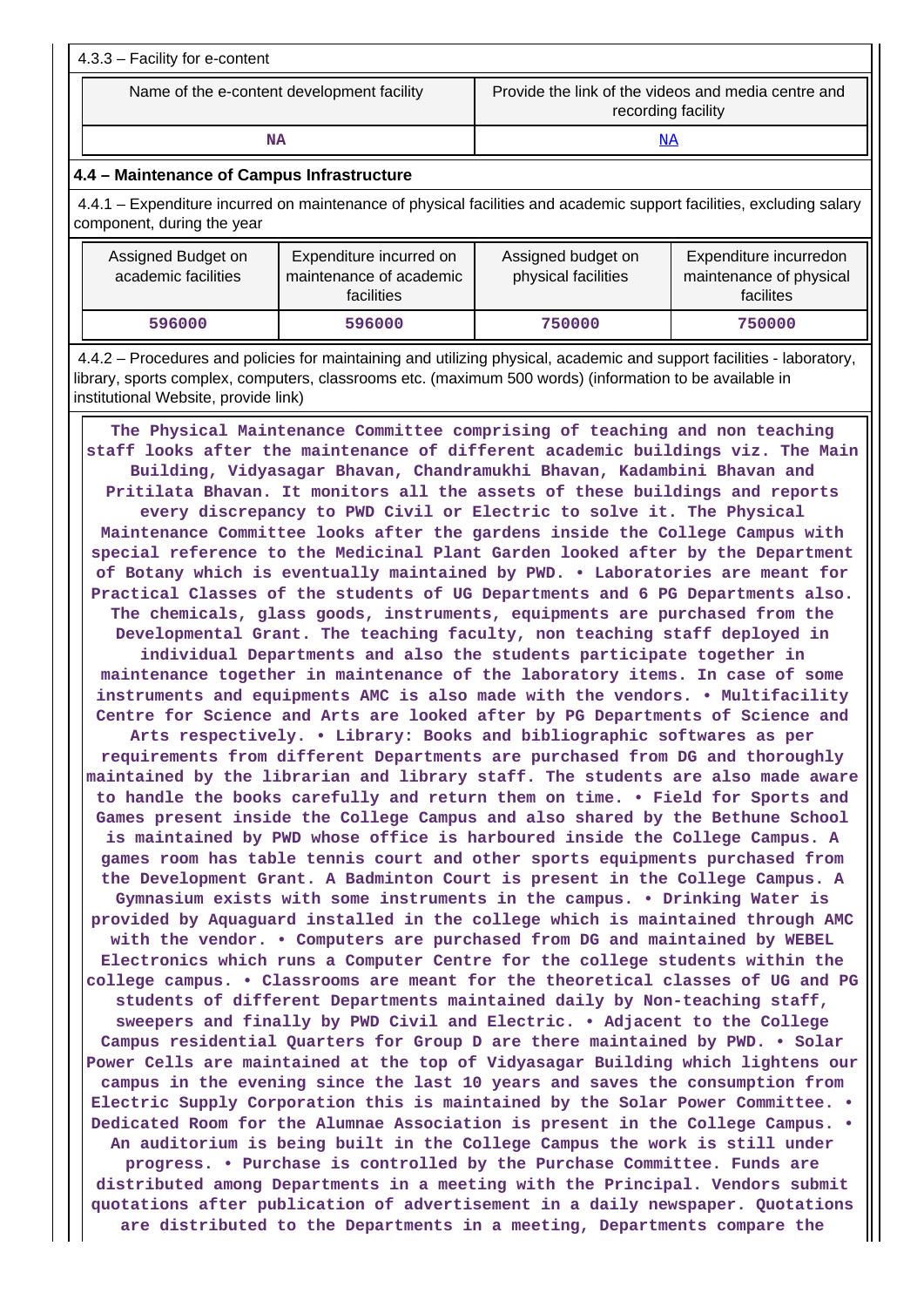**quotations, prepare a comparative statement which is signed by Departmental teachers followed by the Principal. Eventually the Departments proceed with the purchase.**

<http://www.bethunecollege.ac.in/facilities/BethuneCollege-Maintenance.htm>

## **CRITERION V – STUDENT SUPPORT AND PROGRESSION**

## **5.1 – Student Support**

5.1.1 – Scholarships and Financial Support

|                                         | Name/Title of the scheme                                                                    | Number of students | Amount in Rupees |
|-----------------------------------------|---------------------------------------------------------------------------------------------|--------------------|------------------|
| Financial Support<br>from institution   | Half Tuition Fee<br>Free Book Grant<br><b>Exam Fees</b>                                     | 58                 | 73635            |
| Financial Support<br>from Other Sources |                                                                                             |                    |                  |
| a) National                             | Minority<br>Scholarship,<br>Kanyasree, Half<br>Tuition fee,<br>Sitaram Jindal<br>Foundation | 108                | 1074830          |
| b) International                        | <b>NA</b>                                                                                   | 0                  | 0                |
|                                         |                                                                                             | View File          |                  |

 5.1.2 – Number of capability enhancement and development schemes such as Soft skill development, Remedial coaching, Language lab, Bridge courses, Yoga, Meditation, Personal Counselling and Mentoring etc.,

| Name of the capability<br>enhancement scheme                                                                                                            | Date of implemetation | Number of students<br>enrolled | Agencies involved                                              |
|---------------------------------------------------------------------------------------------------------------------------------------------------------|-----------------------|--------------------------------|----------------------------------------------------------------|
| Yoga Workshop                                                                                                                                           | 30/08/2014            | 77                             | State Institute for<br>Physical Education<br>for Women         |
| $WEBEL - A two year$<br>diploma certificate<br>course in computer<br>applications runs<br>in the college for<br>the UG-I and UG-II<br>students          | 12/07/2014            | 170                            | Webel Informatics<br>Limited, Bethune<br>College Centre        |
| The department of<br>Psychology runs a<br>Psychological<br>Counselling Cell<br>which provides<br>support to the<br>students and staff<br>of our college | 12/07/2014            | 12                             | Psychological<br>Counselling Cell,<br>Bethune College          |
| Ethics and Value<br>Education<br>Certification<br>Course for all 1st<br>year students is<br>held for moral<br>guidance                                  | 02/09/2014            | 244                            | Ethics and Value<br>Education<br>Committee, Bethune<br>College |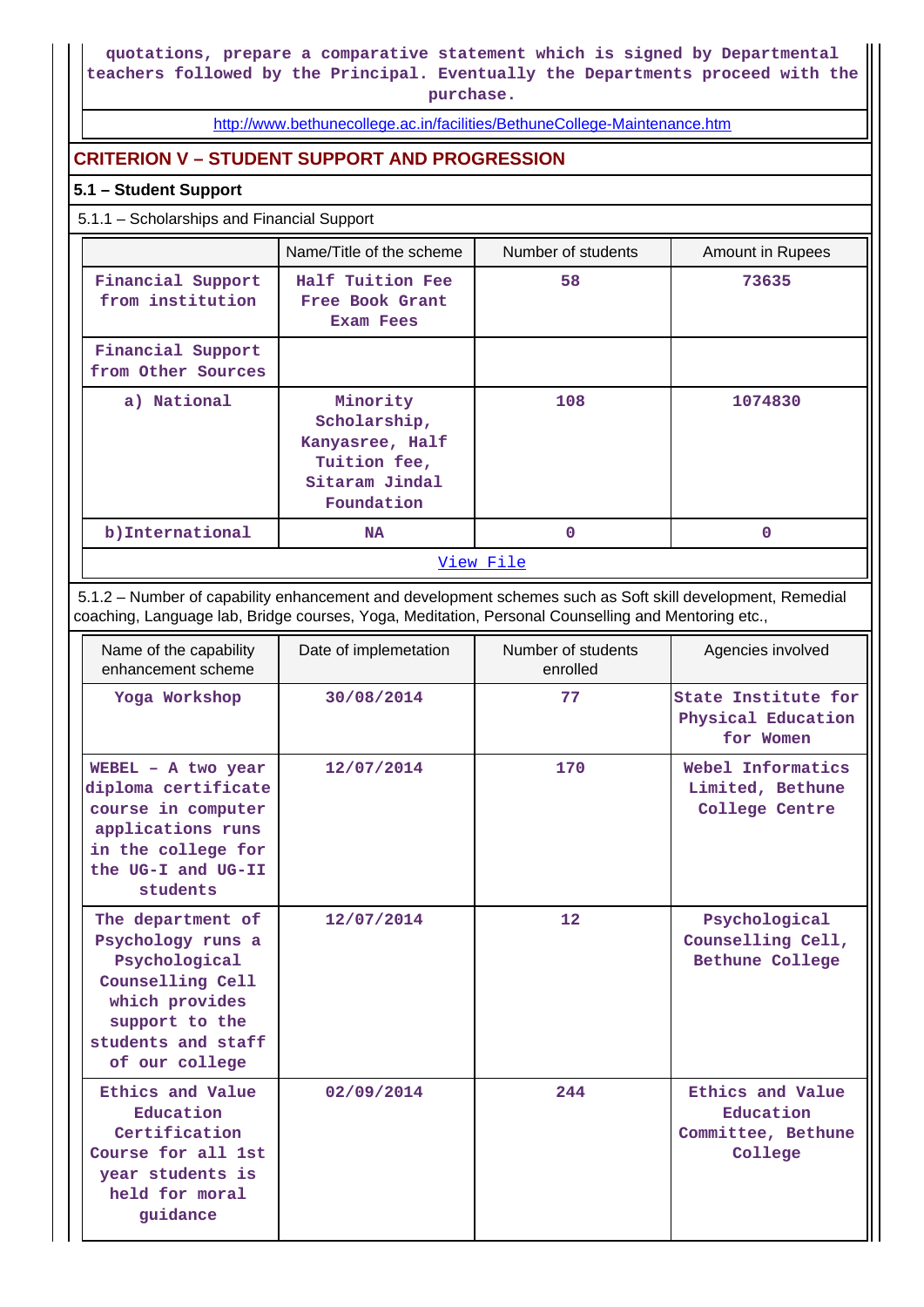| Scopes and<br>prospects of<br>management studies                                 |                                                                                                                                | 10/12/2014                                                                                                     | 42                                                                          |                                                              | Counsellors and<br>faculty of The<br>Chopras, Kolkata          |  |  |
|----------------------------------------------------------------------------------|--------------------------------------------------------------------------------------------------------------------------------|----------------------------------------------------------------------------------------------------------------|-----------------------------------------------------------------------------|--------------------------------------------------------------|----------------------------------------------------------------|--|--|
| Communicative<br>English                                                         |                                                                                                                                | 29/11/2014                                                                                                     | 57                                                                          |                                                              | Bethune College                                                |  |  |
| Career counselling<br>and job orientation<br>programme                           |                                                                                                                                | 13/09/2014                                                                                                     | 23                                                                          |                                                              | Swami Vivekananda<br>Institute of<br>Science and<br>Technology |  |  |
| institution during the year                                                      | No file uploaded.<br>5.1.3 - Students benefited by guidance for competitive examinations and career counselling offered by the |                                                                                                                |                                                                             |                                                              |                                                                |  |  |
| Year                                                                             | Name of the<br>scheme                                                                                                          | Number of<br>benefited<br>students for<br>competitive<br>examination                                           | Number of<br>benefited<br>students by<br>career<br>counseling<br>activities | Number of<br>students who<br>have passedin<br>the comp. exam | Number of<br>studentsp placed                                  |  |  |
| 2014                                                                             | Campus<br>Selection<br>Programme<br>(Off campus)                                                                               | $\mathbf{0}$                                                                                                   | 11                                                                          | 0                                                            | 4                                                              |  |  |
| 2014                                                                             | Campus<br>Selection<br>Programme<br>(On campus)                                                                                | $\mathbf{0}$                                                                                                   | 48                                                                          | $\mathbf{0}$                                                 | 7                                                              |  |  |
| 2014                                                                             | <b>WIPRO Campus</b><br>Selection<br>Programme<br>(Off Pooled<br>campus)                                                        | $\mathbf{0}$                                                                                                   | 23                                                                          | $\mathbf{O}$                                                 | 6                                                              |  |  |
| 2015                                                                             | Cognizant<br>Off-campus<br>selection<br>programme                                                                              | $\mathbf 0$                                                                                                    | 11<br>0                                                                     |                                                              | 1                                                              |  |  |
|                                                                                  |                                                                                                                                |                                                                                                                | No file uploaded.                                                           |                                                              |                                                                |  |  |
| harassment and ragging cases during the year                                     |                                                                                                                                | 5.1.4 – Institutional mechanism for transparency, timely redressal of student grievances, Prevention of sexual |                                                                             |                                                              |                                                                |  |  |
|                                                                                  | Total grievances received                                                                                                      | Number of grievances redressed                                                                                 |                                                                             | Avg. number of days for grievance<br>redressal               |                                                                |  |  |
|                                                                                  | 0                                                                                                                              | 0                                                                                                              |                                                                             |                                                              | 0                                                              |  |  |
| 5.2 - Student Progression<br>5.2.1 - Details of campus placement during the year |                                                                                                                                |                                                                                                                |                                                                             |                                                              |                                                                |  |  |
|                                                                                  | On campus                                                                                                                      |                                                                                                                |                                                                             | Off campus                                                   |                                                                |  |  |
| Nameof<br>organizations<br>visited                                               | Number of<br>students<br>participated                                                                                          | Number of<br>stduents placed                                                                                   | Nameof<br>organizations<br>visited                                          | Number of<br>students<br>participated                        | Number of<br>stduents placed                                   |  |  |
| Tata<br>Consultancy                                                              | 48                                                                                                                             | 7                                                                                                              | Swami<br>Vivekananda                                                        | 45                                                           | 11                                                             |  |  |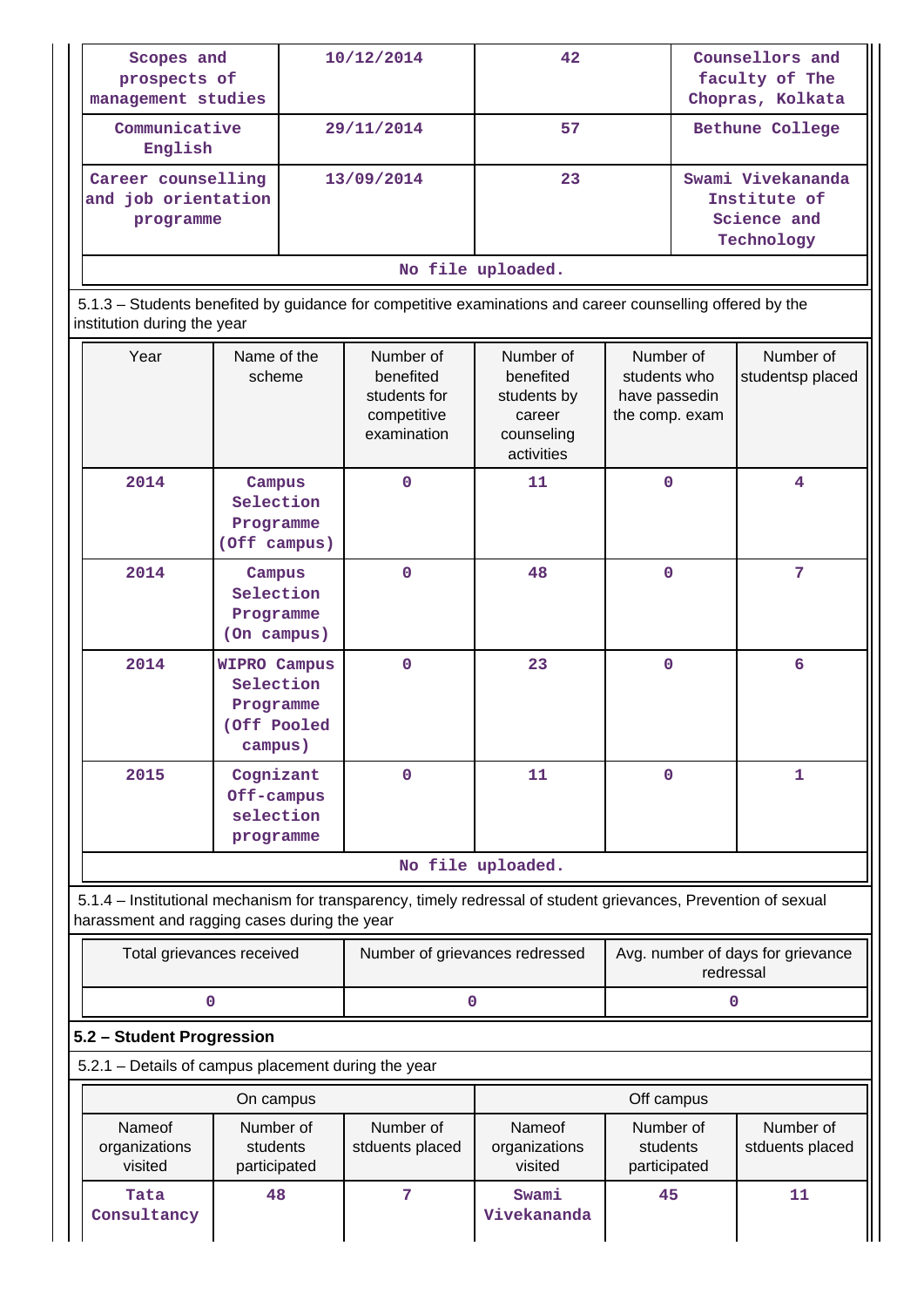| Services |                                                                                                    |                             | Group of<br>Institutes,<br>WIPRO,<br>Cognizant |                                                                                                                                                                                                                                                                                                                     |                                                  |  |  |
|----------|----------------------------------------------------------------------------------------------------|-----------------------------|------------------------------------------------|---------------------------------------------------------------------------------------------------------------------------------------------------------------------------------------------------------------------------------------------------------------------------------------------------------------------|--------------------------------------------------|--|--|
|          | No file uploaded.<br>5.2.2 - Student progression to higher education in percentage during the year |                             |                                                |                                                                                                                                                                                                                                                                                                                     |                                                  |  |  |
| Year     | Number of<br>students<br>enrolling into<br>higher education                                        | Programme<br>graduated from | Depratment<br>graduated from                   | Name of<br>institution joined                                                                                                                                                                                                                                                                                       | Name of<br>programme<br>admitted to              |  |  |
| 2015     | 22                                                                                                 | B.SC.<br>(Hons.)            | Chemistry                                      | University<br>of Calcutta,<br>Lady<br><b>Brabourne</b><br>College,<br>Scottish<br>Church<br>College,<br><b>IIEST</b><br>Shibpur<br>(Howrah),<br>A.P.C.<br>College (<br><b>State</b><br>University),<br>Presidency<br>University,<br>Vidyasagar<br>University,<br><b>NIT</b><br>Durgapur,<br><b>IISER</b><br>Mohali, | M.Sc. in<br>Chemistry,<br>B. Tech.               |  |  |
| 2015     | 18                                                                                                 | B.SC.<br>(Hons.)            | Physics                                        | Market<br>Research<br>Associate at<br>Lucintel,<br>Raipur,<br>Western<br>University,<br>London, IIT<br>Kharagpur,<br>Chennai<br>Mathematical<br>Institute,<br>BHU, IIT<br>Bombay,<br>Diamond<br>Harbour<br>W.U., IISC<br>Bengaluru.                                                                                 | M.Sc. in<br>Physics                              |  |  |
| 2015     | 7 <sup>1</sup>                                                                                     | B.SC.<br>(Hons.)            | Computer<br>Science                            | University<br>of Calcutta,<br>Asutosh<br>College, St.                                                                                                                                                                                                                                                               | M.Sc. in<br>Computer<br>Science,<br>Computer and |  |  |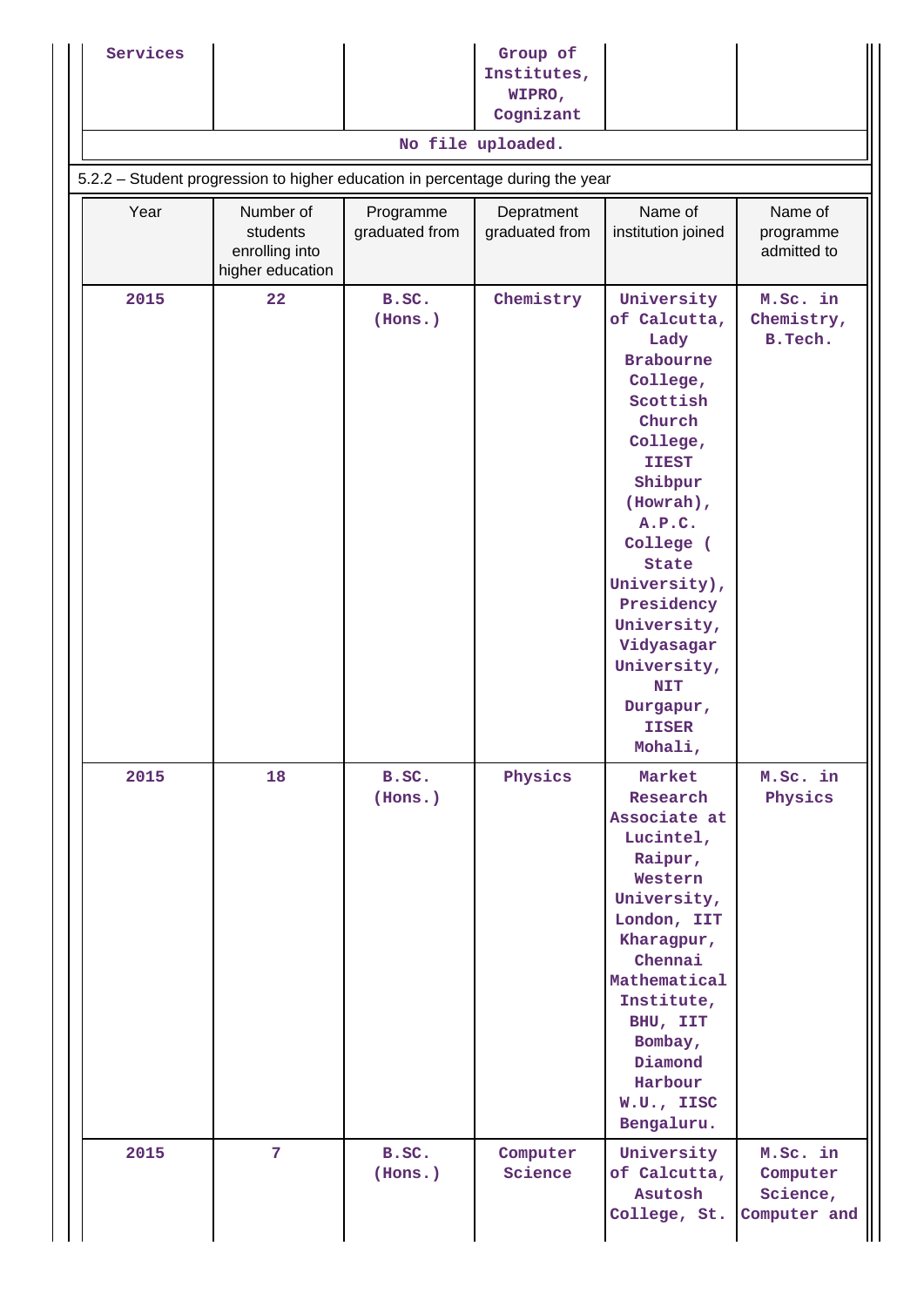|      |    |                  |                      | Xavier's<br>College (<br>Autonomous),<br>WBSU, IISC,<br>Bangalore.                                                                                                                                                            | Information<br>Science,<br>Library<br>Science.                                                                                                                                                                                       |
|------|----|------------------|----------------------|-------------------------------------------------------------------------------------------------------------------------------------------------------------------------------------------------------------------------------|--------------------------------------------------------------------------------------------------------------------------------------------------------------------------------------------------------------------------------------|
| 2015 | 19 | B.SC.<br>(Hons.) | Mathematics          | University<br>of Calcutta,<br><b>Bethune</b><br>College,<br>Presidency<br>University.                                                                                                                                         | M.Sc. in<br>Pure<br>Mathematics<br>/ Applied<br>Mathematics.<br>Preparation<br>of B.Ed and<br>vocational<br>course or<br>preparation<br>for govt.<br>job.                                                                            |
| 2015 | 19 | $B.A.$ (Hons.)   | Philosophy           | University<br>of Calcutta,<br>Rabindra<br>Bharati<br>University.                                                                                                                                                              | MA in<br>Philosophy                                                                                                                                                                                                                  |
| 2015 | 11 | $B.A.$ (Hons.)   | Bengali              | University<br>of Calcutta,<br>Jadavpur<br>University,<br><b>Bethune</b><br>College,<br>Viswa<br>Bharati<br>University                                                                                                         | M.A. in<br>Bengali                                                                                                                                                                                                                   |
| 2015 | 11 | $B.A.$ (Hons.)   | Political<br>Science | University<br>of Calcutta,<br>Rabindra<br>Bharati<br>University.                                                                                                                                                              | MA in<br>Political<br>Science.                                                                                                                                                                                                       |
| 2015 | 27 | $B.A.$ (Hons.)   | English              | Delhi<br>University,<br>University<br>of Calcutta,<br>Jadavpur<br>University,<br>Bethune<br>College,<br>Presidency<br>University,<br>Shri<br>Sikhshayatan<br>College<br>(CU), IGNOU,<br>COMMITS,<br>Bangalore,<br>APTECH etc. | Delhi<br>University,<br>University<br>of Calcutta,<br>Jadavpur<br>University,<br><b>Bethune</b><br>College,<br>Presidency<br>University,<br>Shri<br>Sikhshayatan<br>College<br>(CU), IGNOU,<br>COMMITS,<br>Bangalore,<br>APTECH etc. |
| 2015 | 26 | $B.A.$ (Hons.)   | History              | University<br>of Calcutta,<br>Rabindra                                                                                                                                                                                        | MA in<br>History                                                                                                                                                                                                                     |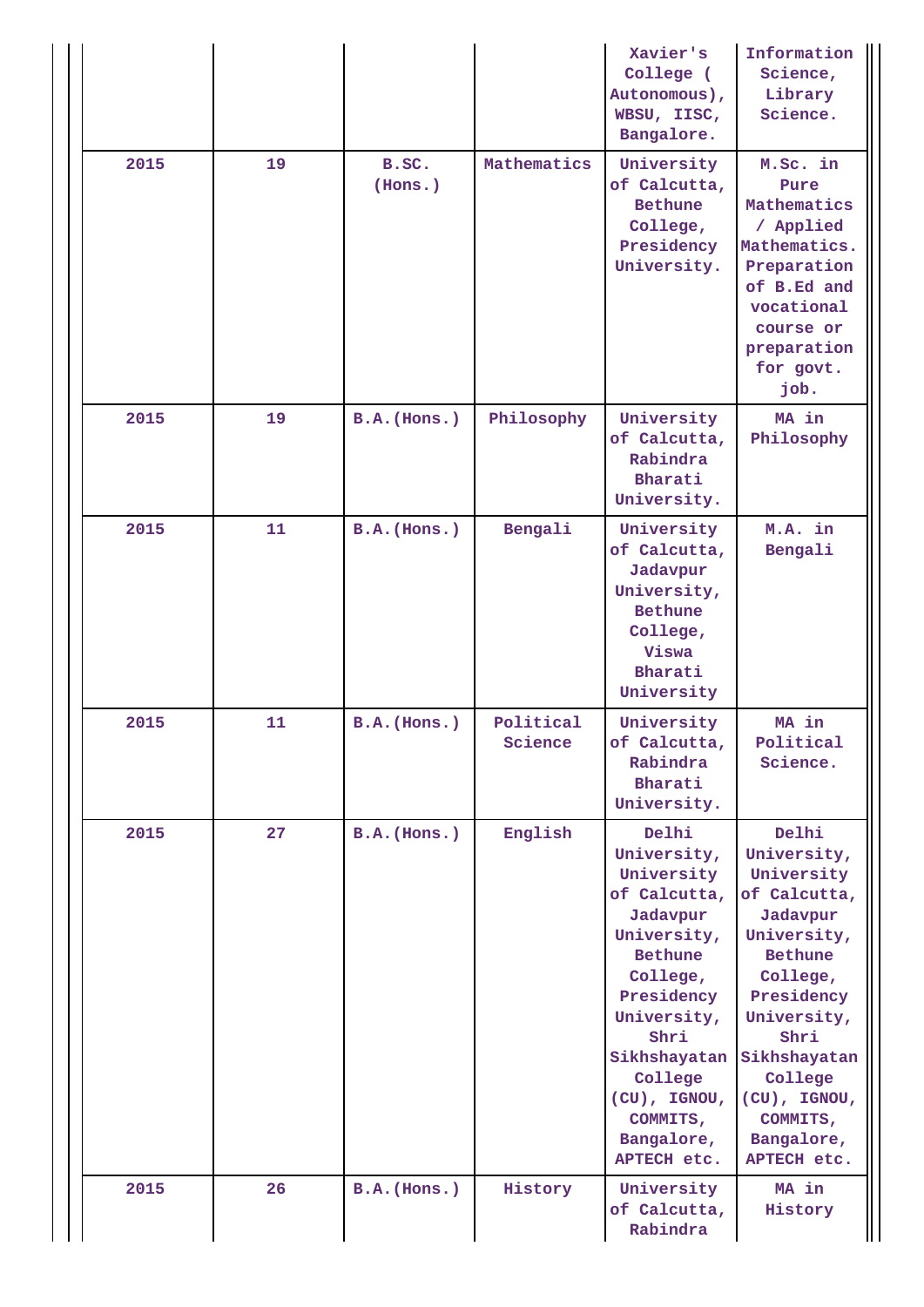|                                                                                                                       |                |                                                                                                                                                                                        |                    | Bharati<br>University.                  |                    |  |  |
|-----------------------------------------------------------------------------------------------------------------------|----------------|----------------------------------------------------------------------------------------------------------------------------------------------------------------------------------------|--------------------|-----------------------------------------|--------------------|--|--|
| 2015                                                                                                                  | 11             | $B.A.$ (Hons.)                                                                                                                                                                         | Sanskrit           | University<br>of Calcutta,<br>WBSU.     | MA in<br>Sanskrit. |  |  |
|                                                                                                                       |                |                                                                                                                                                                                        | View File          |                                         |                    |  |  |
|                                                                                                                       |                | 5.2.3 - Students qualifying in state/ national/ international level examinations during the year<br>(eg:NET/SET/SLET/GATE/GMAT/CAT/GRE/TOFEL/Civil Services/State Government Services) |                    |                                         |                    |  |  |
|                                                                                                                       | Items          |                                                                                                                                                                                        |                    | Number of students selected/ qualifying |                    |  |  |
|                                                                                                                       | Any Other      |                                                                                                                                                                                        |                    | 4                                       |                    |  |  |
|                                                                                                                       | <b>NET</b>     |                                                                                                                                                                                        |                    | 7                                       |                    |  |  |
|                                                                                                                       | <b>SET</b>     |                                                                                                                                                                                        |                    | 4                                       |                    |  |  |
|                                                                                                                       | <b>GATE</b>    |                                                                                                                                                                                        |                    | 3                                       |                    |  |  |
|                                                                                                                       | Civil Services |                                                                                                                                                                                        |                    | $\overline{a}$                          |                    |  |  |
|                                                                                                                       |                |                                                                                                                                                                                        | View File          |                                         |                    |  |  |
| 5.2.4 - Sports and cultural activities / competitions organised at the institution level during the year              |                |                                                                                                                                                                                        |                    |                                         |                    |  |  |
| Activity                                                                                                              |                | Level                                                                                                                                                                                  |                    | Number of Participants                  |                    |  |  |
| Annual Prize Day.<br>(21/02/15)                                                                                       |                |                                                                                                                                                                                        | College as a whole |                                         | 400                |  |  |
| Republic Day Celebration.<br>(26/01/15)                                                                               |                | College as a whole                                                                                                                                                                     |                    | 105                                     |                    |  |  |
| Quiz and Antakshari<br>competitions (13/9/2014)                                                                       |                | UG PG                                                                                                                                                                                  |                    | 59                                      |                    |  |  |
| Teachers Day Celebration<br>(05/09/14)                                                                                |                | UG PG                                                                                                                                                                                  | 600                |                                         |                    |  |  |
| Independence Day<br>Celebration (15/08/14).                                                                           |                | UG PG                                                                                                                                                                                  |                    | 192                                     |                    |  |  |
| Closing Ceremony of<br>yearlong celebration of<br>150th Birth Anniversary<br>of Sir Ashutosh<br>Mukherjee. (5/8/2014) |                | UG PG                                                                                                                                                                                  |                    | 232                                     |                    |  |  |
| Bethune Day Banomahatsav<br>$(12/07/14)$ .                                                                            |                |                                                                                                                                                                                        | UG PG<br>300       |                                         |                    |  |  |
| Intra College<br>UG PG<br>Competitions (September<br>$2014$ ).                                                        |                |                                                                                                                                                                                        | 251                |                                         |                    |  |  |
| Cultural Programme on<br>NAAC visit. (01/12/14)                                                                       |                | College as a whole                                                                                                                                                                     |                    | 350                                     |                    |  |  |
| Annual Fest "AALAP"<br>(12/12/14)                                                                                     |                | College as a whole                                                                                                                                                                     |                    | 320                                     |                    |  |  |
|                                                                                                                       |                |                                                                                                                                                                                        | View File          |                                         |                    |  |  |
| 5.3 - Student Participation and Activities                                                                            |                |                                                                                                                                                                                        |                    |                                         |                    |  |  |

 5.3.1 – Number of awards/medals for outstanding performance in sports/cultural activities at national/international level (award for a team event should be counted as one)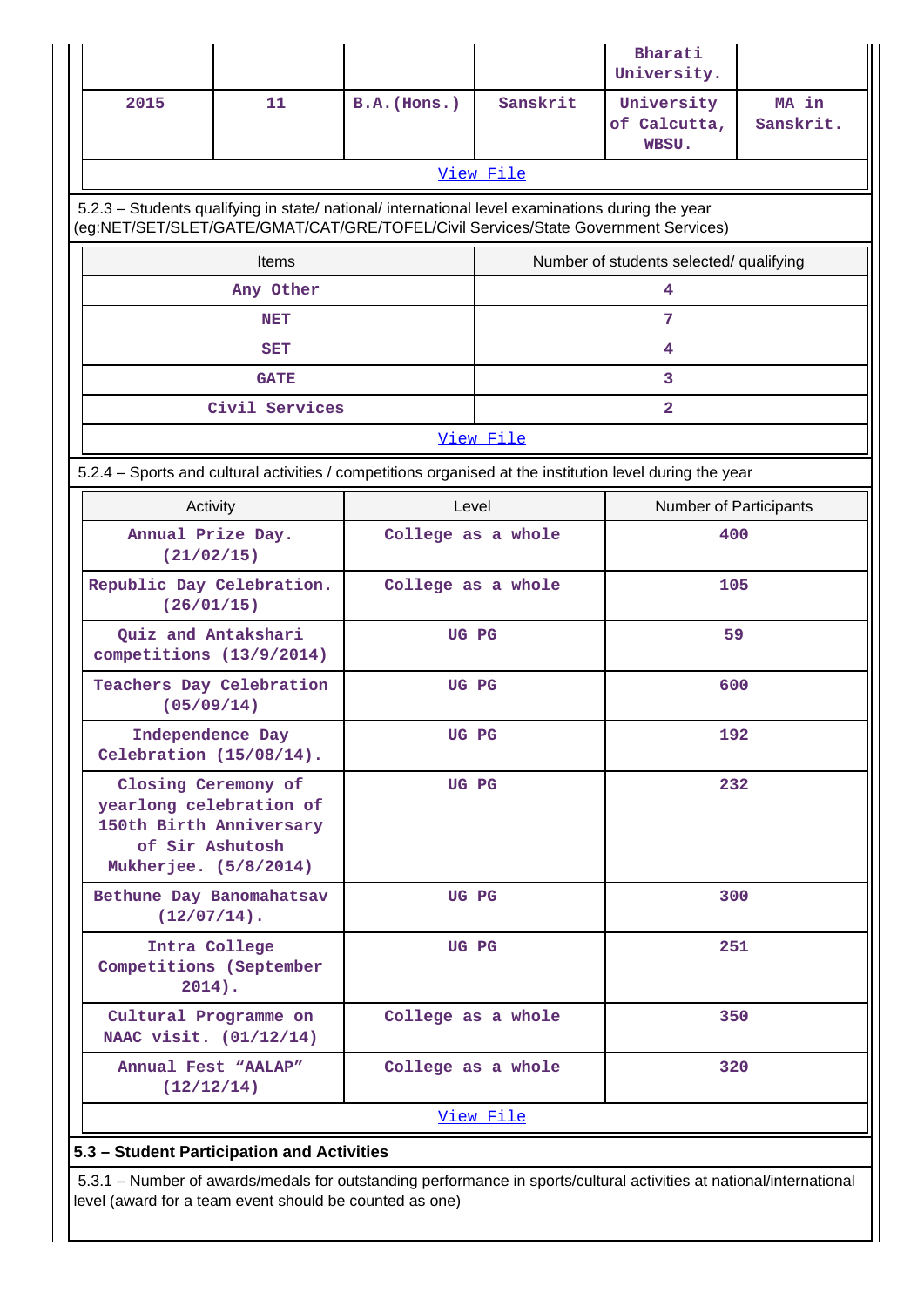| Year              | Name of the<br>award/medal               | National/<br>Internaional | Number of<br>awards for<br>Sports | Number of<br>awards for<br>Cultural | Student ID<br>number | Name of the<br>student |
|-------------------|------------------------------------------|---------------------------|-----------------------------------|-------------------------------------|----------------------|------------------------|
| 2015              | National<br>NA<br><b>NA</b><br><b>NA</b> |                           |                                   |                                     |                      |                        |
| No file uploaded. |                                          |                           |                                   |                                     |                      |                        |

 5.3.2 – Activity of Student Council & representation of students on academic & administrative bodies/committees of the institution (maximum 500 words)

 **1. The Bethune College has a formal Students' Union which is formed through an Election and is totally apolitical in nature. 2. Student Council helps to organize Cultural activities, competitions in Bethune college such as Independence Day Celebrations , Intra College Competitions, Annual Fest "AALAP", Annual Sports, Republic Day Celebrations, Bethune College Annual Prize Day , International Language Day, Rabindra Jayanti, Cultural Programme on NAAC visit etc. 3. Bethune College Student Council is member of various administrative and academic bodies of the college such as IQAC ( Internal Quality Assurance Cell), Governing Body, Anti Ragging, Backward class cell ( SC/ST Cell). 4. Student Council also helps NSS to organize many health awareness programme and social awareness activities such as Old clothes were collected from the teachers and students of the college over the year and distributed among the slum dwellers at Goabagan area and footpath dwellers before the ensuing winter season, on 14.09.2014. 5. Students' Union also organizes programmes like Freshers' Welcome for first year students and Farewell for Third year students.**

### **5.4 – Alumni Engagement**

#### 5.4.1 – Whether the institution has registered Alumni Association?

 **Yes**

 **Alumni Association of Bethune College , called Bethune College Sammilani is a registered body under the West Bengal Societies Registration Act, 1961 from 10th of March 2015. It started the journey as an 'Old Students Guild' with encouragement from and then Principal of the college , Ms. G M Wright on 3rd September, 1921. Primarily it was an association only for ex-students, Now Sammilani (The name has been changed later) is a common platform of exstudents, present teachers (serving the college for a certain period) and exteachers ( served the college for a long period) of Bethune College. Sammilani, the oldest Alumni Association among the Government College of West Bengal, is an autonomous body and has always taken a keen interest in the activities of College and extends its the best efforts in various fields of life for the welfare of the College. In 1988 the Sammilani introduced several memorial prizes, e.g. Rupa Chakraborty Memorial Prize for cultural contribution, Ishita Dutta Memorial Prize for over all contribution etc. Besides, since 2010, on the day of Reunion , the ex-students who have completed 50 years of their graduation and are members of the Sammilani are felicitated and they are given , by way of gifts, the products of Self-Help groups (SHGOS). This attempt on the part of Sammilani, not only encourages the entrepreneurship of SHGOS, but also helps the weaker sections of women of our society in a humble way. Bethune College Sammilani website www.bethunesammilani.org.**

5.4.2 – No. of enrolled Alumni:

**310** 

5.4.3 – Alumni contribution during the year (in Rupees) :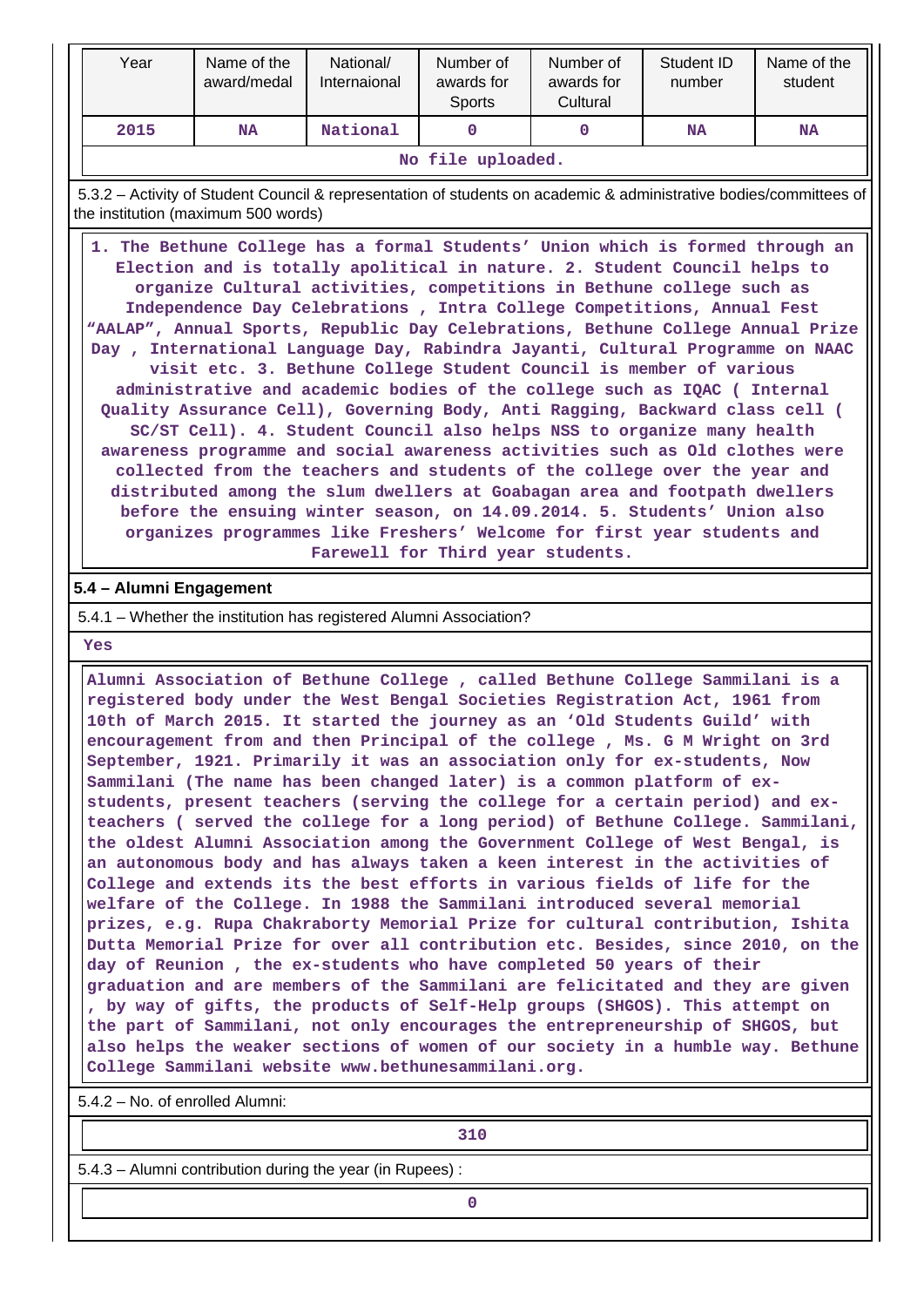5.4.4 – Meetings/activities organized by Alumni Association :

 **1. No of meetings, held in the session of 2014 -15 : 16 2. Activities – a) Active Participation in Bethune Day and Banomohotsab Programme on 12th July, 2014. One distinguished alumna is felicitated every year. b) Mrinalini Emmerson Lecture , delivered by the Everest winner Ujjwal Ray on the foundation day of Sammilani 3rd September, 2014. c) Anandamela- Fete (All Stalls are given by women only) on 20th September, 2014. d) Celebration of Bijaya Sammilani on 28th October, 2014. e) Active Paricipation during NAAC visit on December 1st–3rd, 2014 i) PPT by Dr. Pushpa Mishra. As a member of IQAC she gives her valuable suggestions whenever needed. ii) Lecture about the History of Bethune College Sammilani by Dr. Minakshi Sinha. iii) Gathering of notable alumni, such as Dr. Suparna Sanyal - renowed member of the Sweden Noble Committee, Dr. Rupamanjari Ghosh - famous Professor of JNU, Dr. Shantona Raychaudhury - renowned Professor of Saha Institute of Nuclear Physics and many others. f) Active Participation in Annual College Sports in December, 2014. g) Participation in Annual Prize Day on 21st February, 2015. h) The Arrangement of Annual General Meeting Reunion on 20th February , 2015. Prizes arranged by Sammilani- 1. Rupa Chakraborty Memorial Prize 2. Aruna Mukhopadhyay Memorial Prize 3.Dipti Tripathi Memorial Prize 4. Ishita Dutta Memorial Prize 5. Members, who completed 50 years of their graduation . i) Active Participation on the occasion of International Mother Language Day. 3. Endowments- Two Endowment Funds created by the financial donation from the families of two Alumni ( personally) 1. Jyotsnamoyee Dey Endowment Fund for Mathematics and Computer Science for teaching. 2. Tarak Sudha Endowment Fund for Computer Science for teaching.**

#### **CRITERION VI – GOVERNANCE, LEADERSHIP AND MANAGEMENT**

#### **6.1 – Institutional Vision and Leadership**

 6.1.1 – Mention two practices of decentralization and participative management during the last year (maximum 500 words)

 **Decentralization: A three tier management principle is followed with respect to organising and performing administrative and student oriented functions at the college .The institutional head being the Principal of the college ,under her direction the functioning body is the Teachers'Council comprising of the college Faculty spearheaded by the TeachersCouncil Secretary. Teachers Council functions with the help of the committees comprised of the members from amongst the College Faculty. Some of the Committees also have Non-teaching Staff and Students as members for smooth functioning. Committees are organised around particular administrative, academic and operational principles .The overall process is supervised by the Principal. The Principal consults Heads of the Departments regarding different Academic and Administrative issues as well. Participative Management : The college holds University Examinations and the Public Service Examination jointly and the collaboration with the University of Calcutta and WBJEE and WBPSC. In such examinations the organising officer is usually a senior faculty of the college as Officer -in -Charge . Under her the Exam Committee comprising of Teachers, other faculty members and members of Group C and Group D Staff are assigned duties. The College infrastructure functions and joins together to hold such examinations successfully as these involve huge influx of examinees from all over the state of West Bengal.**

6.1.2 – Does the institution have a Management Information System (MIS)?

#### **Partial**

#### **6.2 – Strategy Development and Deployment**

6.2.1 – Quality improvement strategies adopted by the institution for each of the following (with in 100 words each):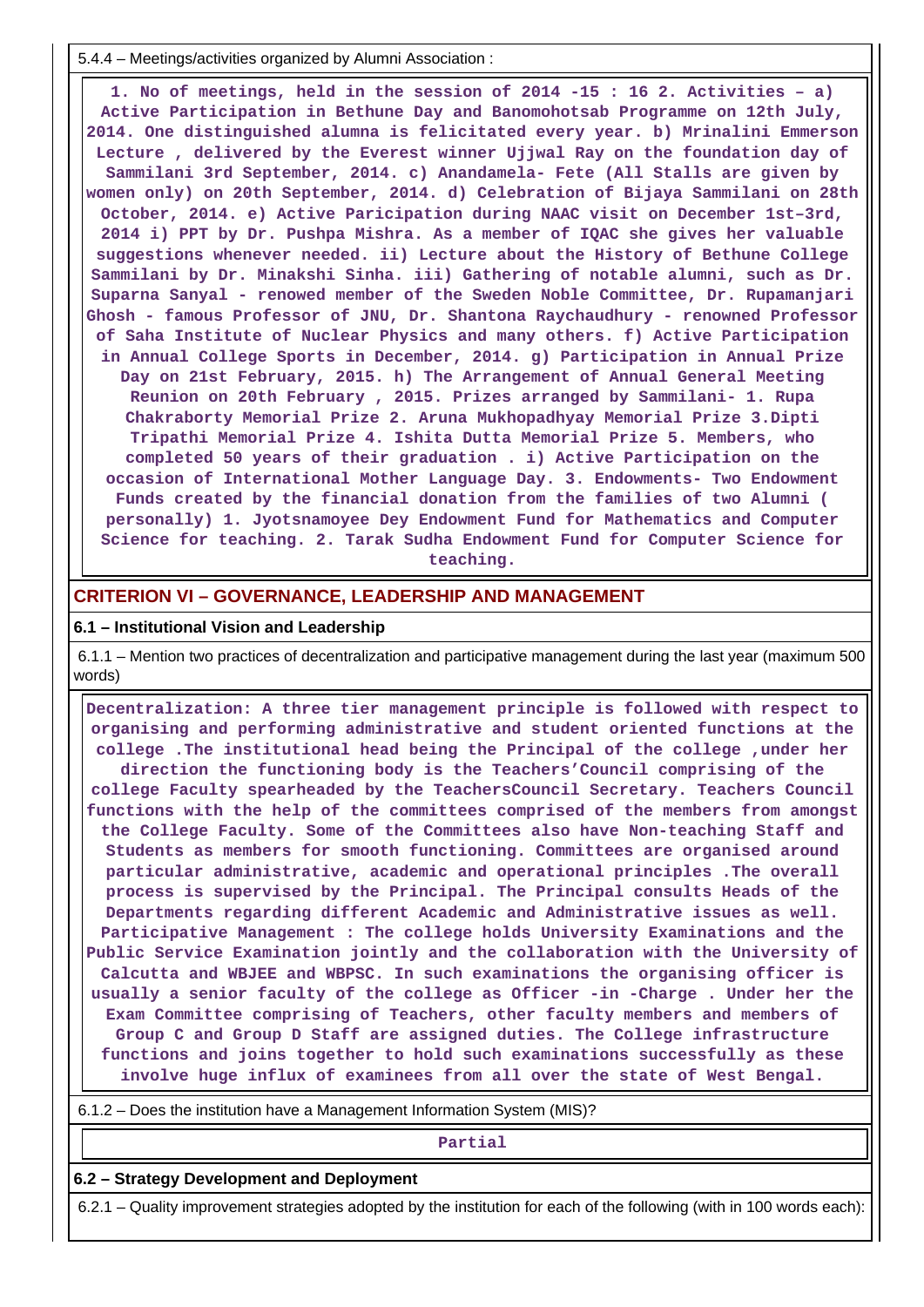| <b>Strategy Type</b>                                          | Details                                                                                                                                                                                                                                                                                                                                                                                                                                                                                                                                                                                                                                                                            |
|---------------------------------------------------------------|------------------------------------------------------------------------------------------------------------------------------------------------------------------------------------------------------------------------------------------------------------------------------------------------------------------------------------------------------------------------------------------------------------------------------------------------------------------------------------------------------------------------------------------------------------------------------------------------------------------------------------------------------------------------------------|
| Admission of Students                                         | The admission process of the college is<br>conducted online for both UG and PG<br>level and is completely transparent<br>with merit being the sole<br>consideration. The Admission committee<br>comprising Teachers Council Secretary<br>and other teachers and chaired by the<br>Principal frame the admission criteria,<br>based on guidelines of University of<br>Calcutta. The college adheres to the<br>Government norms regarding the<br>reservation of seats for admission of<br>candidates belonging to SC/ST/OBC<br>categories.                                                                                                                                           |
| Industry Interaction / Collaboration                          | No Industrial visit was conducted in<br>this period                                                                                                                                                                                                                                                                                                                                                                                                                                                                                                                                                                                                                                |
| Human Resource Management                                     | The college follows a system of<br>distributing workload through<br>organizing a number of committees and<br>sub-committees and allocating duties to<br>teaching and nonteaching staffs.<br>Periodical meetings of committees are<br>held for seamless functioning of the<br>committees. It enhances the group<br>morale, motivation and defines<br>direction for attainment of group<br>goals.                                                                                                                                                                                                                                                                                    |
| Library, ICT and Physical<br>Infrastructure / Instrumentation | The Central Library has Open Access<br>System to facilitate the browsing of<br>books by students along with Reading<br>rooms. The Departments maintain their<br>own libraries. 4624 books and 59 issues<br>of journals have been added to the<br>library during the last four years.<br>Reprographic facility is available for<br>teachers and students. Information and<br>communication technology is utilized in<br>full in the library. There are 210<br>computers including 26 connected with<br>internet and 40 with LAN. The library<br>has the following features: OPAC,<br>Acquisition, Categorizing and<br>Circulation. The college is a<br>subscriber of the INFLIBNET. |
| Research and Development                                      | The faculty members are associated with<br>various research projects. 23 minor, 13<br>major and 8 short term<br>interdisciplinary research project have<br>been conducted in recent past. Under<br>the XIIth Plan, 8 Minor Research<br>Projects and one major have been<br>approved by the UGC. A considerable<br>number of publications in journals and<br>periodicals, articles in books and<br>authorship of books go to the credit of                                                                                                                                                                                                                                          |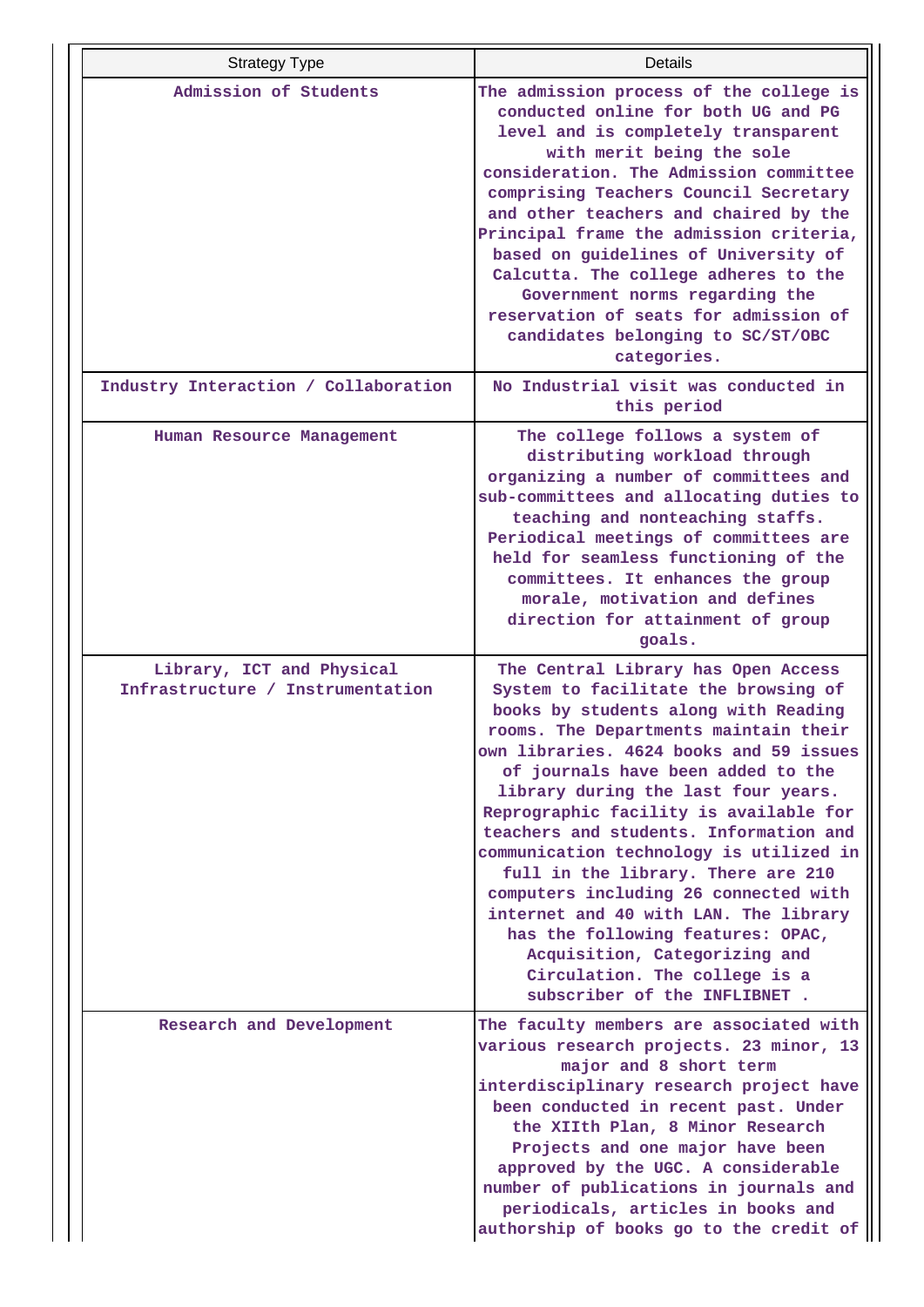|                            | the teachers. The College has published<br>14 landmark books of literary and<br>historical value since 1949 including 7<br>publications in last four years. An<br>interdisciplinary peer reviewed Journal<br>'Heritage' is published every year.                                                                                                                                                                                                                                                                                                                                                                                                                                                                                                                                               |
|----------------------------|------------------------------------------------------------------------------------------------------------------------------------------------------------------------------------------------------------------------------------------------------------------------------------------------------------------------------------------------------------------------------------------------------------------------------------------------------------------------------------------------------------------------------------------------------------------------------------------------------------------------------------------------------------------------------------------------------------------------------------------------------------------------------------------------|
| Examination and Evaluation | • The students are assessed at various<br>stages throughout the entire course of<br>study. . Mid -term and Selection test<br>are means by which the progress of the<br>students is assessed at the middle /end<br>of each session before they are sent up<br>for University Examination. Students<br>who qualify in the selection test are<br>allowed to appear in the University<br>examination held at the completion of<br>the curriculum. . The result of a<br>student is considered holistically at<br>the end of part III Examination. .<br>Students are also given feedback on the<br>basis of their performance in an<br>analytical manner.                                                                                                                                            |
| Teaching and Learning      | . The teachers employ both interactive<br>and participatory approaches for<br>maintaining aptitude and attention<br>levels of students. . Laboratory based<br>subjects have well-equipped<br>laboratories. . The English Department<br>conducts film screening as part of the<br>Postgraduate curriculum. . Smart board<br>has been installed to conduct seminars<br>and inter-departmental academic<br>programs. . Various Departments use<br>sophisticated software as part of the<br>teaching learning process. For example,<br>Mathematics Department has<br>'Mathematica', Computer Science has<br>'Oracle', Psychology and Economics have<br>'SPSS'., e-Pathsala, Swayam etc. . The<br>students visit research institutes to<br>be familiarized with research works and<br>laboratories. |
| Curriculum Development     | • Bethune College abides by the<br>regulations of Calcutta University. The<br>changes introduced in the curriculum by<br>the University are implemented<br>effectively through rigorous and<br>interactive classroom teaching<br>following a well distributed time table<br>to ensure that the optimum teaching<br>hours can be allotted to each course. .<br>The departments organize syllabus<br>related seminars and workshops for<br>effective implementation of the<br>curriculum. • Student feedback is<br>collected from students regarding the<br>implementation of the syllabus. . Many                                                                                                                                                                                               |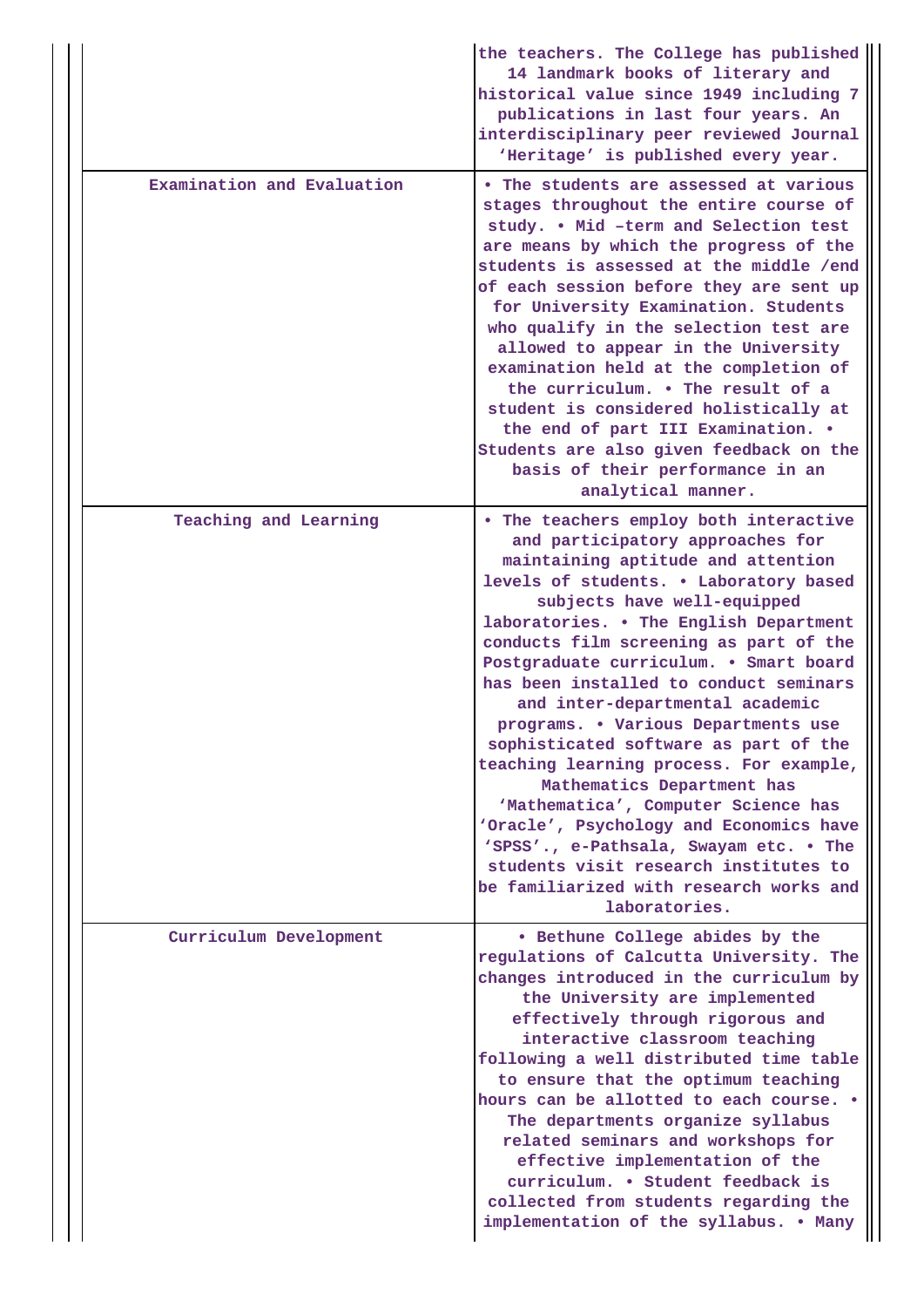**teachers, being member of the Undergraduate and Postgraduate Board of Studies are directly involved in curriculum development. • Postgraduate students have to submit dissertation as part of their academic curriculum.**

#### 6.2.2 – Implementation of e-governance in areas of operations:

| E-governace area              | <b>Details</b>                                                                                                                                                                                                                                                                                                                                                                                                                                                                                                  |
|-------------------------------|-----------------------------------------------------------------------------------------------------------------------------------------------------------------------------------------------------------------------------------------------------------------------------------------------------------------------------------------------------------------------------------------------------------------------------------------------------------------------------------------------------------------|
| Administration                | • e-billing and e-pradan system is<br>introduced for detailing of financial<br>affairs. . All dealing of student<br>section (including the whole admission<br>procedure, university registration, and<br>form fill up) are computerized. .<br>Students database are maintained by<br>student counseling cell. . Faculty<br>database are also computerized.                                                                                                                                                      |
| Finance and Accounts          | .COSA, e-billing, e-Pradan                                                                                                                                                                                                                                                                                                                                                                                                                                                                                      |
| Student Admission and Support | • All dealing of student section<br>(including the whole admission<br>procedure, university registration, and<br>form fill up) are computerized. .<br>Students database are maintained by<br>student counseling cell. Library: .<br>Book search, issue and return systems<br>are fully computerized (automated) with<br>the help of OPAC and LEASE 4.0. .<br>INFLIBNET-NLIST program is used for<br>Electronic Resource Package of e-<br>journals. . In-house/ remote access to<br>e-publication are available. |
| Examination                   | • All dealing of student section<br>(including the whole admission<br>procedure, university registration, and<br>form fill up) are computerized. .<br>Software related to Examination<br>operational                                                                                                                                                                                                                                                                                                            |

## **6.3 – Faculty Empowerment Strategies**

 6.3.1 – Teachers provided with financial support to attend conferences / workshops and towards membership fee of professional bodies during the year

|                   | Year                            | Name of Teacher | Name of conference/<br>workshop attended<br>for which financial<br>support provided | Name of the<br>professional body for<br>which membership<br>fee is provided                        | Amount of support |  |  |
|-------------------|---------------------------------|-----------------|-------------------------------------------------------------------------------------|----------------------------------------------------------------------------------------------------|-------------------|--|--|
| 2015<br>NA        |                                 | <b>NA</b>       | NA                                                                                  |                                                                                                    |                   |  |  |
| 2014<br><b>NA</b> |                                 |                 | <b>NA</b>                                                                           | NA                                                                                                 |                   |  |  |
|                   | No file uploaded.               |                 |                                                                                     |                                                                                                    |                   |  |  |
|                   | $\mathfrak{c}\circ\mathfrak{a}$ |                 |                                                                                     | Number of professional development Lodministrative training programmes examized by the College for |                   |  |  |

 6.3.2 – Number of professional development / administrative training programmes organized by the College for teaching and non teaching staff during the year

| Title of the<br>From date<br>Title of the<br>Year<br>Number of<br>To Date<br>Number of<br>participants<br>participants<br>' administrative<br>professional |
|------------------------------------------------------------------------------------------------------------------------------------------------------------|
|------------------------------------------------------------------------------------------------------------------------------------------------------------|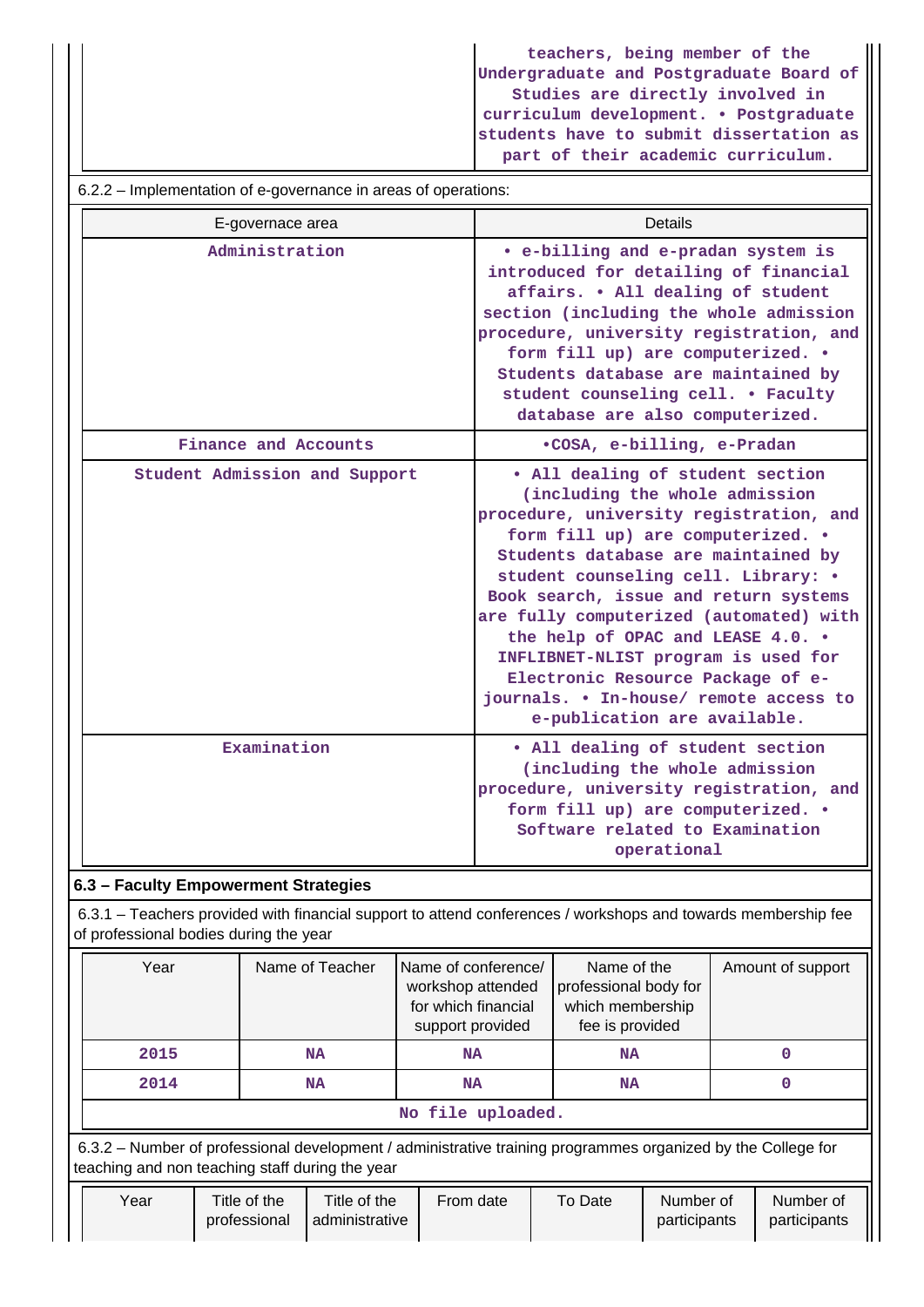|           | development<br>programme<br>organised for<br>teaching staff | training<br>programme<br>organised for<br>non-teaching<br>staff |            |            | Teaching)<br>staff) | (non-teaching<br>staff) |
|-----------|-------------------------------------------------------------|-----------------------------------------------------------------|------------|------------|---------------------|-------------------------|
| 2014      | <b>NA</b>                                                   | <b>COSA</b>                                                     | 01/07/2014 | 30/06/2015 | 0                   |                         |
| 2014      | <b>NA</b>                                                   | e- billing                                                      | 01/07/2014 | 30/06/2015 | $\mathbf 0$         |                         |
| 2014      | <b>NA</b>                                                   | e-pradan                                                        | 01/07/2014 | 30/06/2015 | $\mathbf 0$         |                         |
| View File |                                                             |                                                                 |            |            |                     |                         |

 6.3.3 – No. of teachers attending professional development programmes, viz., Orientation Programme, Refresher Course, Short Term Course, Faculty Development Programmes during the year

| Title of the<br>professional<br>development<br>programme | Number of teachers<br>who attended | From Date  | To date    | <b>Duration</b> |
|----------------------------------------------------------|------------------------------------|------------|------------|-----------------|
| Special Summer<br>School                                 | 3                                  | 29/05/2015 | 18/06/2015 | 21              |
| Winter School                                            | $\overline{2}$                     | 19/01/2015 | 10/02/2015 | 23              |
| Refresher<br>Course                                      | $\overline{2}$                     | 09/03/2015 | 28/03/2015 | 20              |
| Refresher<br>Course                                      | 1                                  | 30/01/2015 | 19/02/2015 | 21              |
| Refresher<br>Course                                      | $\overline{3}$                     | 27/03/2015 | 21/04/2015 | 26              |
| Refresher<br>Course                                      | $\mathbf{1}$                       | 27/03/2015 | 20/04/2015 | 25              |
| Refresher<br>Course                                      | 6                                  | 30/03/2015 | 22/04/2015 | 24              |
| Orientation<br>Programme                                 | $\mathbf{1}$                       | 10/07/2014 | 12/08/2014 | 34              |
| Orientation<br>Programme                                 | 1                                  | 02/02/2015 | 28/02/2015 | 27              |
| Orientation<br>Programme                                 | $\overline{a}$                     | 14/07/2014 | 11/08/2014 | 29              |
|                                                          |                                    | View File  |            |                 |

6.3.4 – Faculty and Staff recruitment (no. for permanent recruitment):

|                        | Teaching | Non-teaching           |  |  |
|------------------------|----------|------------------------|--|--|
| Full Time<br>Permanent |          | Full Time<br>Permanent |  |  |
| 26                     |          |                        |  |  |

6.3.5 – Welfare schemes for

| Teaching                                | Non-teaching                      | <b>Students</b>                                                                                                                                       |
|-----------------------------------------|-----------------------------------|-------------------------------------------------------------------------------------------------------------------------------------------------------|
| West Bengal Health<br>$GPF$ ,<br>Scheme | GPF, West Bengal Health<br>Scheme | Kanyasree, Free<br>Studentship of Govt. Of<br>West Bengal (Half tuition<br>fee free), Various Govt.<br>Scholarships under State<br>and Central Govt., |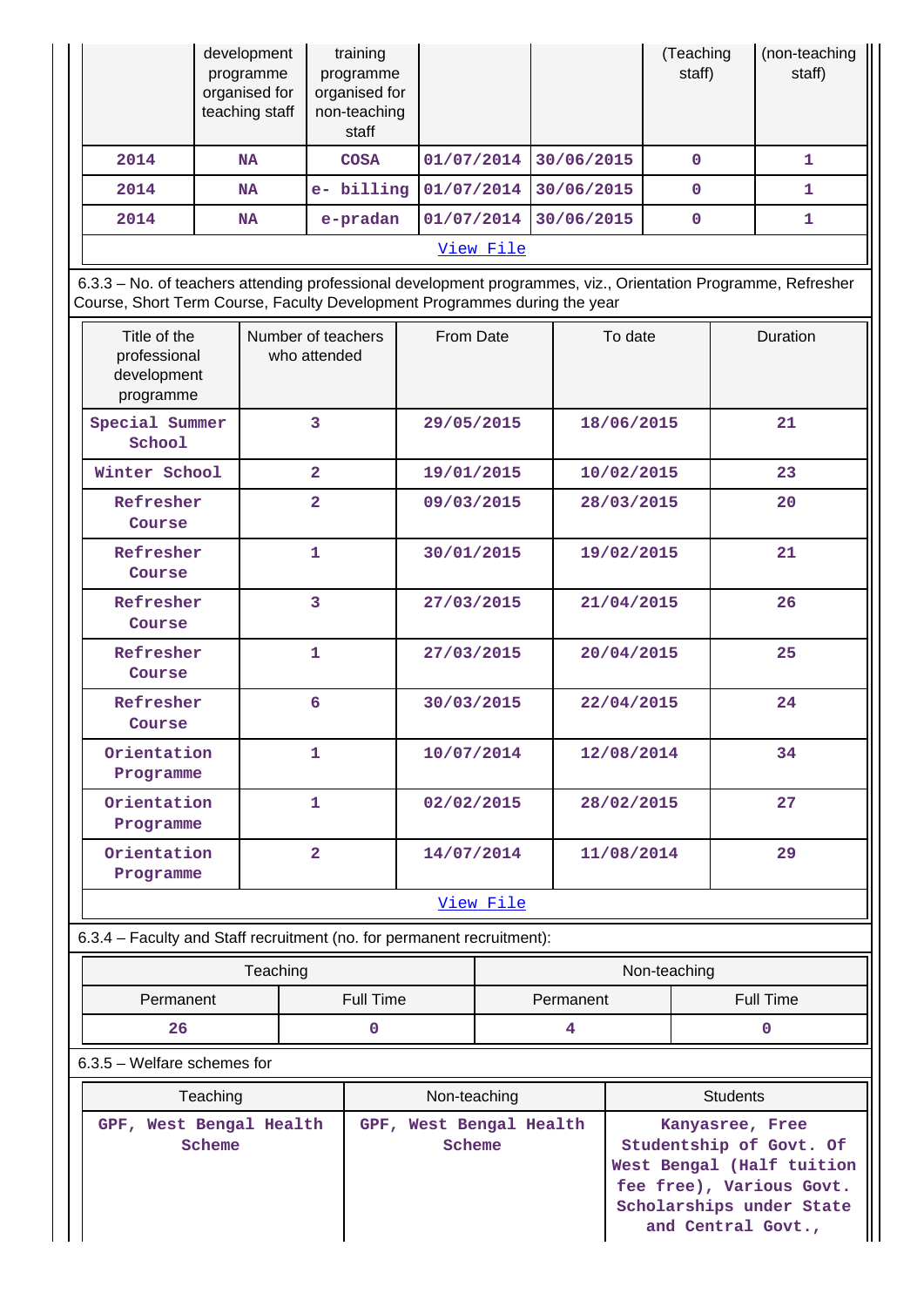|                                                      | Minority Scholarships.<br>The College also has a |  |  |  |
|------------------------------------------------------|--------------------------------------------------|--|--|--|
|                                                      | Student Aid Fund                                 |  |  |  |
|                                                      | (generated by teachers)                          |  |  |  |
|                                                      | which provides Half                              |  |  |  |
|                                                      | tuition fee and exam fee                         |  |  |  |
|                                                      | to selected students.                            |  |  |  |
| 6.4 – Financial Management and Resource Mobilization |                                                  |  |  |  |

6.4.1 – Institution conducts internal and external financial audits regularly (with in 100 words each)

 **Internal Audit The institution internally conducts audits of various subcommittees of TeachersCouncil which deal with financial matters .Some of such committees are Studentsaid fund , Annual Fest ,Annual Prize, Annual Sports etc. External Audit Financial audit of the institution and committees like NSS is done on regular basis .For more detail regarding audit see 6.5.6 below.**

 6.4.2 – Funds / Grants received from management, non-government bodies, individuals, philanthropies during the year(not covered in Criterion III)

| Name of the non government<br>funding agencies /individuals          | Funds/ Grnats received in Rs. | Purpose                                                  |
|----------------------------------------------------------------------|-------------------------------|----------------------------------------------------------|
| .Jyotsnamoyee Dey<br>Endowment Fund and<br>Taraksudha Endowment fund | 15200000                      | For Mathematics and<br>Computer Science for<br>teaching. |

[View File](https://assessmentonline.naac.gov.in/public/Postacc/Funds_or_Grants/3299_Funds_or_Grants_1579247708.xlsx)

6.4.3 – Total corpus fund generated

## **6.5 – Internal Quality Assurance System**

**0**

6.5.1 – Whether Academic and Administrative Audit (AAA) has been done?

| Audit Type     | External         |                     | Internal |             |
|----------------|------------------|---------------------|----------|-------------|
|                | Yes/No<br>Agency |                     | Yes/No   | Authority   |
| Academic       | No               |                     | Yes      | <b>IQAC</b> |
| Administrative | Yes              | Accounts<br>General | Yes      | College     |

6.5.2 – Activities and support from the Parent – Teacher Association (at least three)

 **After each college examination (Mid-term, selection test) parent teacher meetings are conducted separately in every department. • From these meetings the parents come to know about attendance, academic progress, behavior etc., of their wards. • The Parents also exchange their views with the teachers related to teaching and learning.**

6.5.3 – Development programmes for support staff (at least three)

 **3 workshops were organized to train to the administrative staffs about ebilling and e-pradan and COSA**

6.5.4 – Post Accreditation initiative(s) (mention at least three)

 **• Implementation of NAAC PEER TEAM recommendations like opening of new courses: Honours in Statistics and Post Graduate in Applied Psychology was introduced from next session • DPR for the allocation of RUSA funds for Creation, Upgradation and Procurement of facilities in College was submitted. • Initiative was taken to make the campus Wi-fi enabled • More books and Journals**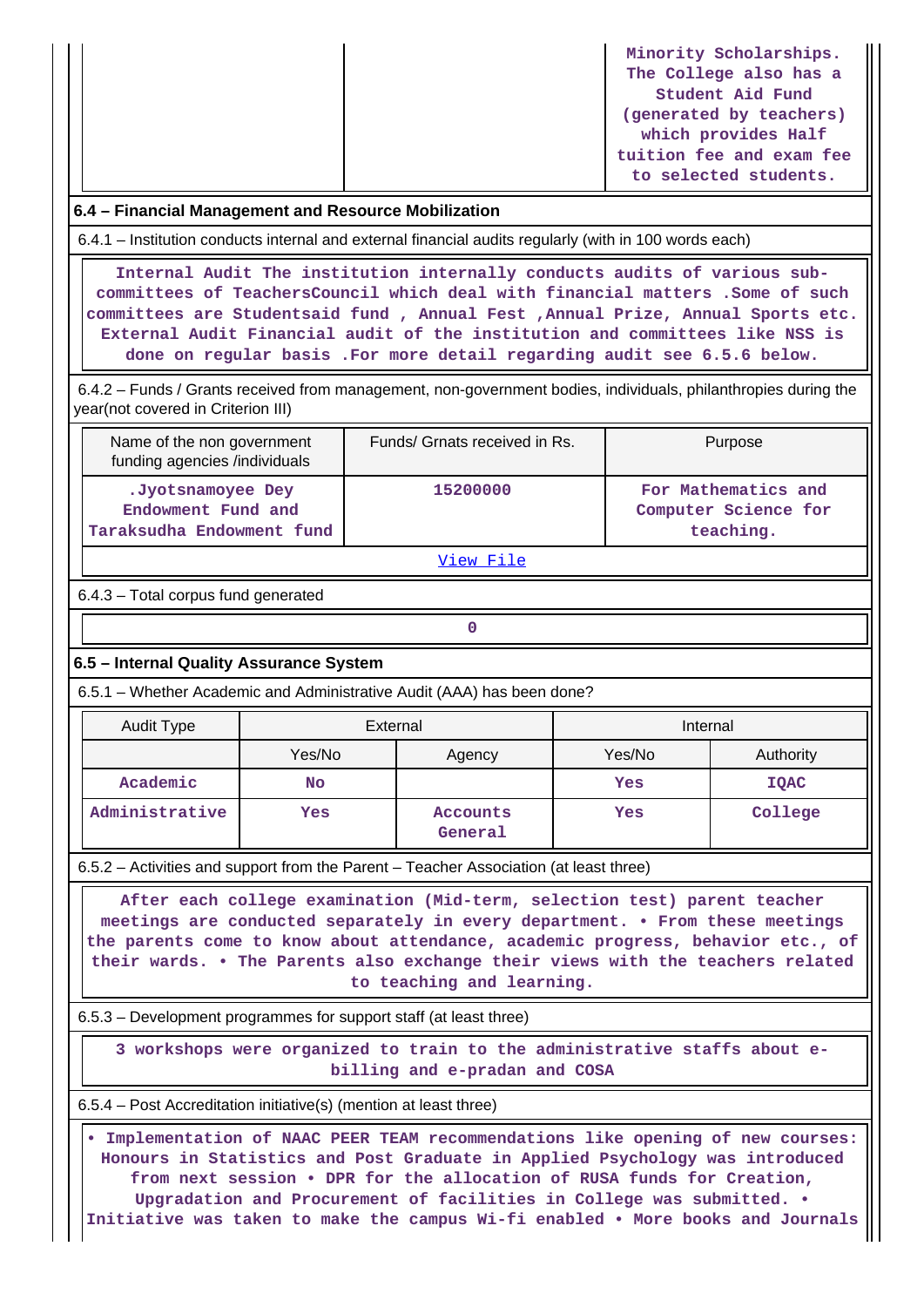## **acquired in the Library. • Open Access for Students in both Science and Arts Library • Student Mentoring**

|                                                   | acquired in the Library. . Open Access for Students in both Science and Arts<br>Library . Student Mentoring                                                                |                            |                      |                    |                           |  |
|---------------------------------------------------|----------------------------------------------------------------------------------------------------------------------------------------------------------------------------|----------------------------|----------------------|--------------------|---------------------------|--|
| 6.5.5 - Internal Quality Assurance System Details |                                                                                                                                                                            |                            |                      |                    |                           |  |
|                                                   | a) Submission of Data for AISHE portal                                                                                                                                     |                            |                      | Yes                |                           |  |
|                                                   | b) Participation in NIRF                                                                                                                                                   |                            |                      | No                 |                           |  |
|                                                   | c)ISO certification                                                                                                                                                        |                            |                      | <b>No</b>          |                           |  |
|                                                   | d)NBA or any other quality audit                                                                                                                                           |                            |                      | <b>No</b>          |                           |  |
|                                                   | 6.5.6 - Number of Quality Initiatives undertaken during the year                                                                                                           |                            |                      |                    |                           |  |
| Year                                              | Name of quality<br>initiative by IQAC                                                                                                                                      | Date of<br>conducting IQAC | <b>Duration From</b> | <b>Duration To</b> | Number of<br>participants |  |
| 2014                                              | Regular<br>meeting of<br>Internal<br>Quality<br>Assurance<br>Cell (IQAC)                                                                                                   | 17/07/2014                 | 17/07/2014           | 17/08/2014         | 10                        |  |
| 2014                                              | Regular<br>meeting of<br>Internal<br>Quality<br><b>Assurance</b><br>Cell (IQAC)                                                                                            | 07/11/2014                 | 07/11/2014           | 07/11/2014         | 12                        |  |
| 2015                                              | Regular<br>meeting of<br>Internal<br>Quality<br>Assurance<br>Cell (IQAC)                                                                                                   | 29/04/2015                 | 29/04/2015           | 29/04/2015         | $\overline{7}$            |  |
| 2015                                              | Students<br>Feedback                                                                                                                                                       | 01/02/2015                 | 01/02/2015           | 02/02/2015         | 285                       |  |
| 2015                                              | Parents<br>Feedback- UG<br>III                                                                                                                                             | 22/01/2015                 | 22/01/2015           | 22/01/2015         | 60                        |  |
| 2015                                              | Parents<br>Feedback- UG<br>II.                                                                                                                                             | 03/03/2015                 | 03/03/2015           | 03/03/2015         | 70                        |  |
| 2015                                              | Parents<br>Feedback- UG<br>Ι.                                                                                                                                              | 25/03/2015                 | 25/03/2015           | 25/03/2015         | 70                        |  |
| 2014                                              | Bethune Day<br>Lecture on<br>John Elliot<br>Drinkwater<br>Bethune's<br>contribution<br>to Women's<br>Education in<br>India -<br>Delivered by<br>Swami Shastr<br>ajnananda, | 12/07/2014                 | 12/07/2014           | 12/07/2014         | 300                       |  |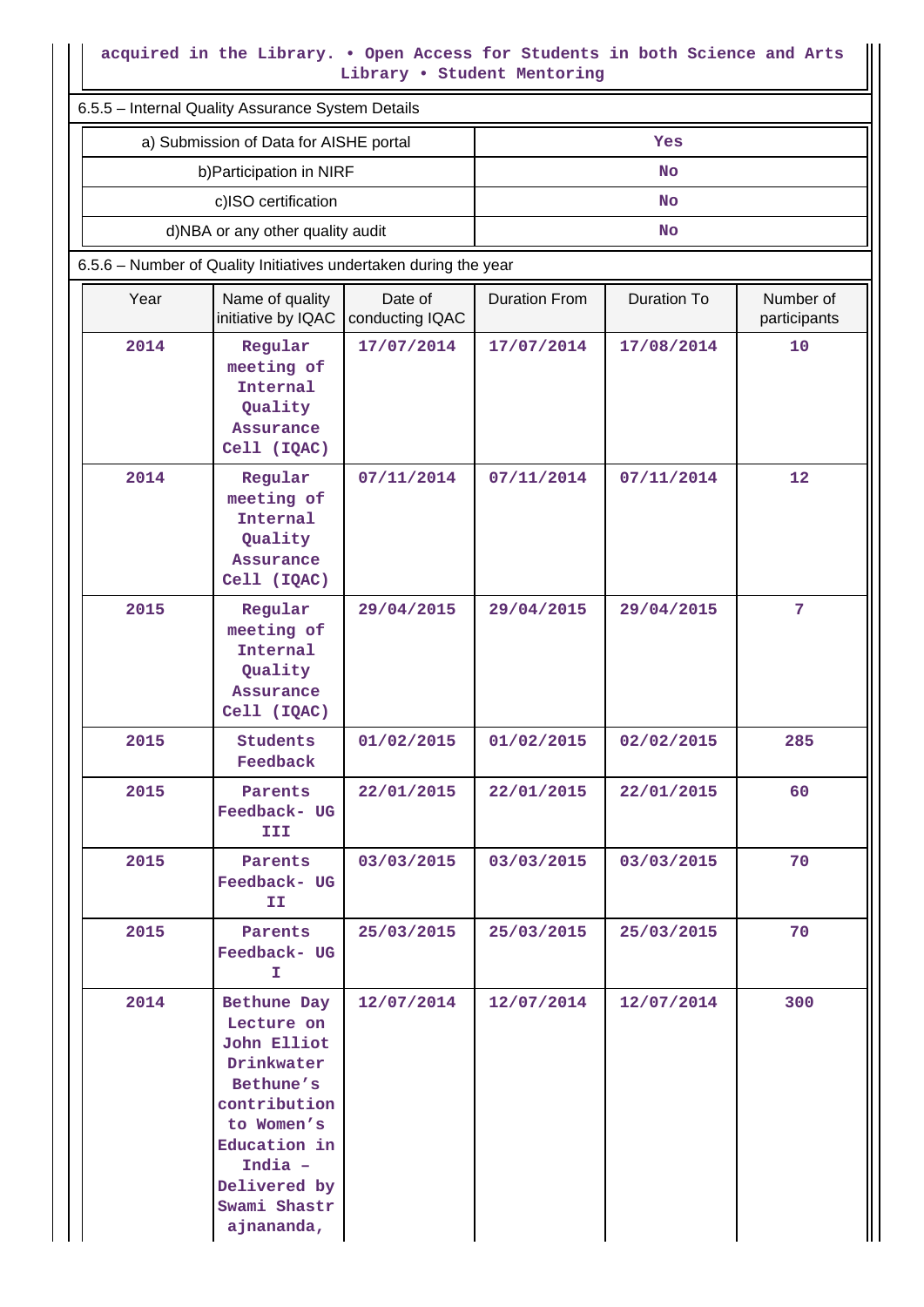|                                                                                                                                         | Principal,<br>Ramakrishna<br>Mission Vidy<br>amandira,<br>Belur                                                                                                                                                                |             |            |            |  |                        |      |
|-----------------------------------------------------------------------------------------------------------------------------------------|--------------------------------------------------------------------------------------------------------------------------------------------------------------------------------------------------------------------------------|-------------|------------|------------|--|------------------------|------|
| 2014                                                                                                                                    | Memorial<br>Lecture on<br>'Women in<br>19th Century<br>Bengal-<br>Their<br>Protests and<br>Confrontatio<br>n<br>Strategies'<br>Delivered by<br>Dr. Sunanda<br>Ghosh,<br>Former<br>Teacher,<br>deptt of<br>Political<br>Science |             | 08/09/2014 | 08/09/2014 |  | 08/09/2014             | 69   |
| 2015                                                                                                                                    | Memorial<br>Lecture<br>Delivered on<br>'Lenin and<br>Rosa<br>Luxemberg<br>Debate on<br>Party' by<br>Dr. Sima<br>Kundu,<br>Former<br>Teacher,<br>deptt of<br>Political<br>Science                                               |             | 20/01/2015 | 20/01/2015 |  | 20/01/2015             | 49   |
|                                                                                                                                         |                                                                                                                                                                                                                                |             |            | View File  |  |                        |      |
|                                                                                                                                         | <b>CRITERION VII - INSTITUTIONAL VALUES AND BEST PRACTICES</b>                                                                                                                                                                 |             |            |            |  |                        |      |
|                                                                                                                                         | 7.1 - Institutional Values and Social Responsibilities                                                                                                                                                                         |             |            |            |  |                        |      |
| year)                                                                                                                                   | 7.1.1 - Gender Equity (Number of gender equity promotion programmes organized by the institution during the                                                                                                                    |             |            |            |  |                        |      |
| Title of the<br>programme                                                                                                               |                                                                                                                                                                                                                                | Period from |            | Period To  |  | Number of Participants |      |
|                                                                                                                                         |                                                                                                                                                                                                                                |             |            |            |  | Female                 | Male |
| 11/09/2014<br>Lecture on<br>Women<br>Harassment and<br>related issues<br>by Dr. Nabanita<br>Chatterjee,<br>Secretary of<br>WBBHS and on |                                                                                                                                                                                                                                |             | 11/09/2014 |            |  | 106                    | 6    |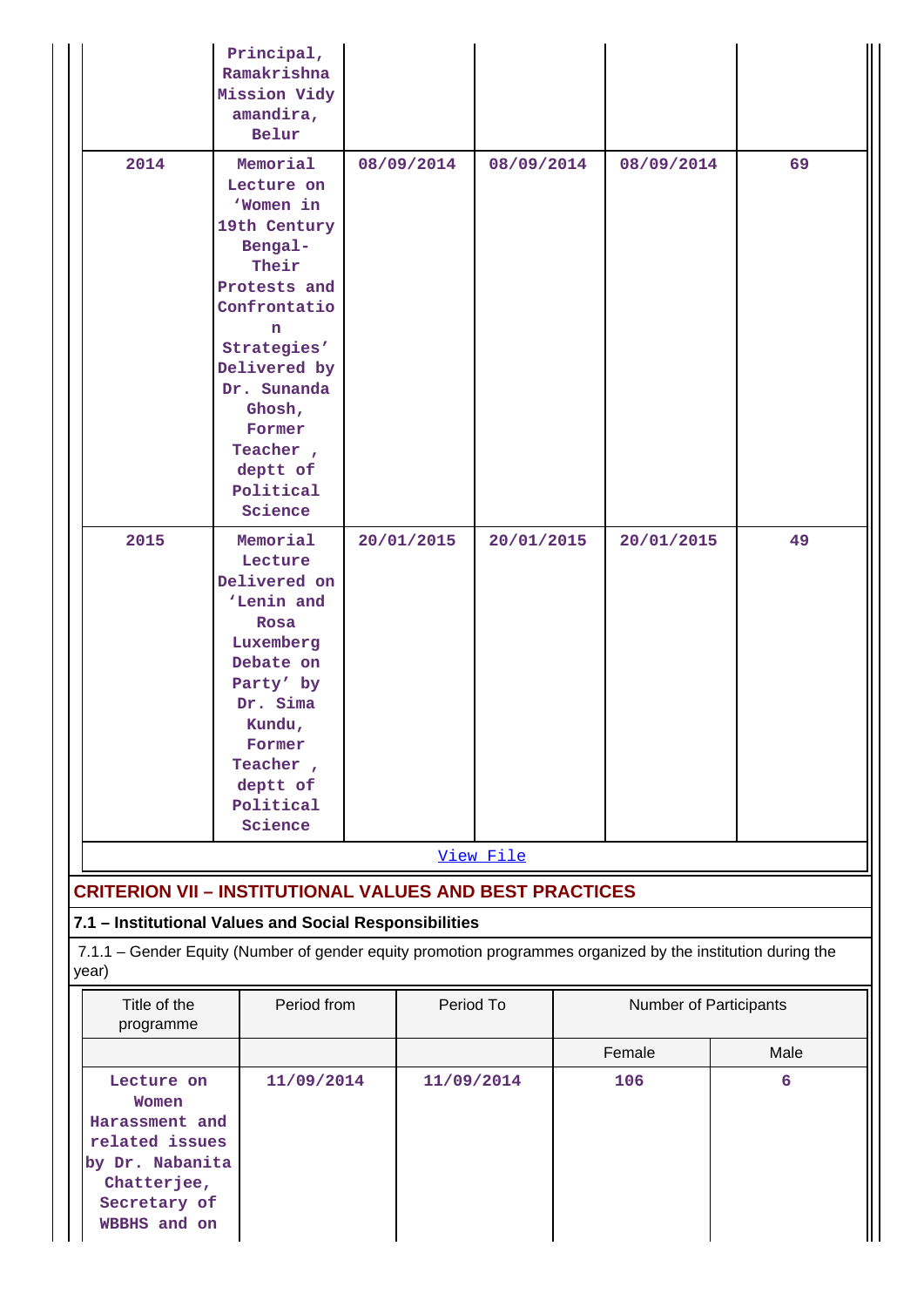| RTI and Girl<br>Child<br>Trafficking by<br>Dr. Debashis<br>Chatterjee,<br>Principal,<br>South Calcutta<br>Law College.<br>Sensitization<br>programme in<br>slum at<br>Goabagan.                                                              |                                                                                       |            |     |             |  |  |  |  |
|----------------------------------------------------------------------------------------------------------------------------------------------------------------------------------------------------------------------------------------------|---------------------------------------------------------------------------------------|------------|-----|-------------|--|--|--|--|
| Women Studies<br>Seminar on<br>Balancing<br>Roles: Career,<br>Society and the<br>Empowered Woman                                                                                                                                             | 12/11/2014                                                                            | 12/11/2014 | 94  | 5           |  |  |  |  |
| Bethune Day<br>Lecture on John<br>Elliot<br>Drinkwater<br>Bethune's<br>contribution to<br>Women's<br>Education in<br>India -<br>Delivered by<br>Swami Shastrajn<br>ananda,<br>Principal,<br>Ramakrishna<br>Mission<br>Vidyamandira,<br>Belur | 12/07/2014                                                                            | 12/07/2014 | 225 | 8           |  |  |  |  |
| Memorial<br>Lecture on<br>'Women in 19th<br>Century Bengal-<br>Their Protests<br>and<br>Confrontation<br>Strategies'<br>Delivered by<br>Dr. Sunanda<br>Ghosh, Former<br>Teacher, deptt<br>of Political<br>Science .                          | 08/09/2014                                                                            | 08/09/2014 | 69  | $\mathbf 0$ |  |  |  |  |
| 7.1.2 - Environmental Consciousness and Sustainability/Alternate Energy initiatives such as:                                                                                                                                                 |                                                                                       |            |     |             |  |  |  |  |
|                                                                                                                                                                                                                                              | Percentage of power requirement of the University met by the renewable energy sources |            |     |             |  |  |  |  |
|                                                                                                                                                                                                                                              | (a) Conservation and documentation of wild biodiversity in the College campus         |            |     |             |  |  |  |  |

**(b) Care is taken to ensure that hazardous waste of Chemistry Department do not mix with the general waste of College. (c) This College does not dispose of its electronic wastes without the permission of the Government, out of use**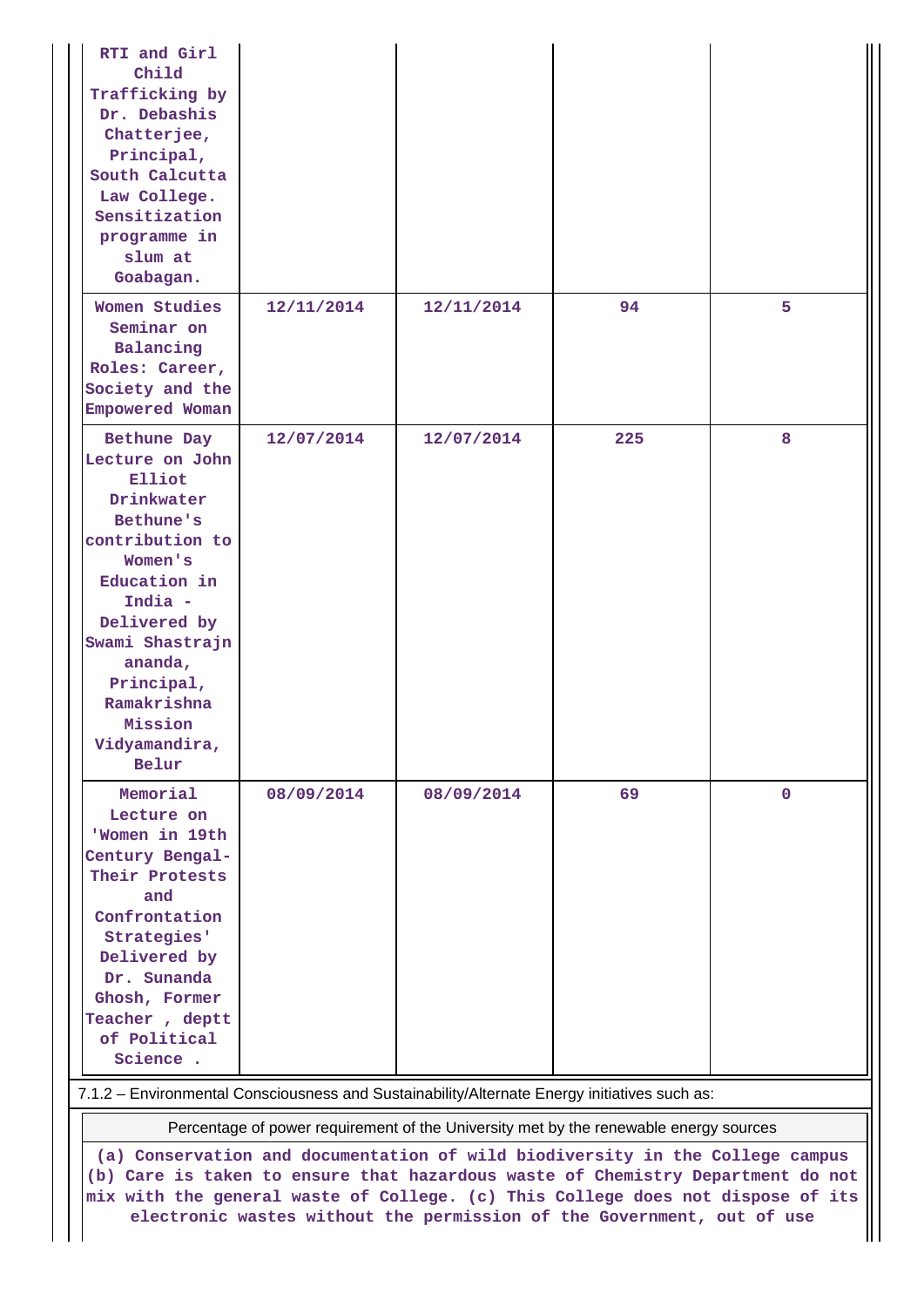**electronic items are stored safely. (d) A number of environmental awareness seminars were organized by NSS unit. (e) Efforts for Carbon neutrality :The greenery in the College campus effectively neutralizes the harmful carbon dioxide. Utmost care is taken to maintain the lush green environment (f) Plantation- Saplings are planted in the campus during Banamahotsav. A medicinal garden is maintained by the Department of Botany. (g)Use of Renewable Energy Keeping in mind the benefits of solar energy to minimize the consumption of electricity which is produced by converting the Suns radiation –Bethune College has installed a Solar PV Plant on 10.9. 2012. The said plant is located on the rooftop of the Vidyasagar Bhawan. The approximate capacity of the plant is 7Kwp costing Rs. 14.2 lakhs. This has been funded by the CPE (College with Potential for Excellence) grant (h) Initiatives are taken for a plastic free college campus and segregation of wastes. Separate coloured tubs are maintained for this purpose.**

| 7.1.3 - Differently abled (Divyangjan) friendliness            |            |                         |  |  |  |  |
|----------------------------------------------------------------|------------|-------------------------|--|--|--|--|
| Item facilities                                                | Yes/No     | Number of beneficiaries |  |  |  |  |
| Physical facilities                                            | <b>Yes</b> | 0                       |  |  |  |  |
| Provision for lift                                             | No.        | 0                       |  |  |  |  |
| Ramp/Rails                                                     | No.        | 0                       |  |  |  |  |
| <b>Braille</b><br>Software/facilities                          | <b>Yes</b> | 0                       |  |  |  |  |
| <b>Rest Rooms</b>                                              | No         | 0                       |  |  |  |  |
| Scribes for examination                                        | Yes        | 0                       |  |  |  |  |
| Special skill development<br>for differently abled<br>students | <b>No</b>  | 0                       |  |  |  |  |
| Any other similar<br>facility                                  | <b>No</b>  | 0                       |  |  |  |  |

7.1.4 – Inclusion and Situatedness

| Year | Number of<br>initiatives to<br>address<br>locational<br>advantages<br>and disadva<br>ntages | Number of<br>initiatives<br>taken to<br>engage with<br>and<br>contribute to<br>local<br>community | Date           | Duration     | Name of<br>initiative  | <b>Issues</b><br>addressed                       | Number of<br>participating<br>students<br>and staff |
|------|---------------------------------------------------------------------------------------------|---------------------------------------------------------------------------------------------------|----------------|--------------|------------------------|--------------------------------------------------|-----------------------------------------------------|
| 2014 | 1                                                                                           | $\mathbf{1}$                                                                                      | 15/09/201<br>4 | $\mathbf{1}$ | Social<br>Work         | Literacy,<br>Distribut<br>ion of<br><b>Books</b> | 120                                                 |
| 2015 | $\mathbf 0$                                                                                 | $\mathbf{1}$                                                                                      | 08/05/201<br>5 | $\mathbf{1}$ | Rally                  | Thalassem<br>ia.<br><b>Awareness</b>             | 13                                                  |
| 2015 | $\mathbf 0$                                                                                 | $\mathbf{1}$                                                                                      | 26/06/201<br>5 | $\mathbf{1}$ | Anti Drug<br>Abuse Day | Drug<br>Abuse                                    | 60                                                  |
| 2014 | $\mathbf{1}$                                                                                | $\mathbf{1}$                                                                                      | 26/07/201<br>4 | $\mathbf{1}$ | Green Ini<br>tiative   | Tree Plan<br>tation<br>Progranne                 | 38                                                  |
| 2014 | 1                                                                                           | $\mathbf{1}$                                                                                      | 11/09/201      | $\mathbf{1}$ | <b>NSS</b>             | Sensitiza                                        | 120                                                 |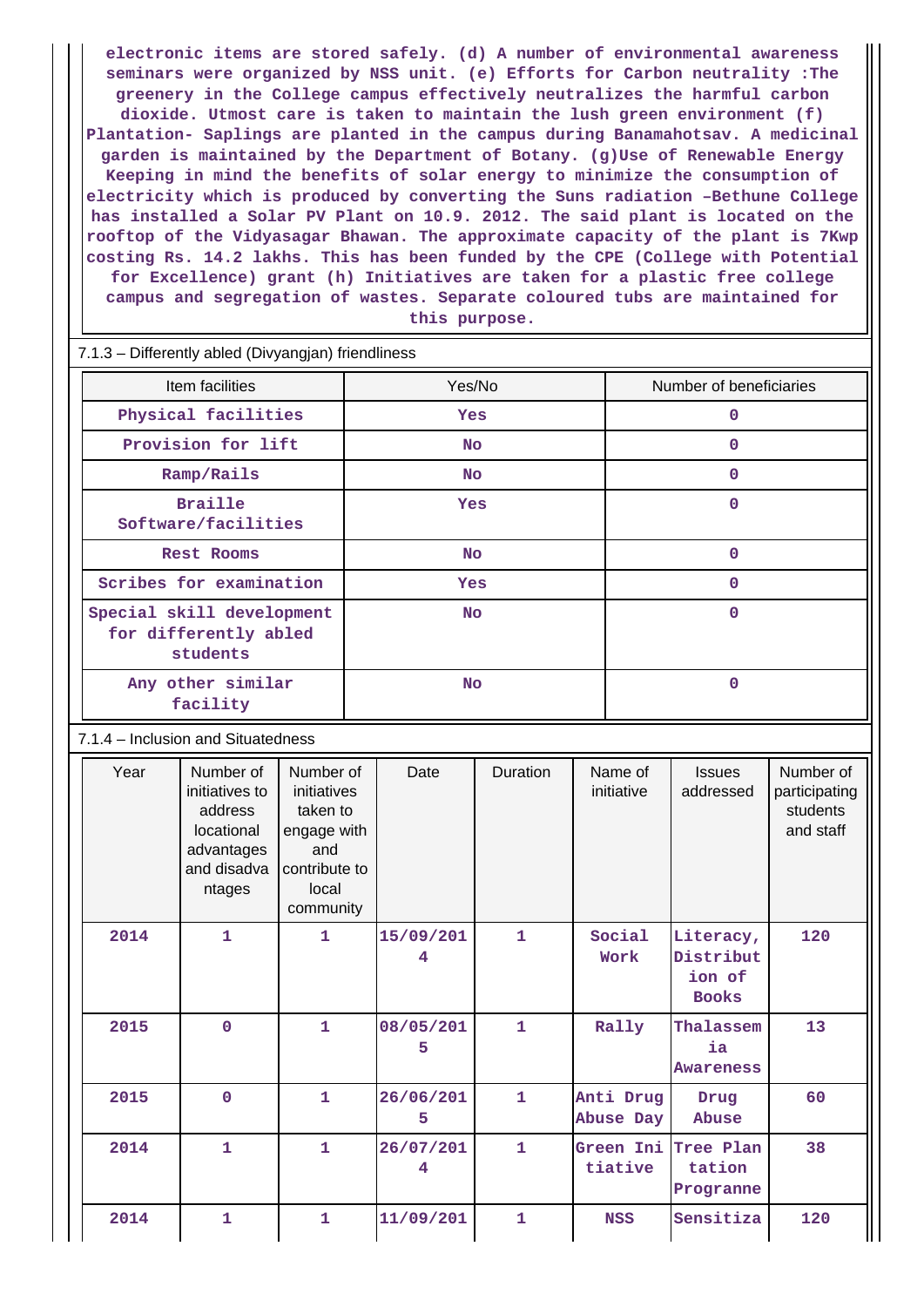|                                                                                                                                                                                                                                                                                                                                                                                                     |                                                                                                                                                                                                  |              | 4                                                                                                 |                   | Special<br>Camp               | tion<br>related<br>toGender<br>issues                                                                          |     |
|-----------------------------------------------------------------------------------------------------------------------------------------------------------------------------------------------------------------------------------------------------------------------------------------------------------------------------------------------------------------------------------------------------|--------------------------------------------------------------------------------------------------------------------------------------------------------------------------------------------------|--------------|---------------------------------------------------------------------------------------------------|-------------------|-------------------------------|----------------------------------------------------------------------------------------------------------------|-----|
| 2014                                                                                                                                                                                                                                                                                                                                                                                                | 1                                                                                                                                                                                                | $\mathbf{1}$ | 10/09/201                                                                                         | 1                 | <b>NSS</b><br>Special<br>Camp | Thalassem<br>ia<br>Awareness                                                                                   | 120 |
| 2014                                                                                                                                                                                                                                                                                                                                                                                                | 1                                                                                                                                                                                                | 1            | 13/09/201<br>4                                                                                    | 1                 | <b>NSS</b><br>Special<br>Camp | Health<br>Check up,<br>Eye<br>Testing                                                                          | 120 |
| 2014                                                                                                                                                                                                                                                                                                                                                                                                | 1                                                                                                                                                                                                | 1            | 14/09/201<br>4                                                                                    | 1                 | <b>NSS</b><br>Special<br>Camp | Social<br>well<br>being and<br>recreatio<br>nal<br>programme                                                   | 120 |
| 2014                                                                                                                                                                                                                                                                                                                                                                                                | 1                                                                                                                                                                                                | $\mathbf{1}$ | 24/09/201                                                                                         | 1                 | <b>NSS</b><br>Activity        | Distribut<br>ion of<br><b>Old</b><br>Clothes                                                                   | 27  |
| 2014                                                                                                                                                                                                                                                                                                                                                                                                | $\mathbf{0}$                                                                                                                                                                                     | $\mathbf{1}$ | 10/11/201<br>4                                                                                    | 1                 | <b>NSS</b><br>Activity        | <b>Blood</b><br>Group<br>Detection<br>Test                                                                     | 79  |
|                                                                                                                                                                                                                                                                                                                                                                                                     |                                                                                                                                                                                                  |              |                                                                                                   | No file uploaded. |                               |                                                                                                                |     |
|                                                                                                                                                                                                                                                                                                                                                                                                     |                                                                                                                                                                                                  |              | 7.1.5 - Human Values and Professional Ethics Code of conduct (handbooks) for various stakeholders |                   |                               |                                                                                                                |     |
| <b>Title</b><br>Follow up(max 100 words)<br>Date of publication                                                                                                                                                                                                                                                                                                                                     |                                                                                                                                                                                                  |              |                                                                                                   |                   |                               |                                                                                                                |     |
|                                                                                                                                                                                                                                                                                                                                                                                                     | Prospectus of the College<br>which contains: (a)<br>General Code of Conduct<br>for Students within<br>College premises (b)<br>Admission Rules for UG<br>and PG courses and (C)<br>Library Rules. |              | 12/07/2014                                                                                        |                   |                               | Follow up actions are<br>taken on the basis of<br>particular instances of<br>violation of prescribed<br>rules. |     |
|                                                                                                                                                                                                                                                                                                                                                                                                     |                                                                                                                                                                                                  |              | 7.1.6 - Activities conducted for promotion of universal Values and Ethics                         |                   |                               |                                                                                                                |     |
| Activity                                                                                                                                                                                                                                                                                                                                                                                            |                                                                                                                                                                                                  |              | <b>Duration From</b><br><b>Duration To</b>                                                        |                   |                               | Number of participants                                                                                         |     |
| Certificate Course<br>on Ethics and Value<br>Education                                                                                                                                                                                                                                                                                                                                              |                                                                                                                                                                                                  |              | 02/09/2014<br>19/02/2015                                                                          |                   |                               | 244                                                                                                            |     |
| No file uploaded.                                                                                                                                                                                                                                                                                                                                                                                   |                                                                                                                                                                                                  |              |                                                                                                   |                   |                               |                                                                                                                |     |
| 7.1.7 – Initiatives taken by the institution to make the campus eco-friendly (at least five)<br>(a) Conservation and documentation of wild biodiversity in the College campus<br>(b) Care is taken to ensure that hazardous waste of Chemistry Department do not                                                                                                                                    |                                                                                                                                                                                                  |              |                                                                                                   |                   |                               |                                                                                                                |     |
| mix with the general waste of College. (c) This College does not dispose of its<br>electronic wastes without the permission of the Government, out of use<br>electronic items are stored safely. (d) A number of environmental awareness<br>seminars were organized by NSS unit. (e) Plantation- Saplings are planted in<br>the campus during Banamahotsav. A medicinal garden is maintained by the |                                                                                                                                                                                                  |              |                                                                                                   |                   |                               |                                                                                                                |     |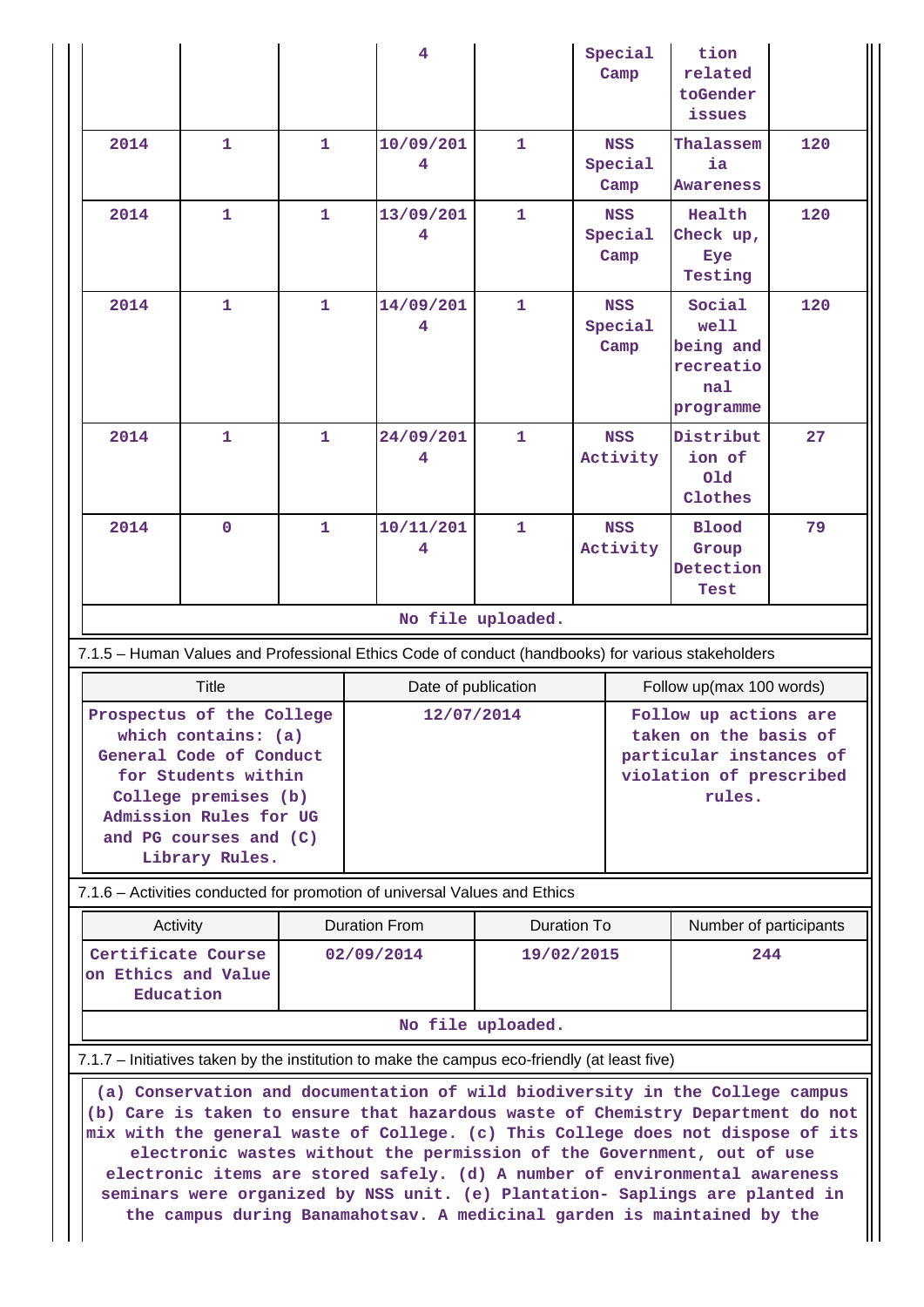**Department of Botany. (f) Initiatives are taken for a plastic free college campus and segregation of wastes. Separate coloured tubs are maintained for this purpose. (g) Efforts for Carbon neutrality :The greenery in the College campus effectively neutralizes the harmful carbon dioxide. Utmost care is taken to maintain the lush green environment**

## **7.2 – Best Practices**

#### 7.2.1 – Describe at least two institutional best practices

 **1) Organising Seminars on luminaries of the Bengal Renaissance. In Bethune College, instructive Seminars are regularly held to commemorate the birth centenary and sesquicentennial birth anniversary of luminaries, many of them being leading figures of the Bengal Renaissance. On certain occasions exhibitions are also arranged in order to give the students a feel of the time and familiarise them with the lives of these great men and women. Seminars, invited lectures and cultural programmes and inter college competitions are also organised to pay tribute to the world renowned personalities. Commemorative volumes are also published and an issue of the Annual College magazine is dedicated to these luminaries. These lectures, seminars, exhibitions and commemorative volumes give the students the required exposure – over and above classroom study – to a range of issues which have both direct reference to current social, political and ideological questions and remind them of their invaluable heritage. 2) Conservation and documentation of wild bio-diversity in the college campus and establishment of medicinal plant garden within the college campus: Conservation of wild, ornamental, rare and endangered species. This helps in inculcating the interest, awareness and responsibility towards our environment and its protection for sustainable development and also to maintain greenery in our campus. The wild flora and fauna in the College campus and its surroundings have already been documented as a first step towards its conservation. Some plants already existed in the College campus and some more have been planted. Establishment of medicinal plant garden to popularise the values of medicinal plants for primary healthcare. . Some important medicinal plants are planted and maintained in flowering pots. An attempt has also been made to utilise tissue culture methods (micropropagation) to develop some over exploited medicinal plants (like Bacopamonnieri, common name Brahmi) which would protect these from getting depleted due to continuous extraction of active principles from such plants.**

 Upload details of two best practices successfully implemented by the institution as per NAAC format in your institution website, provide the link

[http://www.bethunecollege.ac.in/BethuneCollege/BethuneCollege.htm#Institutional](http://www.bethunecollege.ac.in/BethuneCollege/BethuneCollege.htm#InstitutionalDistinctiveness) [Distinctiveness](http://www.bethunecollege.ac.in/BethuneCollege/BethuneCollege.htm#InstitutionalDistinctiveness)

#### **7.3 – Institutional Distinctiveness**

 7.3.1 – Provide the details of the performance of the institution in one area distinctive to its vision, priority and thrust in not more than 500 words

 **• Bethune College Alumna Association, Sammilani, an autonomous body, has always taken a keen interest in the activities of the College and extends its best efforts for the betterment of the Institution and its learners. The members, besides coming up with ideas about the welfare and upliftment of the College, also come forward with financial assistance whenever needed and participate in the cultural and academic activities of the college. Alumni website: www.bethunesammilani.org • The presence of an apolitical Students body, rare of its kind, adds to the affable atmosphere in the College. Students work harmoniously with the College administration and the Teachers Council for the sustenance and enhancement of the academic and cultural ethos of the College.**